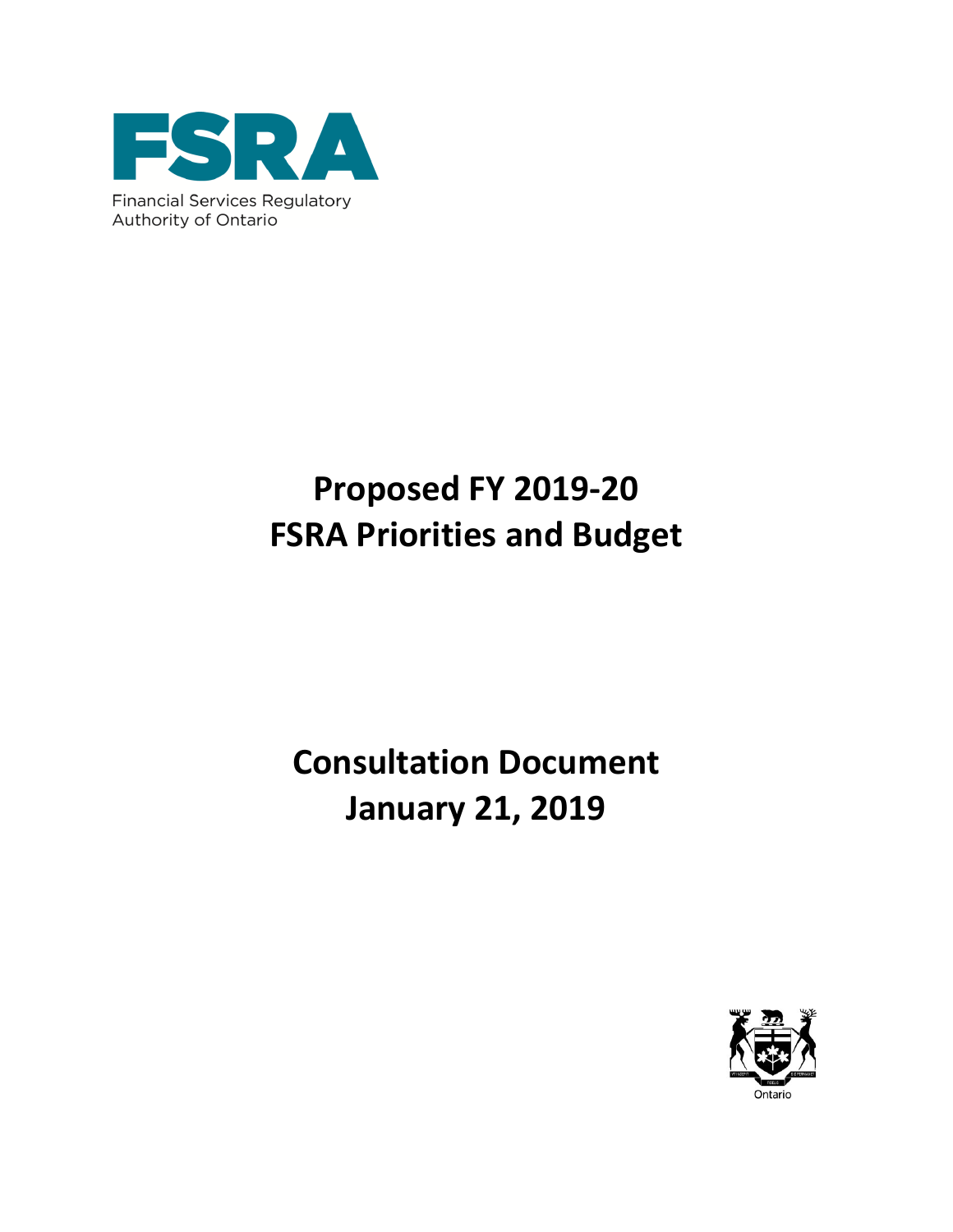## **Table of Contents**

| 1. |  |
|----|--|
| 2. |  |
| 3. |  |
| 4. |  |
| 5. |  |
|    |  |
|    |  |
|    |  |
|    |  |
| 6. |  |
| 7. |  |
|    |  |
|    |  |
|    |  |
| 8. |  |
|    |  |
|    |  |
|    |  |
|    |  |
|    |  |
|    |  |
|    |  |
|    |  |
|    |  |
|    |  |
|    |  |
|    |  |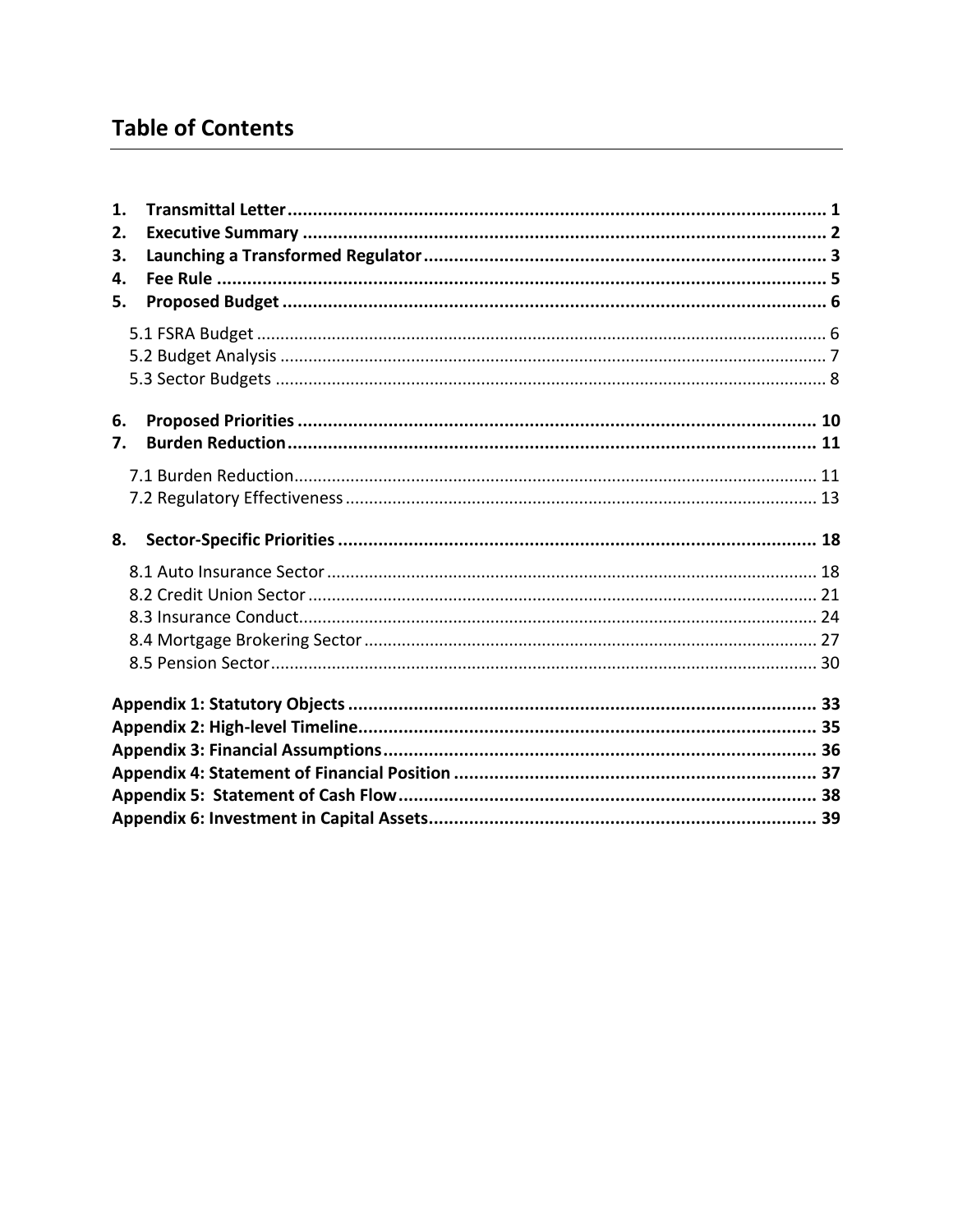## <span id="page-2-0"></span>**1. Transmittal Letter**

The Financial Services Regulatory Authority of Ontario (FSRA) is a new, independent regulatory agency which will contribute to enhanced public confidence in the sectors it regulates. It will do so by using principles-based regulatory approaches that promote transparency, choice and efficiency in nonsecurities financial services; foster economic growth; enable innovation; protect the public interest; and promote public education and knowledge about the regulated sectors. This will be achieved through clear policy goals, enunciated in principles and informed by data, risks, facts and analytics.

We continue to make progress in our preparation to assume regulatory functions currently performed by the Financial Services Commission of Ontario (FSCO) and the Deposit Insurance Corporation of Ontario (DICO) in a manner that ensures regulatory continuity and initiates transformation.

With an ambitious transformation mandate, FSRA will not simply be a continuation of existing Ontario regulators. We are committed to doing the right things and doing things right and we will build on the strengths of both FSCO and DICO. A new organizational structure is in place with an experienced and empowered leadership management team, and we are actively shaping a culture of public service, effectiveness and efficiency.

In our first year, our focus is on burden reduction and regulatory effectiveness. As part of this focus, we have identified a number of cross-sector and sector-specific priorities that align with FSRA's legislated mandate, are important to stakeholders, and will drive regulatory transformation.

This document describes FSRA's proposed FY 2019-20 Priorities and draft Budget, reflecting our open and transparent culture, to show our stakeholders as much detail as practicable on our proposed budget and priorities. Building on extensive engagement to date, we look forward to hearing further from stakeholders through meetings being scheduled by FSRA management and through written submissions made at<https://www.fsrao.ca/en/consultations> by February 8, 2019.

After considering your input, FSRA will finalize its priorities and budget in its Annual Business Plan (ABP). Once the FSRA Board endorses the ABP, it will go to the Minister of Finance for approval and serve as the basis for detailed FY 2019-20 operational plans, accountabilities and performance measurements.

FSRA's success depends on the work of many. Thank you to the people and organizations that have been involved in our work to establish FSRA and plan for our future. In addition to industry and public input, we appreciate the contributions of the Ministry of Finance (MOF), the FSRA Board, and FSCO, DICO and FSRA staff. We look forward to receiving your input as we work towards FSRA's launch in spring 2019.

Bryan Davies, Chair, Board of Directors Mark White, Chief Executive Officer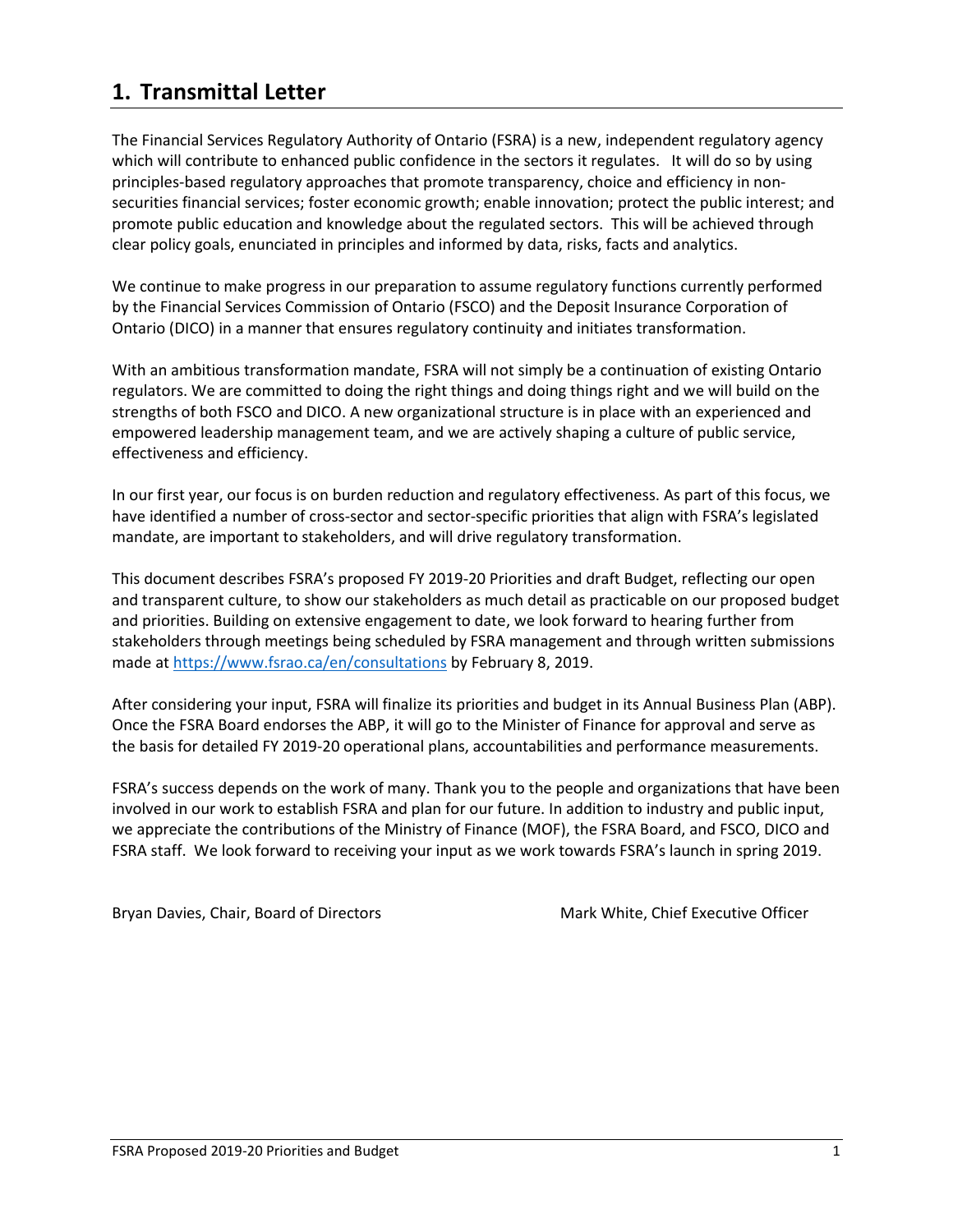## <span id="page-3-0"></span>**2. Executive Summary**

FSRA is pleased to propose its inaugural budget and priorities outlining its transformation to a forwardlooking, flexible, self-funded, principles-based regulator capable of responding to the dynamic pace of change in the marketplace, industry and consumer<sup>1</sup> expectations.

The recruitment of a new leadership team with deep sector and regulatory experience, an organizational design that focuses on integration, expertise, accountability and collaboration, as well as a commitment to effective and efficient operations, enables our regulatory transformation.

The proposed budget and priorities for F19-20 demonstrate FSRA's intention to regulate differently by using greater expertise, rule-making and other regulatory tools and improved processes to reduce burden and increase regulatory effectiveness while keeping costs as low as reasonably possible.

In our first year of operations we have two priorities across all sectors: burden reduction and regulatory effectiveness. To *reduce burden* FSRA will conduct, in conjunction with our stakeholders, a thorough examination of existing guidance documents, data and filing requirements and service standards to ensure that they are relevant, provide value, and support our Objects (see Appendix 1 for Statutory Objects). *Regulatory effectiveness* is about ensuring that we achieve our legislative objectives and protect the public interest through industry and regulatory expertise, enhanced collaboration and transparency, efficient processes and use of technology and enabling innovation.

In addition to cross-sector priorities, in each sector we have, based on discussions with stakeholders, identified sector-specific opportunities for FSRA to reduce burden and improve regulatory effectiveness. These priorities will be achieved by working with industry and other stakeholders.

To support FSRA as an independent transformed regulator with clear priorities, FSRA is proposing to charge fees and assessments of \$97M in F19-20 to cover \$95.6M in operating expenses and to commence recovery of its start-up costs. This is a \$3.3M increase in operating expenses (3.6%) compared to the combined FY2019 FSCO and DICO budgets. Leaving aside increased depreciation, interest expense and deficit recovery, all related to FSRA's foundation building, FSRA's operating expenses will increase less than \$1M over those of its legacy agencies.

The proposed budget provides resources necessary for FSRA to execute on its proposed priorities, and a staffing model that adds more sector expertise and positions in key regulatory and support functions. Cost reductions were also identified, but these have been partially offset by investments in new financial and information technology foundations to facilitate independent operations. Finally, in keeping with the principles articulated in FSRA's fee rule consultation, the budget also provides sector-by-sector transparency in terms of costs and deliverables, including the direct costs planned in each sector and that sector's share of common costs.

Once we have stakeholder feedback on our proposed FY2019-20 priorities and budget, we will prepare our Annual Business Plan, submit it to the Minister of Finance, and continue to work towards the successful launch of FSRA in spring 2019 (see Appendix 2 for timelines). We look forward to hearing from our regulated sectors, consumers and other stakeholders.

l

<sup>1</sup> *Note: for the balance of this document, the term "consumers" refers to those who purchase or benefit from products and services delivered by the regulated sectors that FSRA will regulate, including pension plan beneficiaries and credit union members.*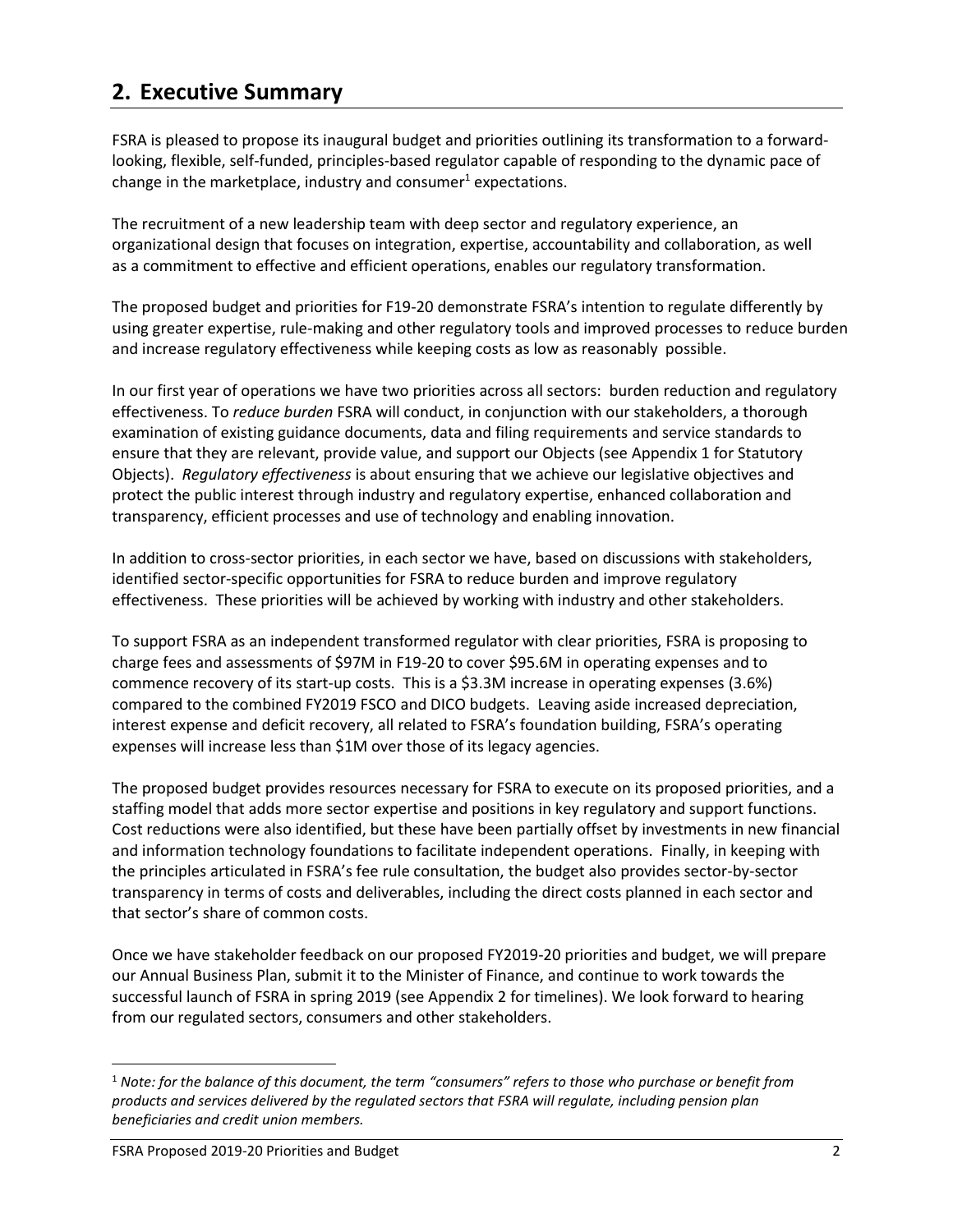## <span id="page-4-0"></span>**3. Launching a Transformed Regulator**

FSRA will operate within a clear legislative framework. We will have powers and accountabilities under the regulated sector statutes and the FSRA Act, including the authority to make rules governing fees, assessments and other matters; to issue guidance; and to supervise the regulated sectors. We will use our expertise and authorities to respond to market and product changes and to serve the public interest.

FSRA continues to work with the MOF, FSCO and DICO to ensure a smooth transition of regulatory authorities to FSRA as well as to initiate transformation.

While providing regulatory continuity, FSRA will be a new organization with a different approach. This is evidenced by our [new leadership team,](http://fsrao.ca/en/about/organization) which has extensive industry experience and regulatory expertise. These executives will be responsible for supporting innovation in the regulated sectors, driving continuous improvements across FSRA and championing a culture that is:

- forward-looking, with the expertise to monitor, understand and address changes in markets, sectors and public wants and needs;
- empowered and decisive, to act quickly in a fast-paced environment;
- principles-based and flexible to appropriately respond to the dynamic nature of the financial services sector; and
- transparent and relationship-based, to ensure accountability and responsiveness.

**Chief Executive Officer Mark E. White** 

|                                                | Core Regulatory*                                               |                                                                      |                                                             | <b>Regulatory Support</b>             | Corporate<br><b>Services</b>  |                                                               |                                                                       |
|------------------------------------------------|----------------------------------------------------------------|----------------------------------------------------------------------|-------------------------------------------------------------|---------------------------------------|-------------------------------|---------------------------------------------------------------|-----------------------------------------------------------------------|
| <b>EVP, Pensions</b><br><b>Caroline Blouin</b> | EVP,<br>Auto/Insurance<br><b>Products</b><br><b>Tim Bzowey</b> | <b>EVP, Licensing</b><br>and Market<br>Conduct<br><b>Huston Loke</b> | EVP, Credit<br>Union and<br>Prudential<br><b>Guy Hubert</b> | EVP, Policy*<br><b>Glen Padassery</b> | EVP, Legal and<br>Enforcement | <b>Chief Public</b><br><b>Affairs Officer</b><br>Judy Pfeifer | EVP, Corporate<br><b>Services</b><br><b>Stephen Power</b>             |
|                                                |                                                                |                                                                      |                                                             |                                       |                               |                                                               | <b>Chief Human</b><br><b>Resources Officer</b><br><b>Kelly Kimens</b> |
|                                                |                                                                |                                                                      |                                                             |                                       |                               |                                                               | Chief Finance Officer<br><b>Randy Nanek</b>                           |
|                                                |                                                                |                                                                      |                                                             |                                       |                               |                                                               | <b>Chief Risk Officer</b><br>Alston Perianayagam                      |
|                                                |                                                                |                                                                      |                                                             |                                       |                               |                                                               | <b>Chief Information</b><br><b>Officer</b>                            |

\*The Policy function works closely with the Core Regulatory functions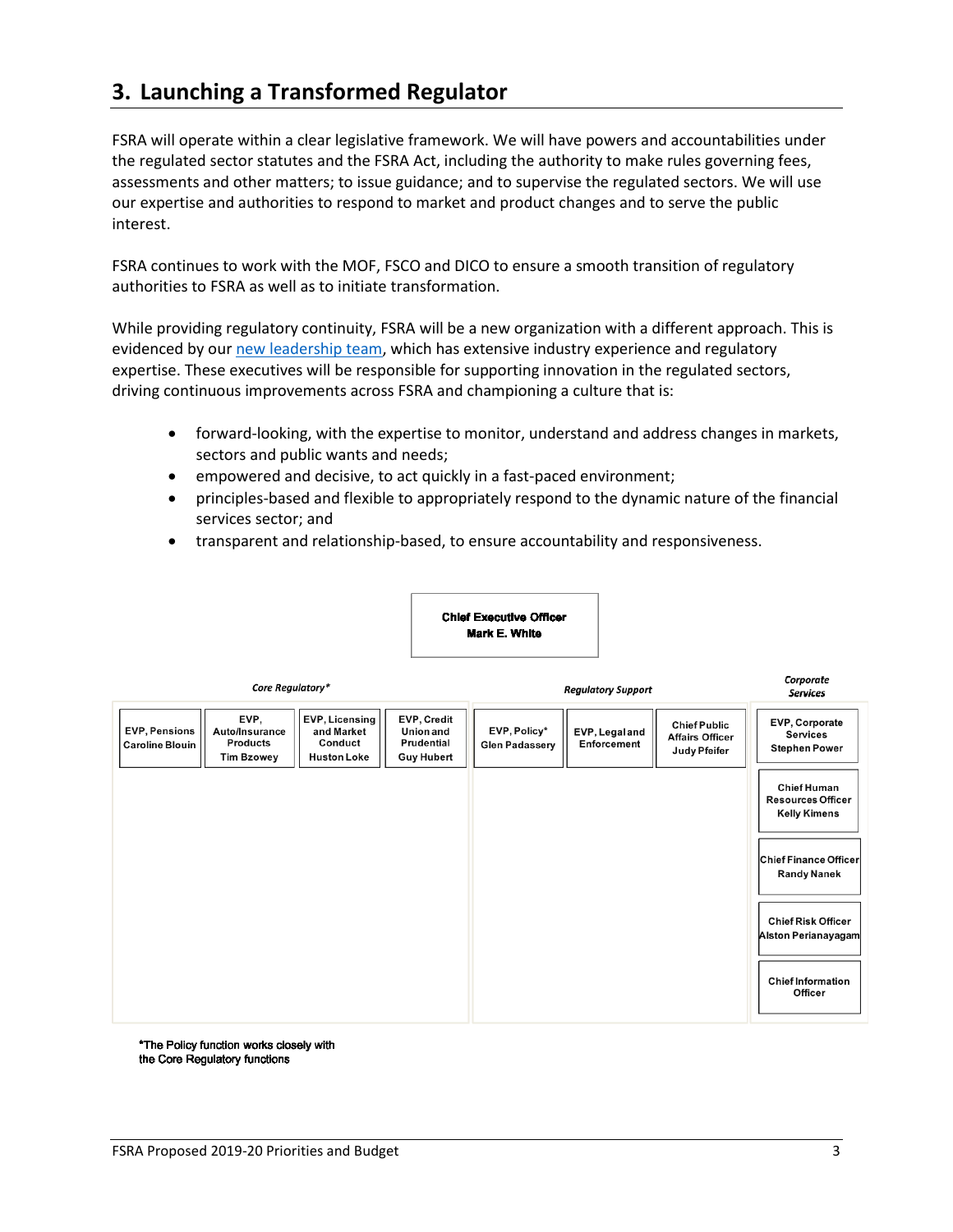FSRA will create a culture that encourages a cross functional, integrated approach. Given that financial services are complex and evolving, modern regulators need both focused supervisory teams overseeing regulated sectors and specialist teams. These specialists will support the achievement of regulatory objectives through excellence in policy development, understanding of consumer perspectives, effective two-way communications, effective enforcement and traditional corporate services (such as legal services, finance, human resources and technology).

Core Regulatory functions are the active link to the regulated sectors; in supervising regulated sectors, they execute on processes designed to achieve outcomes that support our regulatory objectives and, in doing so, identify legal, enforcement and policy issues, and drive technology improvement. The Regulatory Support and Corporate Services functions support Core Regulatory by providing substantive technical expertise and centralized common resources. This helps FSRA to be efficient and consistent, and helps to maintain appropriate governance and rigour around important activities and decisions supporting the supervision of regulated sectors.

For example, the Policy function will work closely with the Core Regulatory functions to ensure there is a coordinated and informed approach to policy development and implementation; it will provide policy expertise and enable innovation, as well as drive strategy and ensure stakeholder coordination. The Consumer Office will be part of the Policy function so the voice of consumer will be embedded across the organization and will be considered in all of FSRA's strategy and policy development and assessment activities. The Consumer Office will focus on consumer-based research and policy support to shape policies and regulatory approaches; it will also conduct consumer outreach and work with Public Affairs to effect consumer education.

FSRA will review processes and technologies to ensure that we are able to identify opportunities for cost savings and efficiencies as well as invest in the right projects to drive future efficiencies. FSRA is currently implementing a comprehensive back-office system to deliver efficient and effective finance, human resources and other administrative functions. As these critical business functions are currently provided to FSCO by the Ontario Public Service (OPS), this is a key step in ensuring continuity and a smooth transition. Finally, as FSRA prepares for the transfer of staff and functions from FSCO and DICO, we are committed to attracting, retaining and training key talent with the expertise needed to implement our new regulatory vision and drive our culture.

FSRA is assuming many varied and complex legacy systems and processes from FSCO and DICO. Certain FSCO technologies are at the end of their life and at risk of failure, requiring immediate and significant investment to maintain and improve the function of the regulator. For example, a secure, stable data centre infrastructure is being established to ensure safe, recoverable and resilient data, and to strengthen cyber-security and data protection.

Work has begun, and will continue during FSRA's first year, to develop a comprehensive blueprint for information technology renewal to support a more digital approach to regulation and services (see priority 6.2.5).

Launching FSRA is well underway and we are working with the MOF to proclaim existing legislation, and to get approval for FSRA's inaugural fee rule and Annual Business Plan.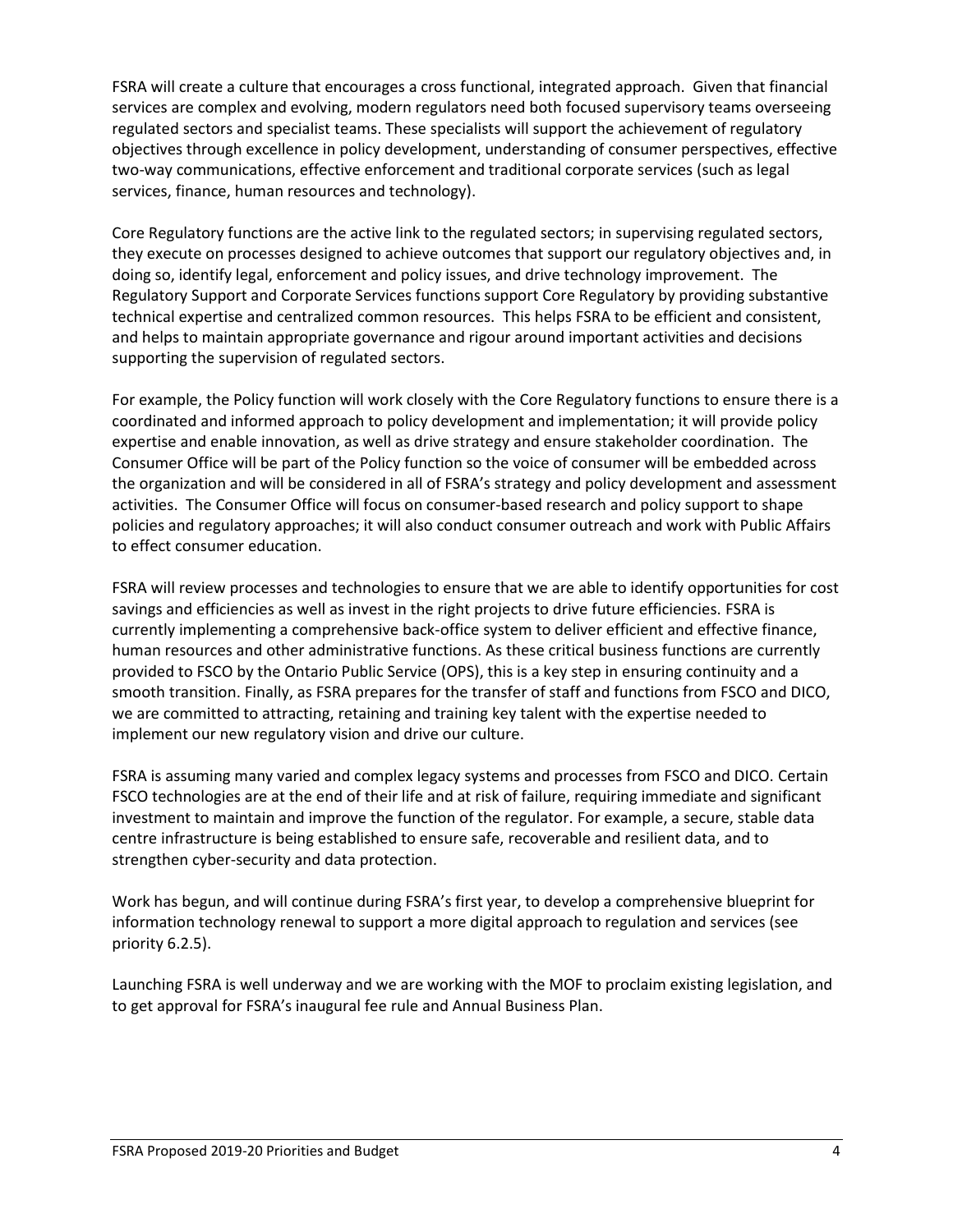## <span id="page-6-0"></span>**4. Fee Rule**

To establish FSRA as a self-funded, independent regulator, we proposed a fee rule to obtain funding from the financial services sectors we will regulate. The proposed fee rule will, along with the priorities and budget described herein, enable FSRA to maintain continuity of FSCO and DICO operations and begin the transformation of our regulatory processes through a new organizational design, with enhanced capacity and staff expertise. This will allow FSRA to efficiently and effectively anticipate and respond to changes in marketplace, industry and consumer expectations.

The proposed fee rule is based on key principles: simple, consistent, fair, transparent, future-focused, efficient and effective.

FSRA is committed to collaboration and transparency. Seven [ad hoc Industry Advisory Groups](https://www.fsrao.ca/en/consultations/industry-advisory-groups) (IAGs) were established to provide industry perspectives on the proposed fee rule. Each IAG met twice with FSRA before the fee rule was proposed - once with management and once directly with the Board - for a total of 14 meetings involving over 85 stakeholders. As per the provisions of the FSRA Act, the proposed fee rule was then posted on the FSRA website for a 90-day consultation, during which 84 submissions were received. The consultation period closed on January 4, 2019 and FSRA is now considering all comments. The proposed fee rule and comments received can be viewed at [www.fsrao.ca/en/consultations.](https://www.fsrao.ca/en/consultations)

Once finalized, FSRA's FY 2019-20 priorities will, using the resources provided by FSRA's FY 2019-20 fees and assessments, direct FSRA in our efforts to go beyond regulatory continuity. These priorities and their supporting budget articulate what FSRA will target to achieve regulatory transformation.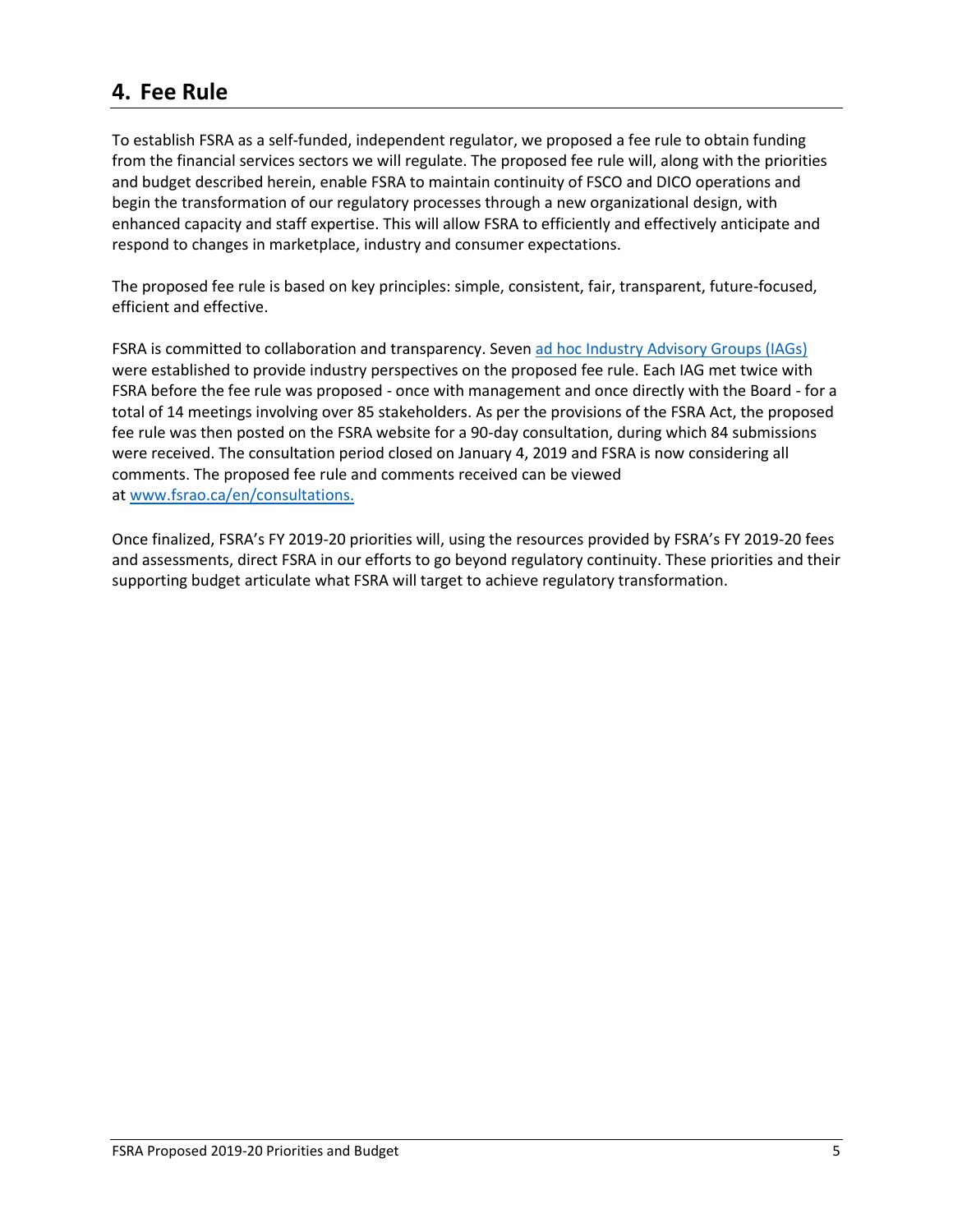## <span id="page-7-0"></span>**5. Proposed Budget**

## <span id="page-7-1"></span>**5.1 FSRA Budget**

The proposed FY 2019-20 FSRA budget was developed to support FSRA's mandate to be an independent, self-funding and effective regulator, and to enable FSRA to address its key priorities in its first year of operations.

The budget below presents the forecasted financial activities for the period April 1, 2019 to March 31, 2020. It will form the basis of FSRA's FY 2019-20 Annual Business Plan and reflects the estimated resources required for FSRA to fulfill its regulatory requirements and to transform itself into a principlesbased, expert, independent, transparent, decisive and modern regulator.

The total proposed FSRA budget is \$97 million; for comparative purposes the relevant portions of the DICO (January 1 to December 31, 2019) and FSCO (April 1, 2018 to March 31, 2019 spending authority) budgets are combined below.

|                       | <b>FSRA</b><br>2019-2020<br><b>Budget</b><br>(5000's) | <b>FSCO &amp; DICO</b><br><b>Combined Fiscal</b><br>2019 Budgets<br>(5000's) | Variance<br>(5000's) | Variance<br>(%) |
|-----------------------|-------------------------------------------------------|------------------------------------------------------------------------------|----------------------|-----------------|
| Revenue               |                                                       |                                                                              |                      |                 |
| <b>Activity Fees</b>  | 6,272                                                 |                                                                              |                      |                 |
| <b>Fee Assessment</b> | 75,507                                                |                                                                              |                      |                 |
| <b>Licensing Fees</b> | 15,221                                                |                                                                              |                      |                 |
| <b>Total Revenue</b>  | 97,000                                                | 92,316                                                                       | 4,684                | 5.1%            |
| <b>Direct Costs</b>   | 69,424                                                | 68,615                                                                       | 809                  | 1.2%            |
| <b>Common Costs</b>   | 26,160                                                | 23,701                                                                       | 2,459                | 10.4%           |
| <b>Total Costs</b>    | 95,584                                                | 92,316                                                                       | 3,268                | 3.5%            |
| Increase/(decrease)   |                                                       |                                                                              |                      |                 |
| in Retained Earnings  | 1,416                                                 |                                                                              | 1,416                |                 |

Additional financial budget information is contained in the Appendices:

- Appendix 3: Financial Assumptions
- Appendix 4: Statement of Financial Position
- Appendix 5: Statement of Cash Flow
- Appendix 6: Investment of Capital Assets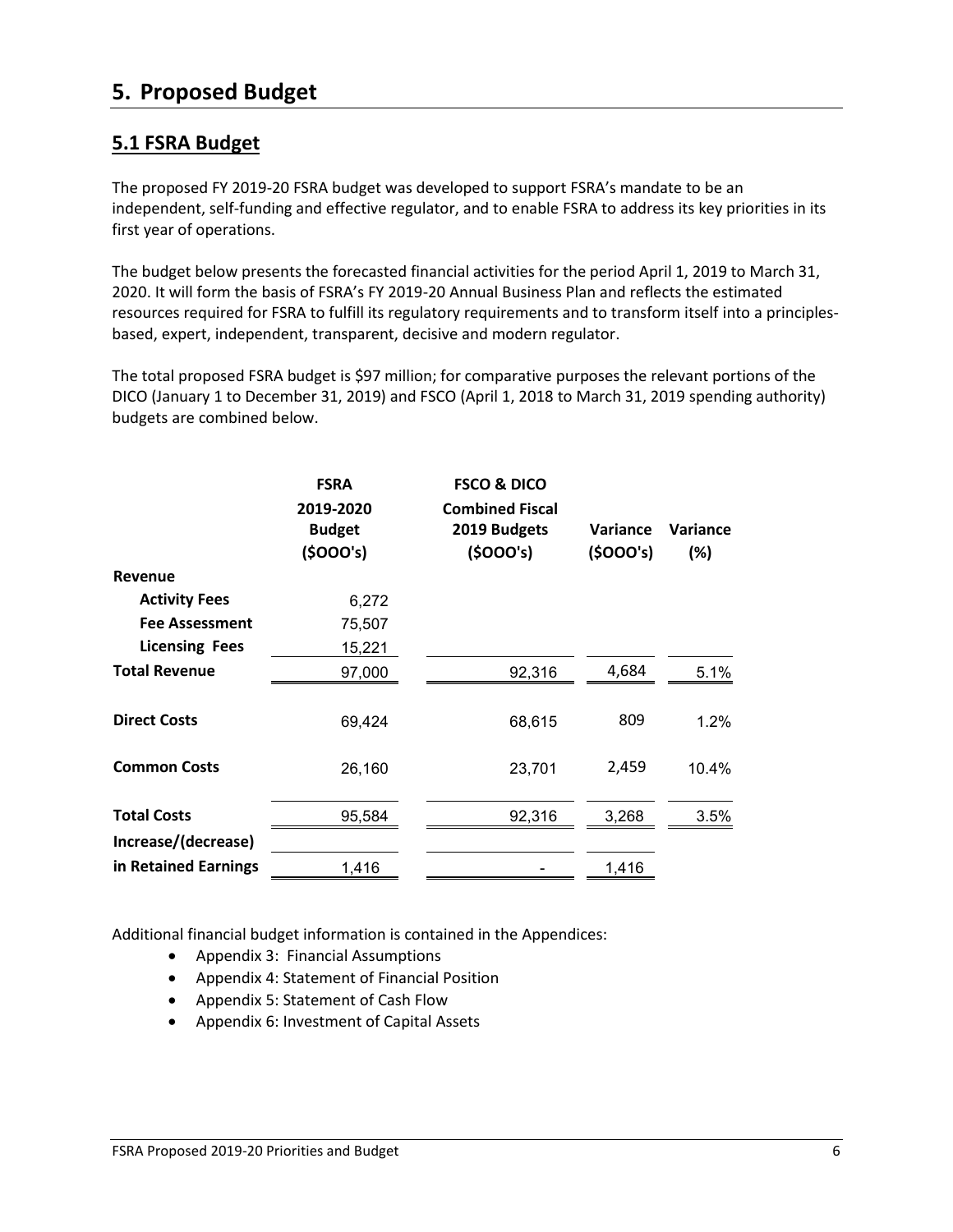## <span id="page-8-0"></span>**5.2 Budget Analysis**

The \$3.3 million net increase of FSRA total budgeted costs, compared to the combined budgets of FSCO and DICO, is analyzed in the table below.



FSRA 2019-20 Budget - Key Changes (\$ millions)

The \$3.3 million (3.5%) in higher budgeted costs is due to a number of key changes.

To achieve its objectives and deliver on its priorities, FSRA will increase its staff costs to improve its capabilities by investing in sectoral and functional expertise and in hiring highly skilled and experienced leaders and other key regulatory and support positions. In addition, additional staff are required to enable FSRA to operate independently of Government. This includes costs for staff for activities that were not part of FSCO as they received certain back office activities through other government services for no cost, or for less than fair market value. This incremental salary cost increase for FSRA accounts for approximately a \$2.1 million net increase in costs.

FSRA has targeted reductions in Investment and Direct Operating Costs. These include no longer paying for services where FSRA has built internal capability, and efficiencies gained by combining and reducing FSCO and DICO costs such as accommodations, Board of Director costs, and administration costs such as consulting fees and legal services. These cost reductions have been partly offset by investments in FSRA's financial systems and information technology foundations to facilitate independent operations. These foundations will also support the building and implementation of future digital and innovative IT solutions to enable leading edge regulatory practices. These categories of expenditures provide a net cost decrease of approximately \$1.4 million.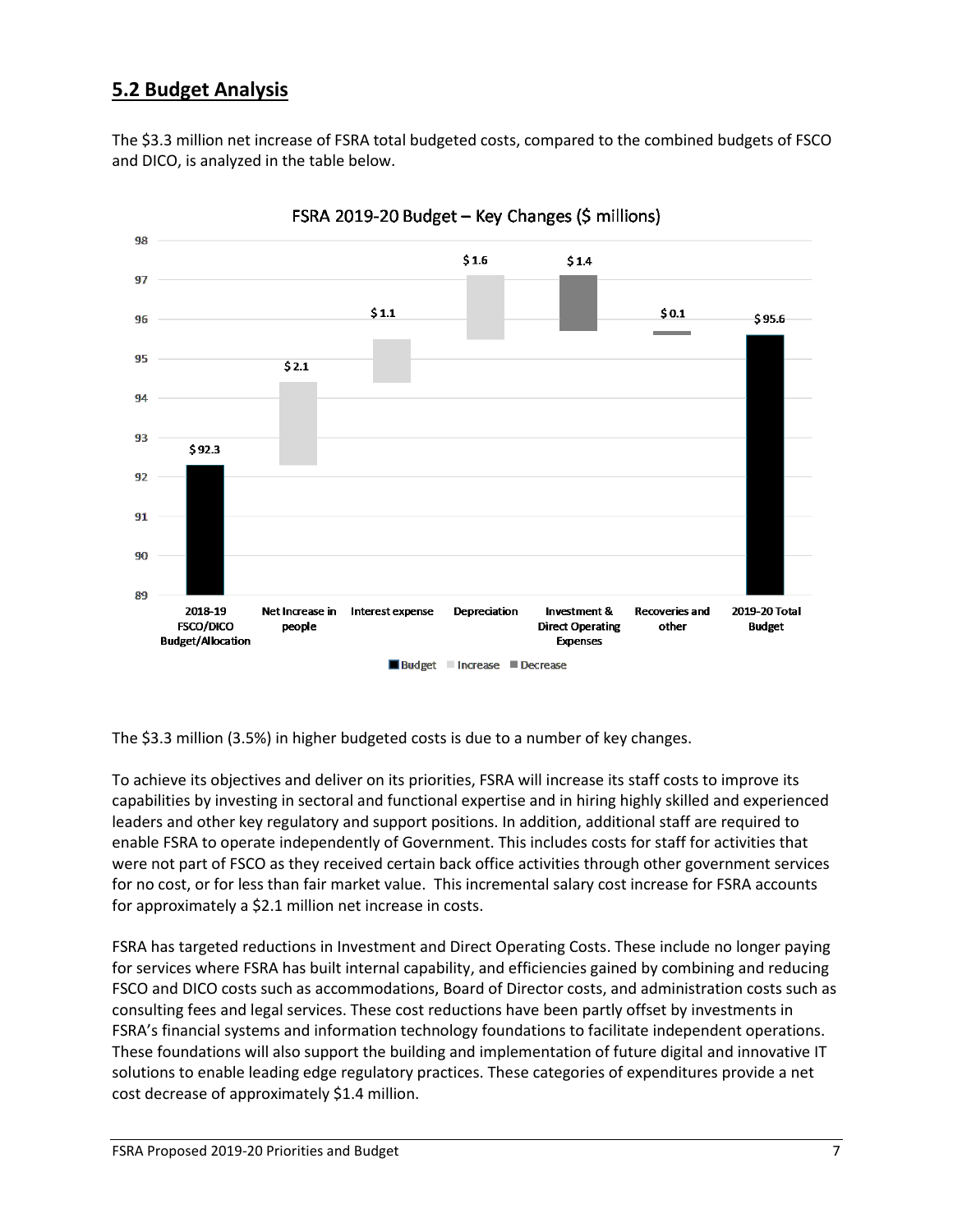FSRA is self-funded and must account to Government for interest costs incurred by FSRA when financing a deficit – such interest costs were not incurred when FSCO was part of the consolidate revenue fund. Interest charges of \$1.1 million on the drawn portion of FSRA's \$40 million startup loan and working capital financing are included in this budget.

Further, certain costs related to the establishment of FSRA's IT infrastructure and back office capabilities have been debt-funded by the Government and capitalized. FSRA's first year budget contains the scheduled amortization of those capitalized costs as depreciation charges, and the repayment of this debt financing as cash generated, by charging fees and assessments to the regulated sectors to repay debt. This results in a net increase of depreciation charges of \$1.6 million over the combined FSCO and DICO levels. 

Finally, FSRA experiences an increase of costs recovered from other agencies and Ministries of approximately \$100,000, which makes up the balance of the net cost increase.

FSRA must recover, over 15 years, an accumulated deficit incurred during start-up, which was funded by Government loans. In FSRA's first year, the budget includes cash expenditures to make principal repayment, and revenues to offset the accumulated deficit, of \$1.4 million. To offset the accumulated deficit and fund start-up loan repayment to Government, FSRA will charge the regulated sectors the accumulated costs of launching FSRA and preparing it to be operational. This is represented as Deficit Recovery revenue of \$1.4.

## <span id="page-9-0"></span>**5.3 Sector Budgets**

The application of the Fee Rule methodology results in the following sector allocations for fee and assessment purposes.

|                            |                                |    |                   |    |         |                     |              |                    |         |             |           |                 |                     |                | Health           |                           |              |                          |              |
|----------------------------|--------------------------------|----|-------------------|----|---------|---------------------|--------------|--------------------|---------|-------------|-----------|-----------------|---------------------|----------------|------------------|---------------------------|--------------|--------------------------|--------------|
|                            |                                |    |                   |    |         |                     |              |                    |         |             |           |                 | Credit              | Mortgage       | Service          | Loans &                   |              |                          |              |
| Sector                     |                                |    |                   |    |         |                     | Insurance    |                    |         |             |           | <b>Pensions</b> | <b>Unions</b>       | <b>Brokers</b> | <b>Providers</b> | <b>Trusts</b>             |              | <b>Secretariats</b>      | Total        |
|                            |                                |    |                   |    |         |                     | P&C          |                    |         |             |           |                 |                     |                |                  |                           |              |                          |              |
|                            |                                |    |                   |    | P&C     |                     | Prudential   |                    | Life    |             | Total     |                 |                     |                |                  |                           |              |                          |              |
| <b>Sub Sector</b>          |                                |    | <b>Auto Rates</b> |    | Conduct |                     | Regulation   |                    | Conduct |             | Insurance |                 |                     |                |                  |                           |              |                          |              |
|                            |                                |    |                   |    |         |                     |              |                    |         | (5000's)    |           |                 |                     |                |                  |                           |              |                          |              |
| Revenue                    |                                |    |                   |    |         |                     |              |                    |         |             |           |                 |                     |                |                  |                           |              |                          |              |
|                            | <b>Activity Fees</b>           | \$ | 16                | Ś  | 187     | $\dot{\mathsf{S}}$  | $\mathbf{1}$ | \$                 | 5,679   | Ś           | 5,883     | Ś<br>58         | Ś<br>184            |                | \$<br>147        |                           |              |                          | \$.<br>6,272 |
|                            | <b>Fee Assessment</b>          |    | 12.460            |    | 19,714  |                     | 485          |                    | 1,885   |             | 34,544    | 27,392          | 13,326              |                |                  | 246                       |              |                          | 75,508       |
|                            | <b>Licensing Fees</b>          |    |                   |    |         |                     |              |                    |         |             |           |                 |                     | 9.812          | 3.916            |                           |              |                          | 13,728       |
|                            | <b>Fixed Fee Deficiency</b>    |    |                   |    |         |                     |              |                    |         |             |           |                 |                     | 1,492          |                  |                           |              |                          | 1,492        |
|                            | <b>HSP Fixed Fee Shortfall</b> |    | 384               |    |         |                     |              |                    |         |             | 384       |                 |                     |                | (384)            |                           |              |                          |              |
| <b>Total Revenue</b>       |                                | \$ | 12,860            | \$ | 19,901  | $\ddot{\mathsf{S}}$ | 486          | $\mathsf{\hat{S}}$ | 7,564   | Ś           | 40,811    | \$27,450        | \$13,510            | \$11,304       | 3,679<br>\$      | $\zeta$<br>246            | $\mathsf{S}$ | $\sim$                   | \$97,000     |
|                            |                                |    |                   |    |         |                     |              |                    |         |             |           |                 |                     |                |                  |                           |              |                          |              |
| <b>Direct Expenditures</b> |                                | Ś  | 8,962             |    | 14,294  |                     | 349          |                    | 5,433   |             | 29,038    | 19,716          | 9.805               | 8,119          | 2,918            | 177                       |              | (350)                    | \$69,423     |
|                            |                                |    |                   |    |         |                     |              |                    |         |             |           |                 |                     |                |                  |                           |              |                          |              |
|                            | <b>Common Expenditures</b>     |    | 3,514             |    | 5,607   |                     | 137          |                    | 2.131   |             | 11.389    | 7.734           | 3.705               | 3.185          | 1.145            | 69                        |              | 350                      | 27,577       |
|                            |                                |    |                   |    |         |                     |              |                    |         |             |           |                 |                     |                |                  |                           |              |                          |              |
| <b>Total Expenditures</b>  |                                | Ś  | 12,476            | Ś. | 19,901  | <sup>\$</sup>       | 486          | $\mathsf{\hat{S}}$ | 7,564   | $\varsigma$ | 40,427    | \$27,450        | \$13,510            | \$11,304       | Ŝ.<br>4,063      | $\mathsf{\hat{S}}$<br>246 | \$           | $\overline{\phantom{a}}$ | \$97,000     |
|                            | % of Total                     |    | 12.9%             |    | 20.5%   |                     | 0.5%         |                    | 7.8%    |             | 41.7%     | 28.3%           | 13.9%               | 11.7%          | 4.2%             | 0.3%                      |              | 0.0%                     | 100.0%       |
|                            |                                |    |                   |    |         |                     |              |                    |         |             |           |                 |                     |                |                  |                           |              |                          |              |
|                            | Combined FSCO and DICO         |    |                   |    |         |                     |              |                    |         |             |           |                 |                     |                |                  |                           |              |                          |              |
| <b>Fiscal 2019 Budgets</b> |                                |    |                   |    |         |                     |              |                    |         | \$          | 38,358    | \$24,390        | \$12,670            | \$11,169       | Ś.<br>5,494      | \$<br>233                 | $\zeta$      | $\overline{\phantom{a}}$ | \$92,314     |
|                            | % of Total                     |    |                   |    |         |                     |              |                    |         |             | 41.6%     | 26.4%           | 13.7%               | 12.1%          | 6.0%             | 0.3%                      |              |                          |              |
| <b>Difference</b>          |                                |    |                   |    |         |                     |              |                    |         | Ś           | 2,453     | Ś.<br>3,060     | $\mathsf{S}$<br>840 | Ś.<br>135      | (1, 815)         | <sup>\$</sup><br>13       | \$           | $\overline{a}$           | Ś.<br>4,686  |
|                            | % Difference                   |    |                   |    |         |                     |              |                    |         |             | 6.4%      | 12.5%           | 6.6%                | 1.2%           | $-(33.0%)$       | 5.6%                      |              |                          | 5.1%         |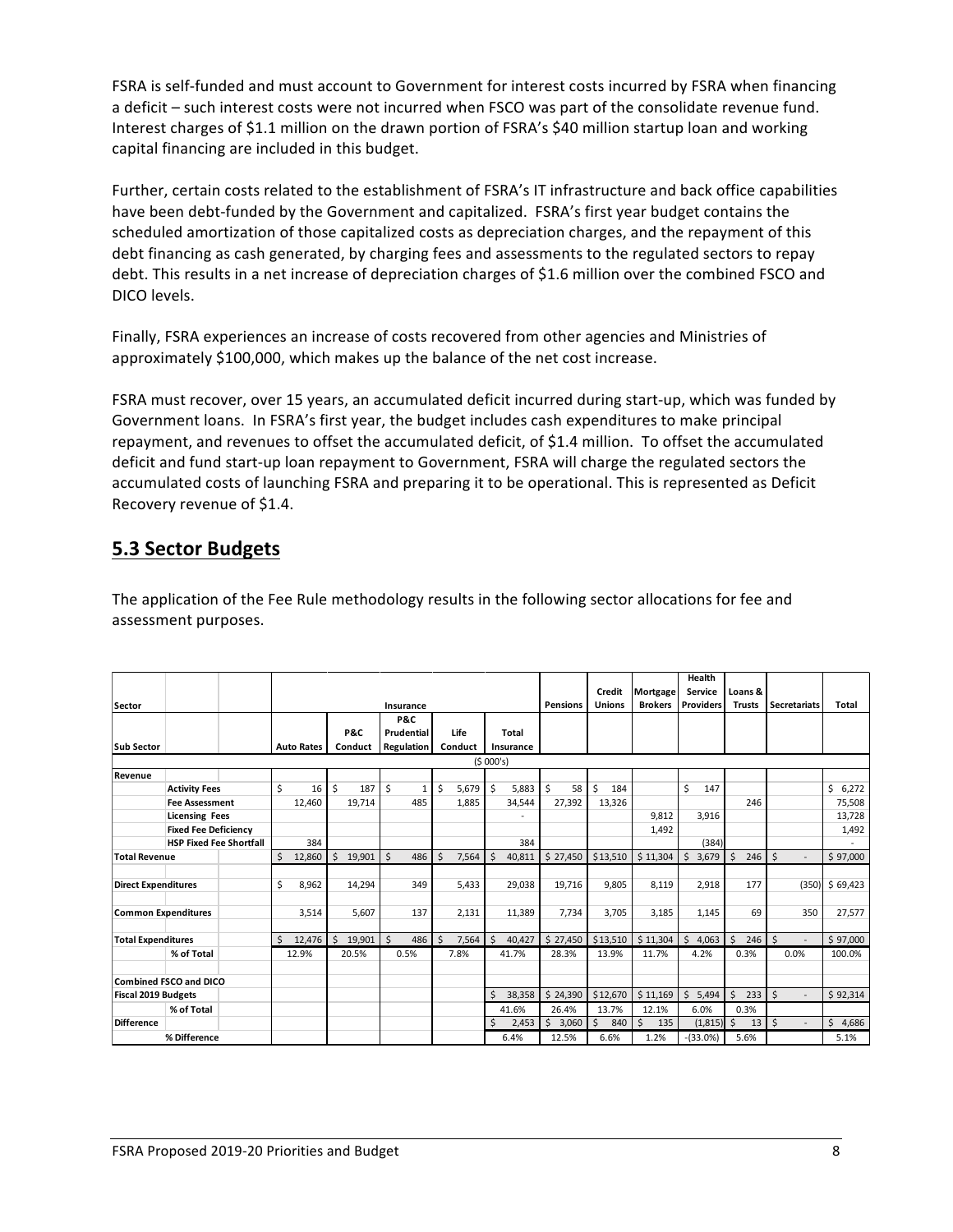FSRA's overall budgeted revenue of \$97 million is \$4.7 million (5.1%) higher than the combined 2019 FSCO and DICO budget. Specific sectors had specific expenditures that would increase the relative percentage increase above 5.1%. Sectors with specific expenditures that increase the revenue required to cover those costs are discussed above and a breakdown of costs by sector is outlined below.

The pension sector has an increase of five senior staff positions to address improved policy development, relationship management, risk analysis, market intelligence, technical actuarial consulting and enhanced prudential capabilities. These investments assist FSRA in deploying the appropriate skills to implement a relationship model for larger plans, have greater prudential expertise and move towards risk-based approaches and more efficient processing of transaction requests.

Specific expenditures attributed to Credit Unions reflects FSRA's initiative to move more towards an integrated relationship management approach, with greater sectoral, policy and financial markets expertise, and to cover policy development, prudential, transactional and conduct matters. For example three key senior resources have been added to the organization as direct costs to support FSRA in being successful as an enhanced regulator. The plan also reflects an entire year of the analytics group implemented part way through the fiscal 2018 year.

The insurance sector costs reflect an investment in the conduct area in the form of two senior staff to assist in the coordination and effectiveness of conduct-related activities and in having sectoral expertise. In addition a Director and a Senior Manager in the Auto subsector of Insurance were added to support improved auto rate regulation processes (e.g., implement risk classification approaches) and to support the development and implementation of auto insurance rate reform initiatives. The policy area has added a senior staff member to address auto rate policy development and another to support policy development around conduct in distribution channels, as well as staff to support auto reform and conduct-related initiatives.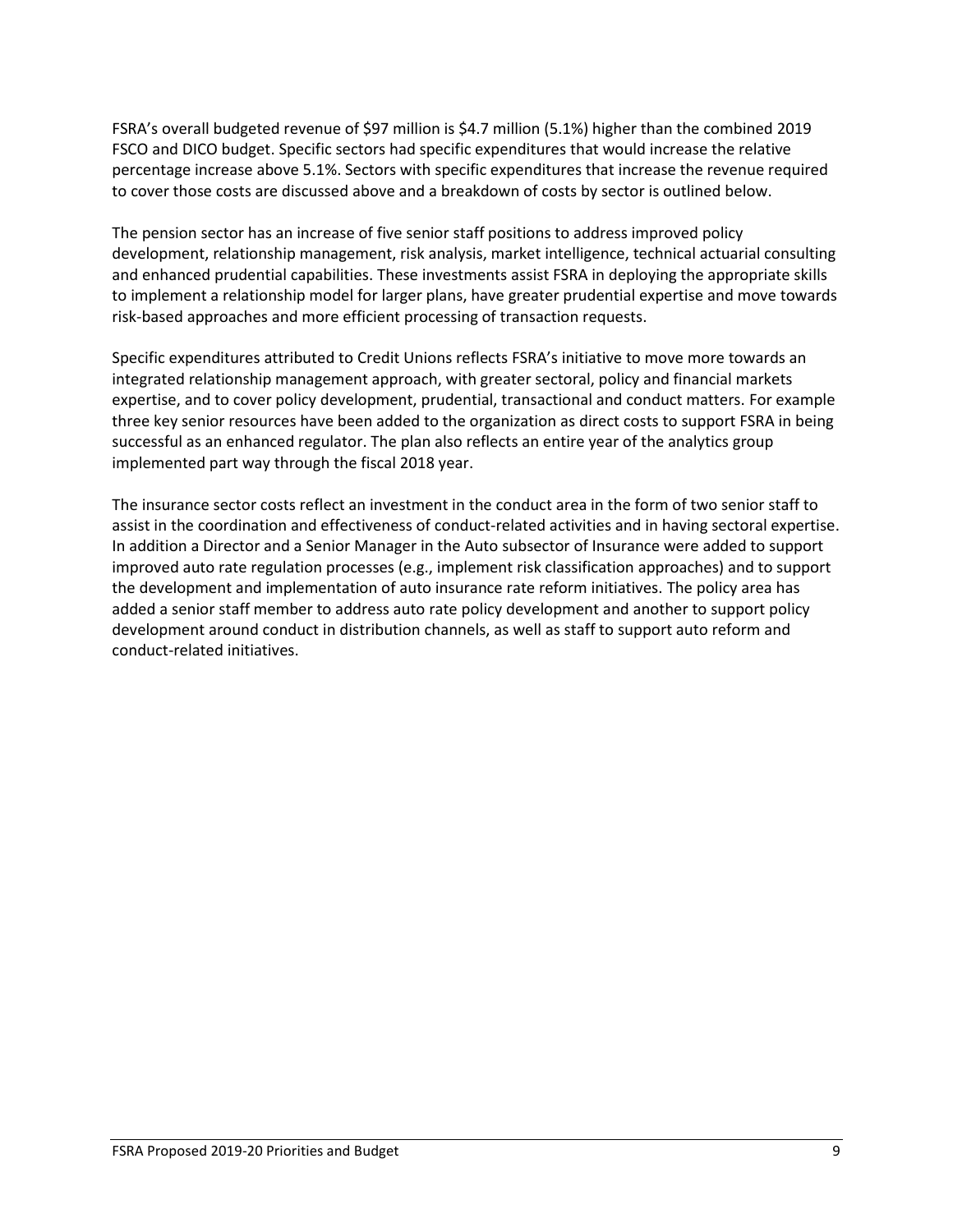<span id="page-11-0"></span>In its first year, FSRA will focus on burden reduction and regulatory effectiveness through cross-sector and sector-specific priorities that can be achieved, or substantially advanced, in FY 2019-20. These measurable activities will form the basis of our priorities document and drive our proposed budget.

FSRA's overall cross-sector priorities will reset the regulatory foundation, make regulation more effective and efficient and further our legislative objectives. In our preliminary priorities consultation, stakeholders brought forward a number of sector-specific suggestions. Our proposed priorities will deliver a positive impact in reducing burden and improving regulatory effectiveness, improving stakeholders' regulatory experience. Once finalized, the priorities will drive internal accountability for incoming executives and serve as the basis for operational planning and performance measurement.

| <b>Overall Priorities</b>                                                                                                                                                                                      |                                                                                                                                                                                                                                                                                                                  |                |                                                                                                                                                                      |                                                                                                                                                                                             |                                                                                                                  |  |  |  |  |
|----------------------------------------------------------------------------------------------------------------------------------------------------------------------------------------------------------------|------------------------------------------------------------------------------------------------------------------------------------------------------------------------------------------------------------------------------------------------------------------------------------------------------------------|----------------|----------------------------------------------------------------------------------------------------------------------------------------------------------------------|---------------------------------------------------------------------------------------------------------------------------------------------------------------------------------------------|------------------------------------------------------------------------------------------------------------------|--|--|--|--|
|                                                                                                                                                                                                                | <b>Burden Reduction</b>                                                                                                                                                                                                                                                                                          |                |                                                                                                                                                                      | <b>Regulatory Effectiveness</b>                                                                                                                                                             |                                                                                                                  |  |  |  |  |
| requirements                                                                                                                                                                                                   | Review inherited guidance<br>Review data collection and filing<br>Establish meaningful service standards                                                                                                                                                                                                         |                | Protect the public interest<br>Increase sectoral expertise<br>Enable innovation<br>Enhance stakeholder collaboration<br>Modernize systems and processes              |                                                                                                                                                                                             |                                                                                                                  |  |  |  |  |
| <b>Sector-specific: Targeted High-impact Priorities</b>                                                                                                                                                        |                                                                                                                                                                                                                                                                                                                  |                |                                                                                                                                                                      |                                                                                                                                                                                             |                                                                                                                  |  |  |  |  |
| <b>Auto Insurance</b>                                                                                                                                                                                          | <b>Credit</b><br><b>Unions</b>                                                                                                                                                                                                                                                                                   |                |                                                                                                                                                                      | <b>Mortgage</b><br><b>Brokering</b>                                                                                                                                                         | <b>Pensions</b>                                                                                                  |  |  |  |  |
| • Streamline<br>Rate<br>Regulation<br><b>Process</b><br><b>Support Auto</b><br>Reform<br>Strategy<br><b>Review Health</b><br>Service<br>Provider (HSP)<br>Regulation<br>Develop Fraud<br>Reduction<br>Strategy | Integrate<br>Conduct and<br>Prudential<br>Supervision<br>Support<br>$\bullet$<br>Modernization of<br>Regulatory<br>Framework<br>Adopt Industry<br>$\bullet$<br>Code of Conduct<br>$\bullet$ Ensure<br>Appropriate<br><b>Resolution and</b><br>Deposit<br>Insurance<br><b>Reserve Fund</b><br>(DIRF)<br>Framework | • Adopt<br>and | Effective<br>Conduct<br><b>Standards</b><br>Improve<br>Licensing<br>Effectiveness<br>Efficiency<br>• Harmonize<br><b>Treating</b><br>Consumers<br>Fairly<br>Guidance | • Provide<br>Effective<br>Syndicated<br>Mortgage<br>Investment<br>(SMI)<br>Oversight<br>• Improve<br>Licensing<br>Effectiveness<br>and Efficiency<br>• Adopt Industry<br>Code of<br>Conduct | • Support Plan<br>Flexibility<br>• Review<br>Prudential<br>Framework<br>• Focus on<br><b>Burden</b><br>Reduction |  |  |  |  |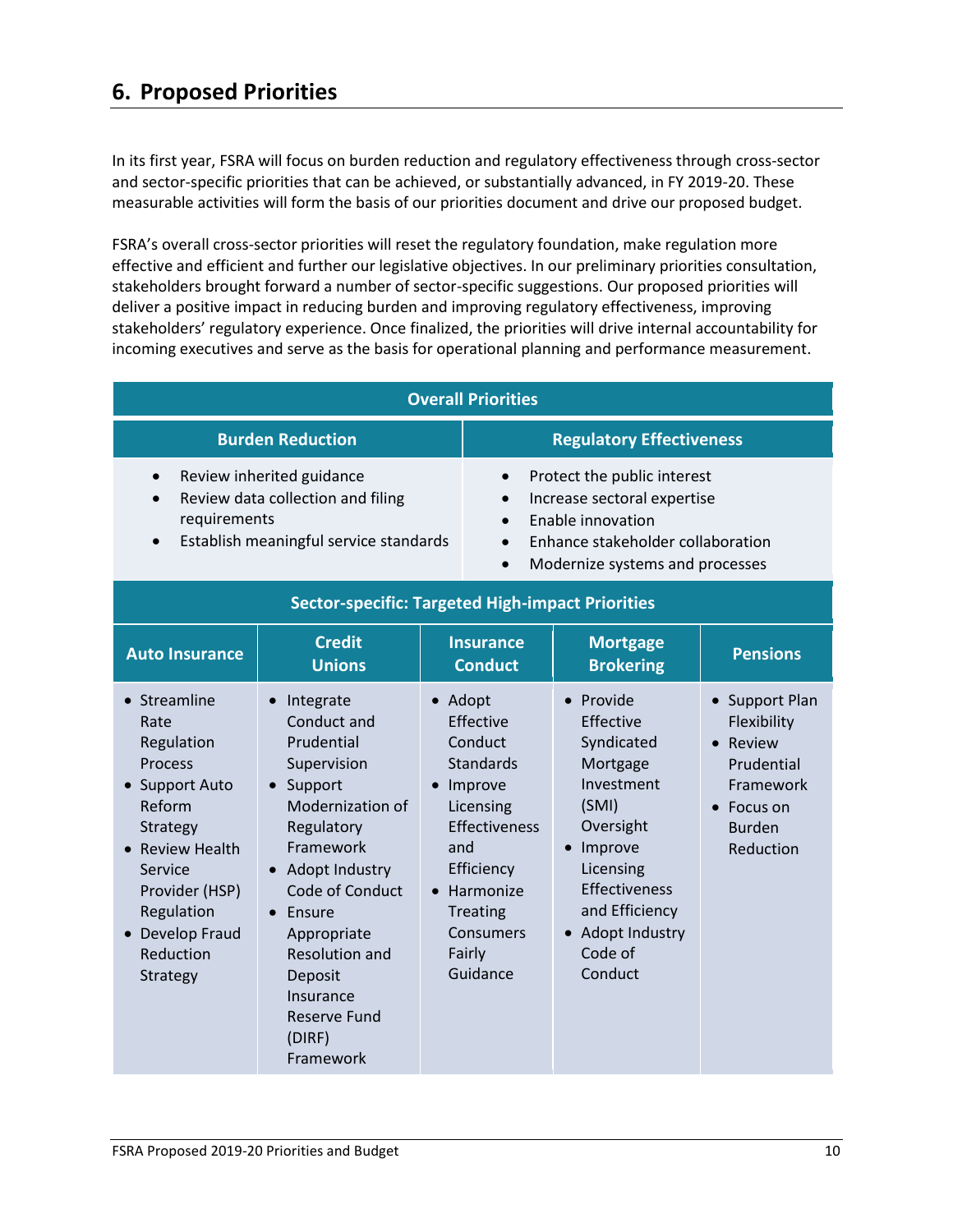## <span id="page-12-0"></span>**7. Burden Reduction**

In all aspects of FSRA's operations, we will seek to reduce the regulatory burden for our regulated sectors, and to drive effective, efficient regulation and supervision by ensuring that the benefits justify the internal and external costs of regulation.

A regulatory framework that imposes unnecessary costs (e.g., by not being risk-based), or has unclear or unnecessary guidance and requirements, can negatively impact Ontario's economy, regulated businesses and individual Ontarians. For that reason, FSRA has made reducing regulatory burden a cross-sector priority, with a specific focus on three key initiatives:

- 1. Review Inherited Guidance
- 2. Review Data Collection and Filing Requirements
- 3. Establish Meaningful Service Standards

### <span id="page-12-1"></span>**7.1 Burden Reduction**

#### *7.1.1 Burden Reduction: Review Inherited Guidance*

The current FSCO and DICO guidance framework varies significantly by sector, and can be inconsistent, confusing and/or ambiguous within sectors.

FSRA will examine all inherited guidance to ensure clarity and consistency, to eliminate overlapping and potentially inconsistent requirements, and to ensure that its intended impact is clear (e.g., is it a legal interpretation; advice on supervisory expectations; overarching principles; examples to guide best practices or activities; or information or other advice?). Regulated entities and the public are best served when guidance is necessary (e.g., provides necessary consumer protection; produces more benefit than the costs it imposes), consistent, accessible and actionable, and when its intended effect is wellunderstood. FSRA will develop and apply a cohesive, principles-based regulatory guidance framework to streamline, clarify and update current guidance for greater regulatory effectiveness, transparency, accountability, and burden reduction.

FSRA will seek to use cost-benefit analysis to evaluate whether guidance is necessary or could be improved, enhanced (e.g., streamlined), or eliminated.

- Pre-launch
	- Conduct an inventory and, where practicable, an initial assessment of the current guidance by sector;
	- With input from the MOF, stakeholders and other regulators, identify priority areas for review (e.g., see section 8 for sector-specific priorities); and
	- Develop plan by sector for guidance review and restatement.
- Year 1
	- Complete initial review of all existing guidance;
	- Establish a FSRA guidance framework as a foundation for the review of applicable guidance;
	- Revise, consolidate and streamline high priority guidance; and
	- Remove low-benefit guidance.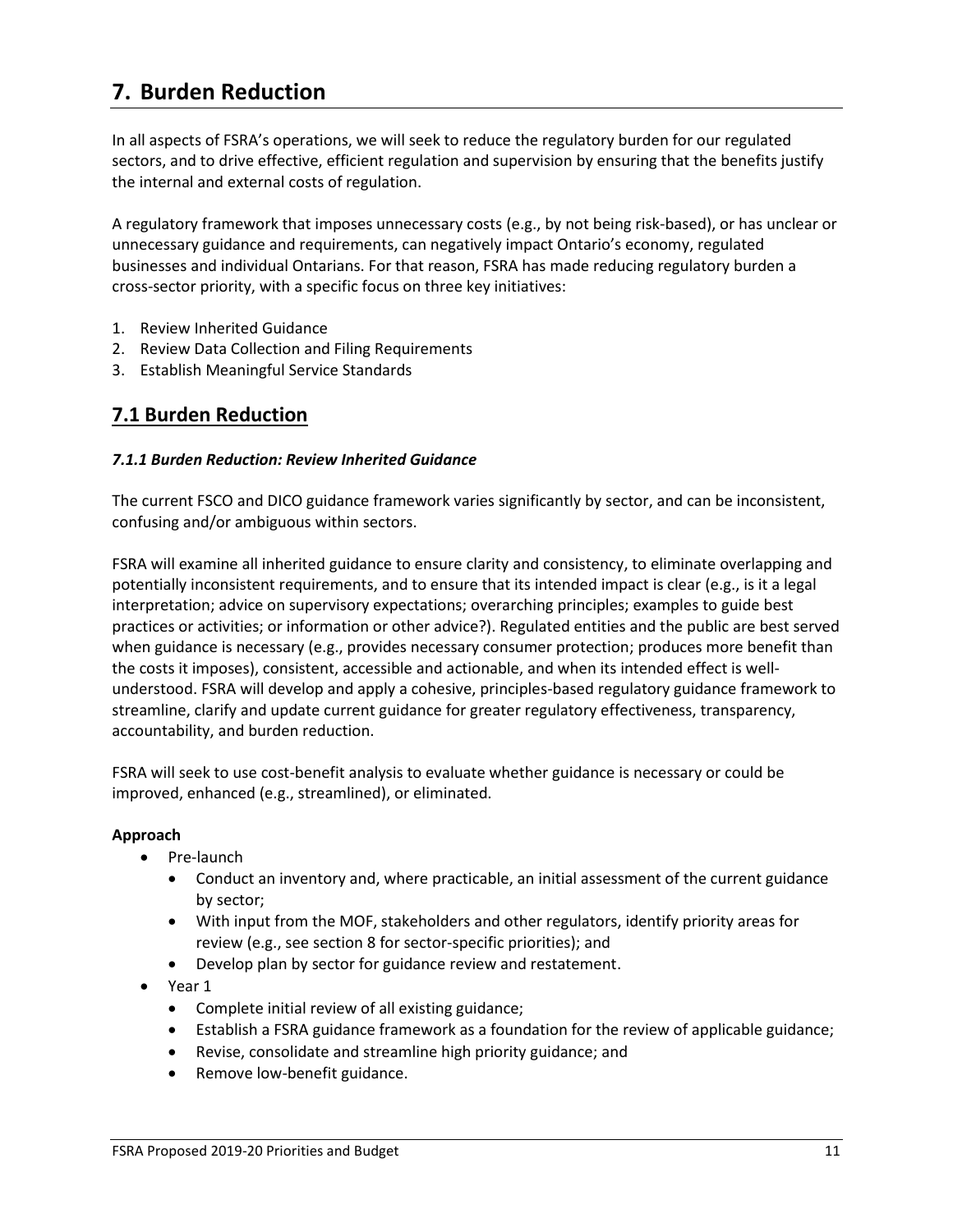- Year 2 and ongoing
	- Revise guidance on an ongoing basis based on the FSRA guidance framework and defined controls and processes, including the use of prioritization and cost/benefit assessments.

#### **Dependencies**

- Coordination with the MOF where guidance is referenced in, or dependent on, regulation or legislation; and
- Coordination with national organizations and other regulators where guidance is consistent across jurisdictions.

#### **Year 1 Target**

- Completed review of all inherited guidance;
- Complete re-issuance of all high-priority guidance; and
- Complete removal/simplification of all low-impact/low-priority/unnecessary guidance.

#### *7.1.2 Burden Reduction: Review Data Collection and Filing Requirements*

Regulated entities have expressed concerns about duplicative reporting requirements, unnecessary data collection and burdensome filings requirements. There is also a perceived lack of timely analysis of and reporting back using the data collected. FSRA will review current data and filing requirements to identify ways to streamline data reporting requirements to reduce the burden on regulated sectors, increase transparency and information sharing, and enhance industry benchmarking and analytics.

#### **Approach**

- Pre-launch
	- Consult with stakeholders on data/filing principles and begin to establish a framework for data/filing requirements, including a cost-benefit framework for analysis; and
	- Consider and confirm an initial focus on requirements for consumer/member disclosure.
- Year 1
	- Review existing data and filing requirements against the principles and costs/benefits;
	- Conduct a review of FSRA data/filing needs and information sources to identify potential ways to minimize burden while leveraging data to improve regulatory outcomes; and
	- Increase transparency by clarifying how collected data/filing information is used and consulting on desired information and analytics and how they could provide more useful information to stakeholders.

#### **Dependencies**

- Potential implications of changes to inter-jurisdictional agreements and legislation; and
- IM/IT system limitations and need for IT renewal.

#### **Year 1 Target**

• Completed review of data and filing requirements.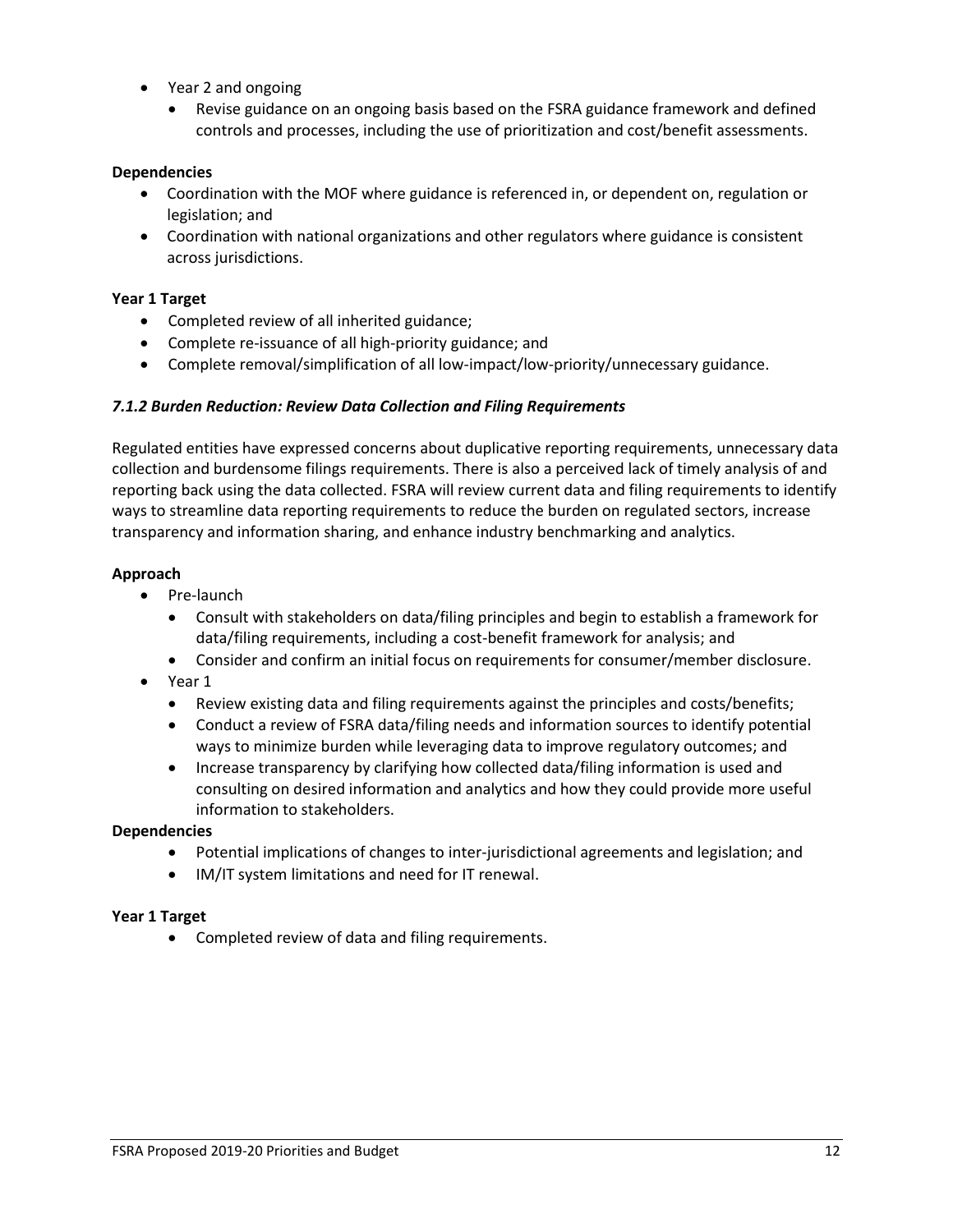#### *7.1.3 Regulatory Effectiveness: Establish Meaningful Service Standards*

There is a perceived lack of accountability and responsiveness in the current regulatory framework. Stakeholders are adversely affected if timely, reasonable, predictable and well-understood delivery of regulatory activities does not consistently occur. Service standards are a key tool to ensure unnecessary regulatory burden is minimized.

FSRA will increase transparency and accountability for our delivery of regulatory activities by working with stakeholders to develop and implement service standards that effectively measure our effectiveness in meeting our objectives, and that meet the needs of our stakeholders. This includes timely and responsive processing of regulatory matters in a timeframe that facilitates the cost-effective provision of financial services.

#### **Approach**

- Pre-launch
	- Initiate discussion to understand stakeholder expectations and processes in each regulated sector and any current services standards and their effectiveness.
- Year 1
	- Initiate and complete development of service standard principles and a review of service standards (including review of best practices in other jurisdictions) for each key regulatory objective/process in each sector;
	- Implement new service standards, where practicable, in existing processes; and
	- Reflect service standards in employee performance targets.

#### **Dependencies**

- Collaboration and agreement with stakeholders regarding expectations for FSRA; and
- Data collection and systems limitations.

#### **Year 1 Target**

- Implementation of updated and new service standards; and
- Completion of service standards principles framework.

### <span id="page-14-0"></span>**7.2 Regulatory Effectiveness**

#### *7.2.1 Regulatory Effectiveness: Protecting the Public Interest*

The financial services sector is undergoing significant change and this heightens the need for regulators to understand and protect the public interest. Consumer expectations for choices and services are high, driving new technologies, business models, products and services. FSRA is committed to supporting industry innovation, investment and growth, and to ensuring competition and continued new product availability. Across the organization there will be an enhanced focus to embrace the consumer perspective to support innovation, and efficiencies that will benefit consumers while ensuring their interests are properly addressed.

- Pre-launch
	- Consult to gain further insights on consumer perspectives and priorities, including engaging consumer stakeholders in the regulated sectors;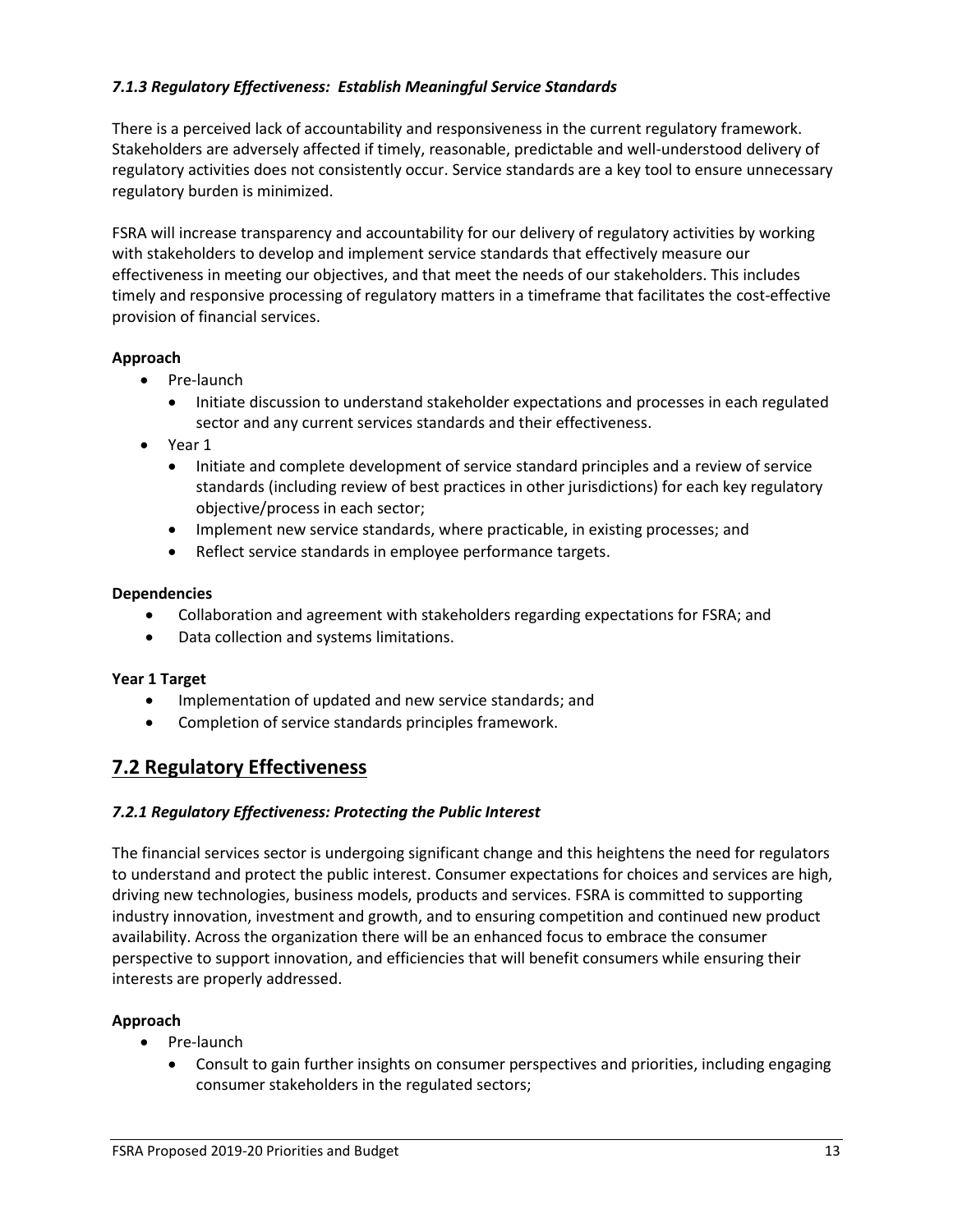- Identify current channels and sources of consumer information and knowledge (e.g., industry, other regulators, consumer-focused organizations); and
- Assess information portals for consumers (e.g., websites and call centres) to identify areas for improvement in how FSRA conveys and collects information.
- Year 1
	- Review FSRA's supervision, monitoring and enforcement (i.e., core regulatory activities) to ensure we are protecting and responding to consumers' needs, including evolving trends;
	- Clearly identify and track consumer issues to inform and help prioritize regulatory reform;
	- Conduct consumer experience mapping to ensure that our information and processes are "user-friendly" to members of the public;
	- Launch a Consumer Office, under the policy function, to provide a 'consumer lens' to enterprise-wide decision making so that FSRA strategies, policies and supervisory practices incorporate effective ways to protect, support and inform the public;
	- Formally engage stakeholders and build relationships across all material groups of consumer stakeholders and members;
	- Identify and leverage existing sources of research and analysis on behavioural economics and effective consumer outreach;
	- Increase internal awareness and understanding of consumer perspectives to inform how FSRA applies current guidance and develops new approaches;
	- Launch a new FSRA website with clear, easily accessible, user-friendly public information and resources on the regulated sectors; and
	- Identify and improve avenues for consumers and businesses to report information about fraud and bad actors.

#### **Year 1 Target**

- New website with clear, easily accessible public information;
- Consumer Office policy function launched and operational (e.g., an articulated framework for consumer/member engagement);
- Integration of the consumer lens in the guidance and burden reduction process identified and acted upon; and
- Established relationships with key consumer stakeholders on approach and research needed to support consumer protection.

#### *7.2.2 Regulatory Effectiveness: Sectoral Expertise*

The financial services sector is increasingly complex, requiring sector and regulatory expertise to anticipate trends and respond to opportunities and issues. A lack of expertise can result in misunderstanding, unclear direction and frustration. FSRA will retain, recruit and empower individuals with regulated sector and professional expertise, build high-performing policy and supervisory functions that emphasize sectoral knowledge, and ensure staff are appropriately trained. This will enable more effective collaboration with regulated sectors, promote innovation and new business models, and enable more efficient and responsive regulatory activities.

In FSRA's policy function and its conduct and other core regulatory supervisory functions, FSRA will identify the need for industry expertise, experience and knowledge – and will staff accordingly.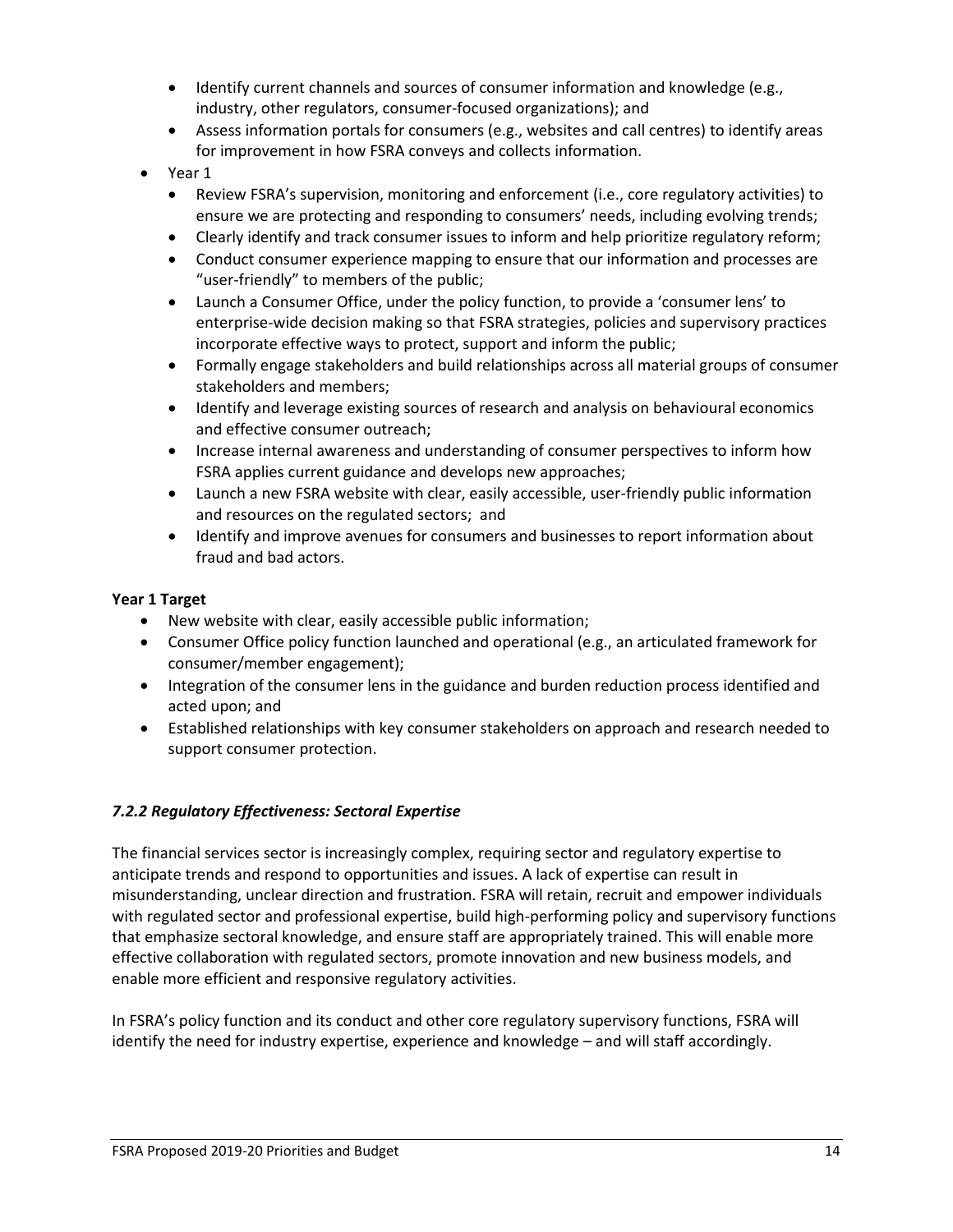#### **Approach**

- Pre-launch
	- Establish enterprise-level policy, conduct and other supervisory functions with sufficient scope for industry expertise;
	- Retain and recruit executive vice presidents and key staff with appropriate expertise; and
	- Identify key relationship managers for targeted regulated sector entities.
- Year 1
	- Train key relationship managers to be effective in dealing with targeted entities;
	- Conduct ongoing work to renew and enhance expertise including in-house training; and
	- Develop metrics for sectoral expertise and credibility of the regulator with regulated sectors.

#### **Dependencies**

• Availability of talent with industry experience, expertise and knowledge, given government, collective agreement and other constraints.

#### **Year 1 Target**

- Executive vice presidents and full team in place with improved expertise and a plan to remedy gaps; and
- Performance management metrics defined.

#### *7.2.3 Regulatory Effectiveness: Enable Innovation*

Older, inflexible regulatory frameworks hold back innovators and limit consumer choice and the economic benefits of industry competition and innovation. Stakeholders are concerned about future disruption and falling behind in a rapidly changing business environment and whether Ontario will support technological advances that enable new business models and products. FSRA will create an Innovation Office to:

- support an "open for business" approach across FSRA and focus on identifying and supporting opportunities to foster innovation and business transformation;
- promote collaboration with stakeholders to facilitate the process for regulated entities seeking to bring innovative products and services to market (i.e., help navigate regulatory requirements; where FSRA has authority, develop and implement customized trials and new product/service offerings using available FSRA powers to grant waivers and exemptions); and
- work with stakeholders and the MOF to identify legal and regulatory barriers to innovation, and develop and promote ways to adapt the regulatory regime to foster innovation.

- Pre-launch
	- Set up and hire lead for Innovation Office;
	- Identify high priority initiatives that the office of innovation can support; and
	- Consult with stakeholders on additional tools and resources required to support innovation.
- Year 1
	- Launch Innovation Office with full staff complement;
	- Develop, implement and communicate principles and process/framework to support innovation; and
	- Reach out to stakeholders engaged in innovation to understand needs and accordingly target/focus FSRA support.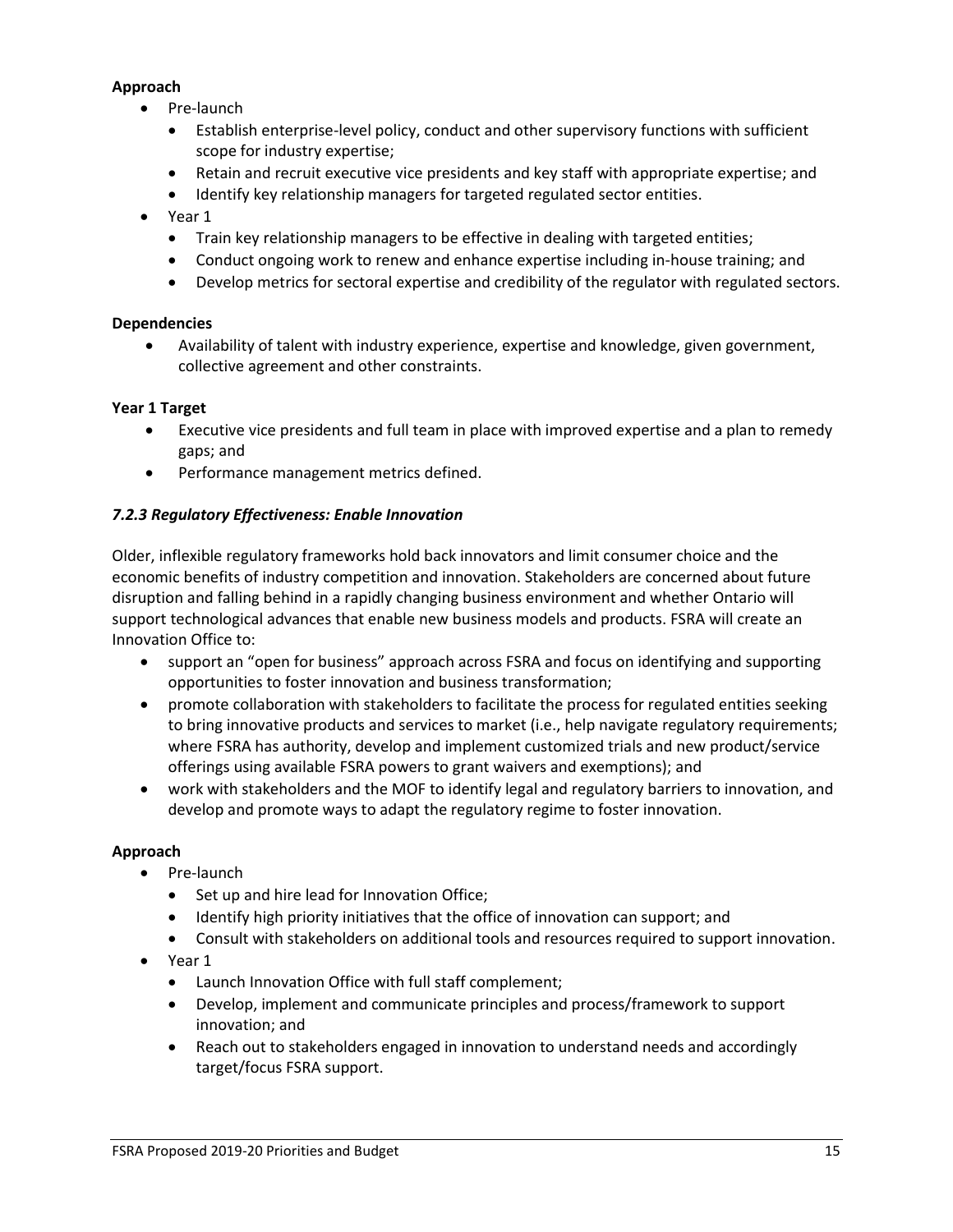#### **Dependencies**

• Collaboration with stakeholders and the MOF to resolve any identified barriers and ensure appropriate regulatory framework.

#### **Year 1 Target**

- Innovation Office launched and operational;
- Principles and process/framework to support innovation communicated to the regulated sectors; and
- Agreement with stakeholders on additional tools and resources required to support innovation.

#### *7.2.4 Regulatory Effectiveness: Enhancing Stakeholder Collaboration*

Dialogue, collaboration and consultation are at the core of FSRA's approach to our ambitious regulatory transformation and modernization plan. We are pleased with the positive stakeholder feedback on the IAGs process to date and on our early engagement. Working with stakeholders, FSRA will identify opportunities for ongoing and longer-term consultation mechanisms.

We will continue to build on current FSRA, FSCO and DICO engagement with industry to work together to shape our regulatory framework, improve service standards and modernize our systems and processes.

Building on a strong commitment to collaboration, FSRA will define and implement mechanisms for stakeholder collaboration at different levels of the organization, seek opportunities to improve stakeholder relationships, and use technology to reach more stakeholders effectively and efficiently.

- Pre-launch
	- Develop initial objectives and principles for direct consultation mechanisms with key sector participants for FSRA Board and for FSRA management and staff;
	- Conduct stakeholder mapping to ensure that we have identified all stakeholders (both consumer and industry), their preferred engagement approach and topics; and
	- Evaluate the current mechanism for the Board's consultation with stakeholders.
- Year 1
	- Where consultation is insufficient, establish or expand stakeholder engagement mechanisms to result in more effective dialogue (e.g., establish direct stakeholder consultation mechanisms to support the Board in rule-making);
	- Develop stakeholder consultation plans on specific initiatives, such as a comprehensive guidance review to reduce the burden on regulated sectors;
	- Evaluate current FSCO and DICO advisory committees and working groups to ensure effective, ongoing technical expertise and advice from industry experts and leaders;
	- Initiate focused relationship engagement by FSRA sectoral experts with regulated sectors, including bilateral meetings with industry, to improve understanding of industry needs, promote innovation, support industry investment and growth, and encourage new products and business models;
	- Employ additional channels such as webinars, social media and online chats to reach stakeholders across Ontario more effectively; and
	- Establish service standards for stakeholder engagement.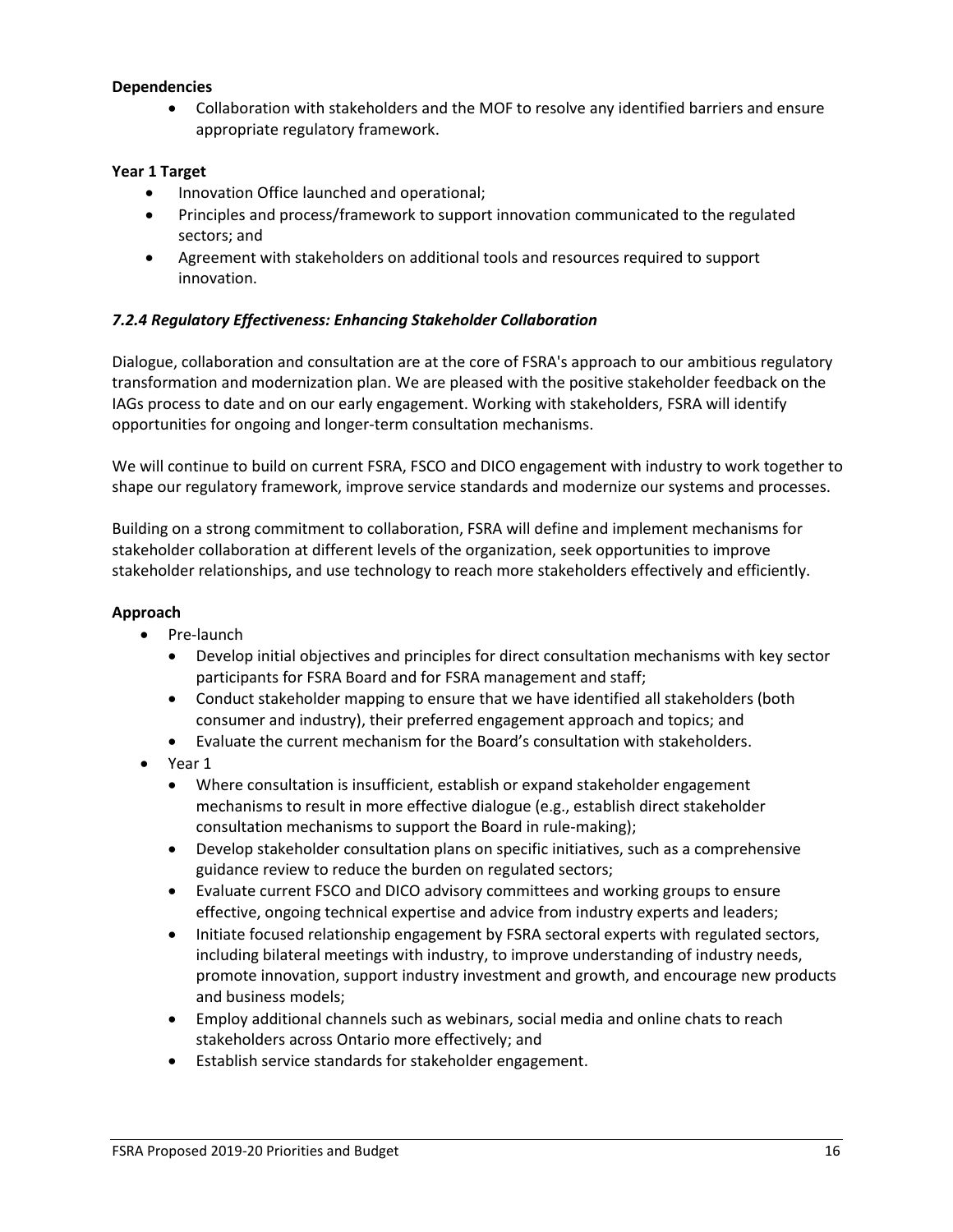#### **Year 1 Target**

- Sector specific engagement plans developed with stakeholders;
- Launch of online and digital engagement tools including an improved website;
- Review of existing stakeholder/management consultation avenues completed; and
- Board/stakeholder consultation mechanisms established.

#### *7.2.5 Regulatory Effectiveness: Modernize Systems and Processes*

Certain FSCO information management (IM)/information technologies (IT) are at end of life and at risk of failure, requiring immediate and significant investment to maintain and improve FSRA's ability to function. Others are outdated, inefficient, costly and unable to support modern, flexible regulation. Modernization of these IM/IT systems and the processes they support is expected to be a multi-year, multi-million dollar investment. FSRA will target and prioritize areas for process redesign and IM/IT improvement and investment to deliver effective, efficient and timely services that are fully aligned with FSRA strategy and priorities. This allows us to establish fully business aligned, flexible and efficient crosssector strategies, tactics and enabling foundations for technologies and data, and to develop and complement sector-specific processes and IM/IT strategies and enhancements. Systems development is intended to provide flexibility to respond to changing regulatory needs.

#### **Approach**

- Pre-launch
	- Install and operate back-office operations and data centre; and
	- Ensure smooth transition of IT services to FSRA upon launch.
- Year 1
	- Launch new initial FSRA website
	- Initiate and complete review of IM/IT systems and key regulatory processes, with stakeholder input and consultation;
	- Redesign regulatory processes where practicable, and plan to redesign where work will continue;
	- Implement low-cost or high priority initial IM/IT improvements where practicable in alignment with FSRA priorities; and
	- Develop strategy, plan and roadmap for FSRA IM/IT architecture and for process/sectorspecific IM/IT transformation in alignment with FSRA priorities.
- Year 2 and ongoing
	- Complete targeted process redesign;
	- Begin implementation of IM/IT strategy for FSRA and key regulatory processes; and
	- Implement prioritized high benefit projects where practicable.

#### **Dependencies**

• Effective engagement of stakeholders to ensure process and IM/IT redesign is responsive to current and potential future needs.

#### **Year 1 Target**

- Completion of review of processes and existing IM/IT tools;
- Commenced redesign of processes;
- Developed IM/IT strategy, roadmap and design for FSRA (i.e., foundation) and commenced implementation for high priority items; and
- Developed IM/IT strategy for key regulatory processes and sectors and developed implementation roadmap and plan.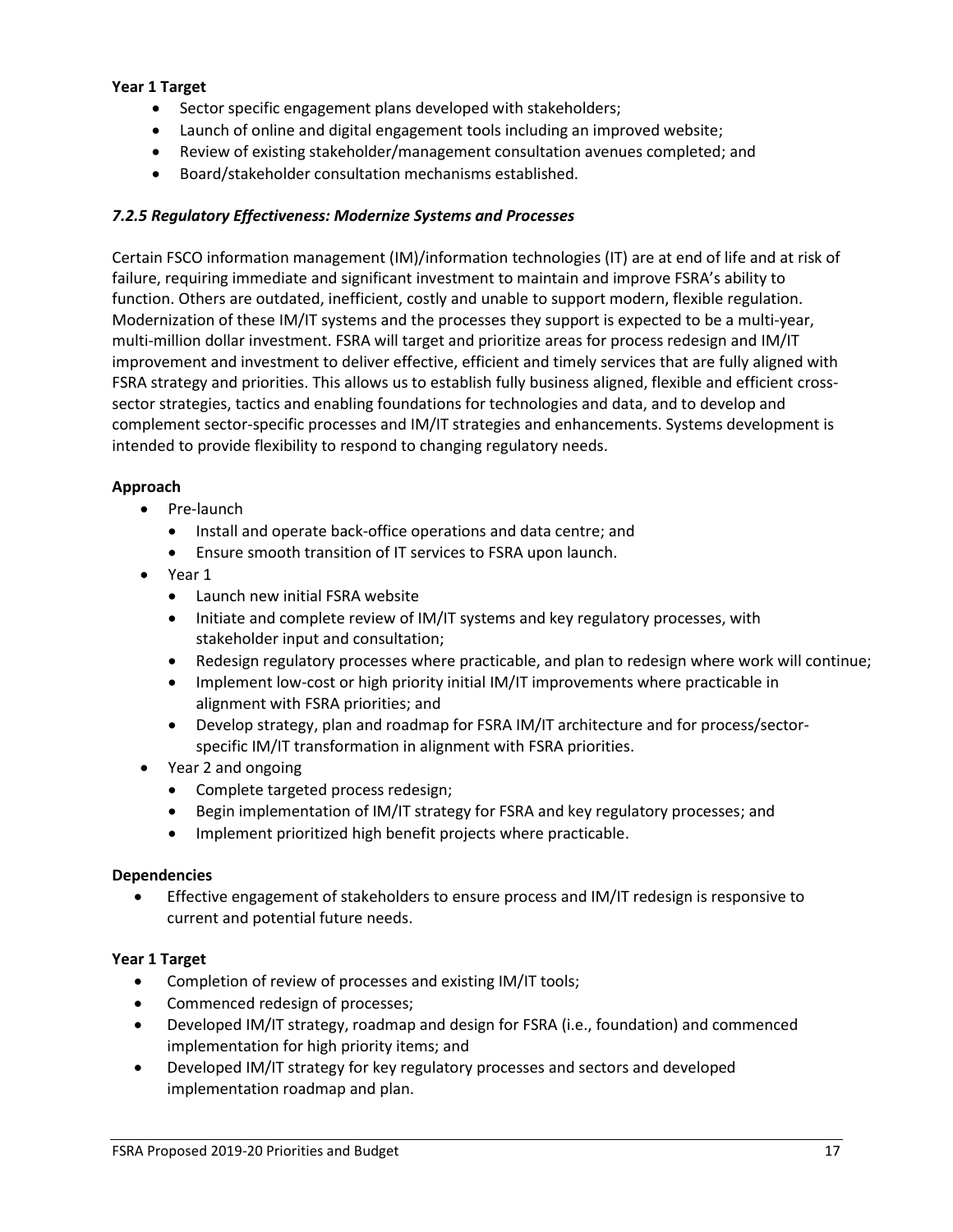## <span id="page-19-0"></span>**8. Sector-Specific Priorities**

The cross-sector priorities described above outline FSRA's plan to reduce burden and increase the effectiveness of regulation. In addition, FSRA has identified a number of opportunities within each sector that support these overarching priorities and will create a dedicated focus within FSRA and accountability to specific stakeholders. These sector-specific priorities are described in the following section (listed in alphabetical order by sector).

## <span id="page-19-1"></span>**8.1 Auto Insurance Sector**

Auto insurance is mandatory in Ontario and represents over \$12 billion in direct written premiums. It represents protection for all Ontarians, a cost of owning a vehicle for the province's ten million licensed drivers, and a major source of premiums and claims costs for the insurance industry. The auto insurance system is highly regulated, and FSRA will work closely with the MOF; other regulators and agencies; the public (including consumer and claimant representatives); the insurance industry (including companies and intermediaries); and service providers to claimants (including health care practitioners and legal representatives), on improving the system with a focus on the following four key auto sector priorities:

- 1. Streamline Rate Regulation
- 2. Support Auto Reform Strategy
- 3. Review Health Service Provider Regulation
- 4. Develop Fraud Reduction Strategy

#### *8.1.1 Auto Insurance: Streamline Rate Regulation Process*

Insurance companies see the existing processes for reviewing and approving auto insurance rate filings, particularly processes related to rates for personal vehicles, as inflexible, lengthy and overly complex. These issues create barriers to innovation and prevent insurance companies from responding quickly to changes. FSRA will improve the rate regulation process to reduce regulatory costs and burden on auto insurance companies, and to create better outcomes for consumers, through more timely rate approvals.

#### **Approach**

- Pre-launch
	- Review existing processes to identify early opportunities to reduce burden and shorten timelines;
	- Establish rate approval process improvement target; and
	- Consult with industry on proposed approach.
- Year 1
	- Complete process review and identify how rate regulation can be improved; and
	- Implement process improvement changes based on opportunities identified in the prelaunch and early Year 1 review.

#### **Dependencies**

• Process improvements may need to be adjusted/changed to support Priority 8.1.2.

#### **Year 1 Target**

• Implementation of outcomes from process reviews.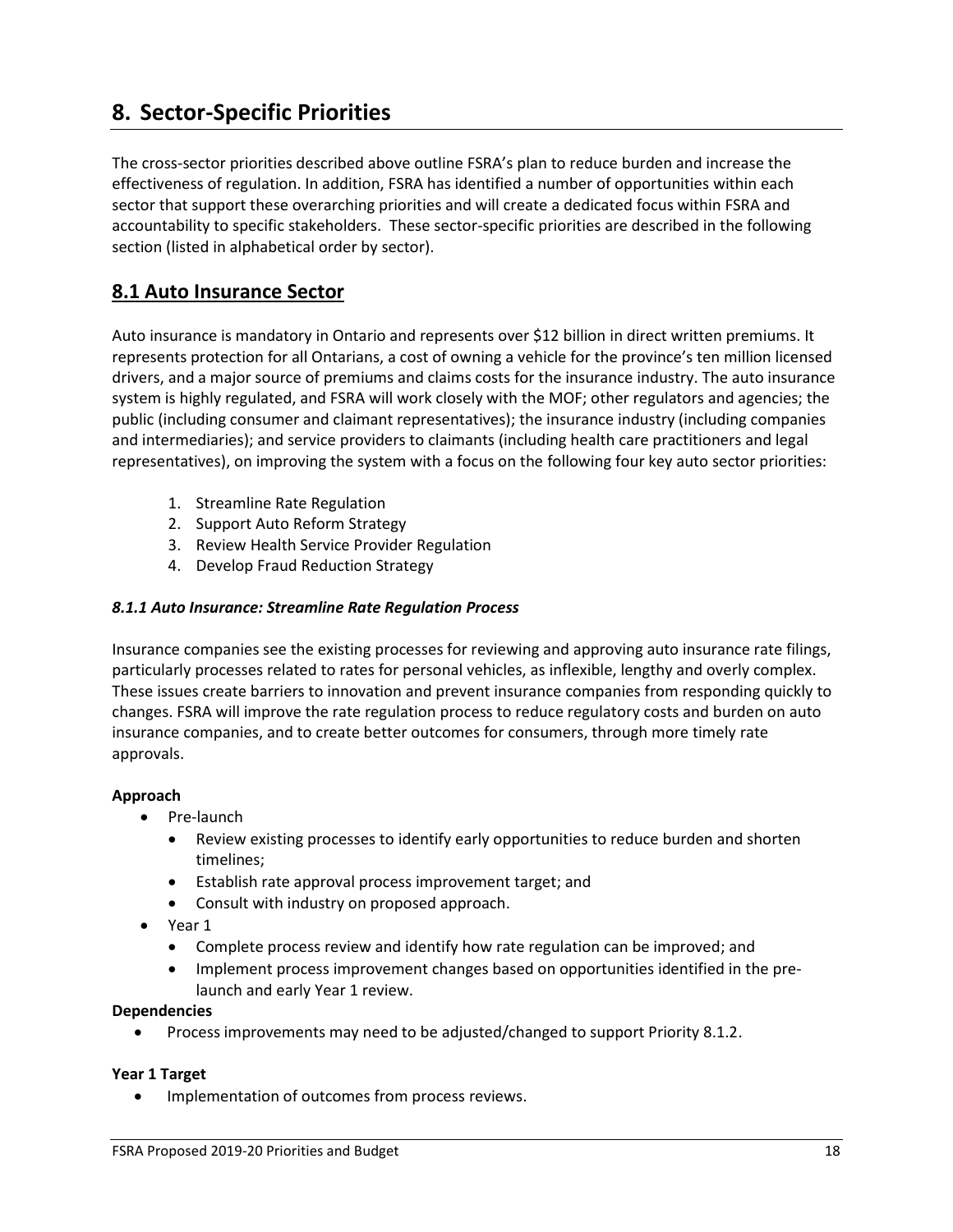#### *8.1.2 Auto Insurance: Support Auto Reform Strategy*

Upward pressure on auto insurance rates continues, reflecting underlying cost increases. Consumers are interested in getting the best possible policy for the lowest price while auto insurers indicate they do not earn a profit sufficient to sustain widespread industry viability and product availability. The combination of increasing rates, consumer expectations and concerns that the current auto insurance regulatory system creates barriers to effective pricing, cost control, good underwriting and innovation could make the market less attractive and result in less choice, competition and product availability for consumers. In the 2018 Fall Economic Statement the government made a number of commitments aimed at improving the auto insurance system, and FSRA will support the MOF in delivering on those commitments.

#### **Approach**

- Pre-launch
	- Collaborate with the MOF and FSCO on work related to the government's auto insurance commitments, such as a joint review of auto insurance rate regulation.
- Year 1
	- Support the government's review of auto insurance, including providing leadership as requested; and
	- Work with the MOF to consult with stakeholders about reforms and to commence implementation of changes at FSRA that implements reforms.
- Year 2 and ongoing
	- Continue implementation of changes at FSRA that support reforms.

#### **Dependencies**

• Significant reforms may require legislative changes for implementation.

#### **Year 1 Target**

- In collaboration with government partners, complete stakeholder consultation regarding auto insurance reform and identified areas requiring additional actions (e.g., FSRA guidelines, legislation, regulation) or development (e.g., metrics); and
- Developed implementation plan for FSRA to support any reforms identified in Year 1.

#### *8.1.3. Auto Insurance: Review Health Service Provider Regulation*

The current licensing regime for health service providers in Ontario's auto insurance system is seen by some as ineffective in achieving the intended objectives of controlling costs and ensuring effective provision of benefits by reducing fraud, and is therefore of questionable regulatory benefit, particularly when there is already supervision by health regulatory colleges. We will review how health service providers are regulated by FSRA with an emphasis on burden reduction and on access to treatment for claimants. The review will consider the objectives and outcomes of the current framework, with a particular emphasis on:

- how such health service providers should be regulated by FSRA or another entity and how those regulatory activities benefit our auto insurance system;
- streamlining the licensing process and revising the approach to supervision of health service providers, including examinations, to achieve the desired regulatory objectives;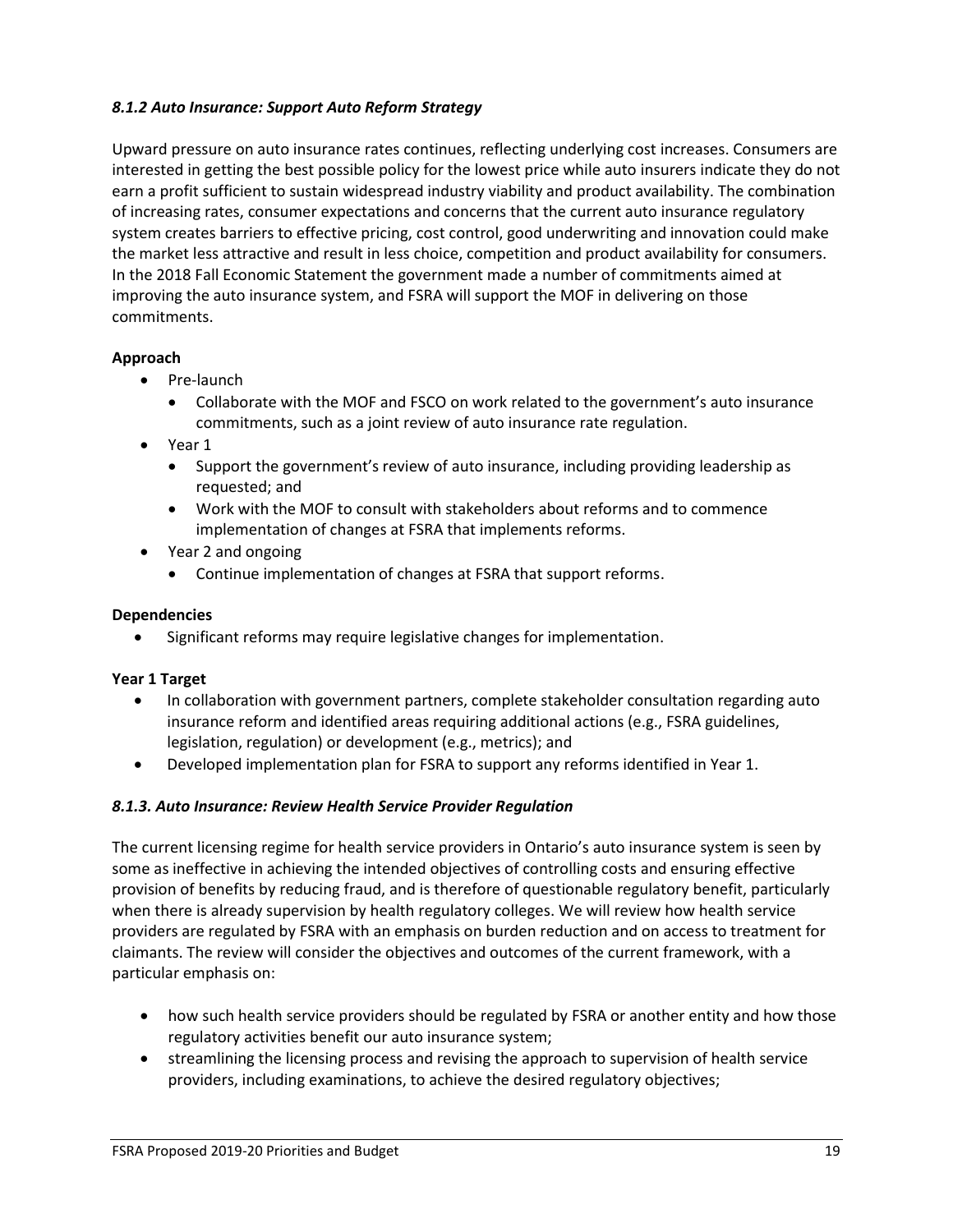- identifying the appropriate role for auto insurers in fraud cost control and health service provision, and what FSRA and other regulators can do to support insurers (e.g., provision of data); and
- reviewing the role of the information and technology in fraud reduction.

#### **Approach**

- Pre-launch
	- Work with the MOF and industry to define the specific terms of and process for the review.
- Year 1
	- Initiate and complete the review;
	- Ensure alignment with actions supporting the government's auto insurance rate reform initiative and FSRA's Fraud Reduction priority 8.1.4;
	- Initiate implementation of any regulatory process improvements identified through the review.

#### **Dependencies**

• Collaboration and cooperation with stakeholders and other regulatory and government bodies, such as colleges and IM/IT technological changes.

#### **Year 1 Target**

• Completed review and recommendations and implementation plan presented to the MOF.

#### *8.1.4 Auto Insurance: Develop Fraud Reduction Strategy*

Stakeholders in Ontario's auto insurance system are looking to FSRA to enhance public confidence and contain costs by taking an active role in reducing fraud, both in health and vehicle repair claims. Many different parties have roles to play in controlling and deterring auto insurance fraud, and consensus on the appropriate approach is required. FSRA will take a leadership role in bringing together government, regulators and stakeholders to drive the development of an improved anti-fraud strategy related to auto insurance that focuses on:

- clarifying the appropriate roles and expectations of the various parties;
- working with stakeholders to review and improve the effectiveness of information and technology systems and tools to control and deter auto insurance fraud;
- identifying opportunities for improved use of data and analytics; and
- considering the need for improved public communications about the costs of fraud for Ontario consumers, and the potential benefits of increased public awareness in reducing fraud.

- Pre-launch
	- Identify parties and define mechanisms for collaboration and cooperation.
- Year 1
	- Work with stakeholders to initiate forum/process to develop and implement anti-fraud strategies;
	- Clearly define accountability for implementation of new initiatives identified through the forum/process and any required process, guidance or regulatory changes (e.g., empowerment).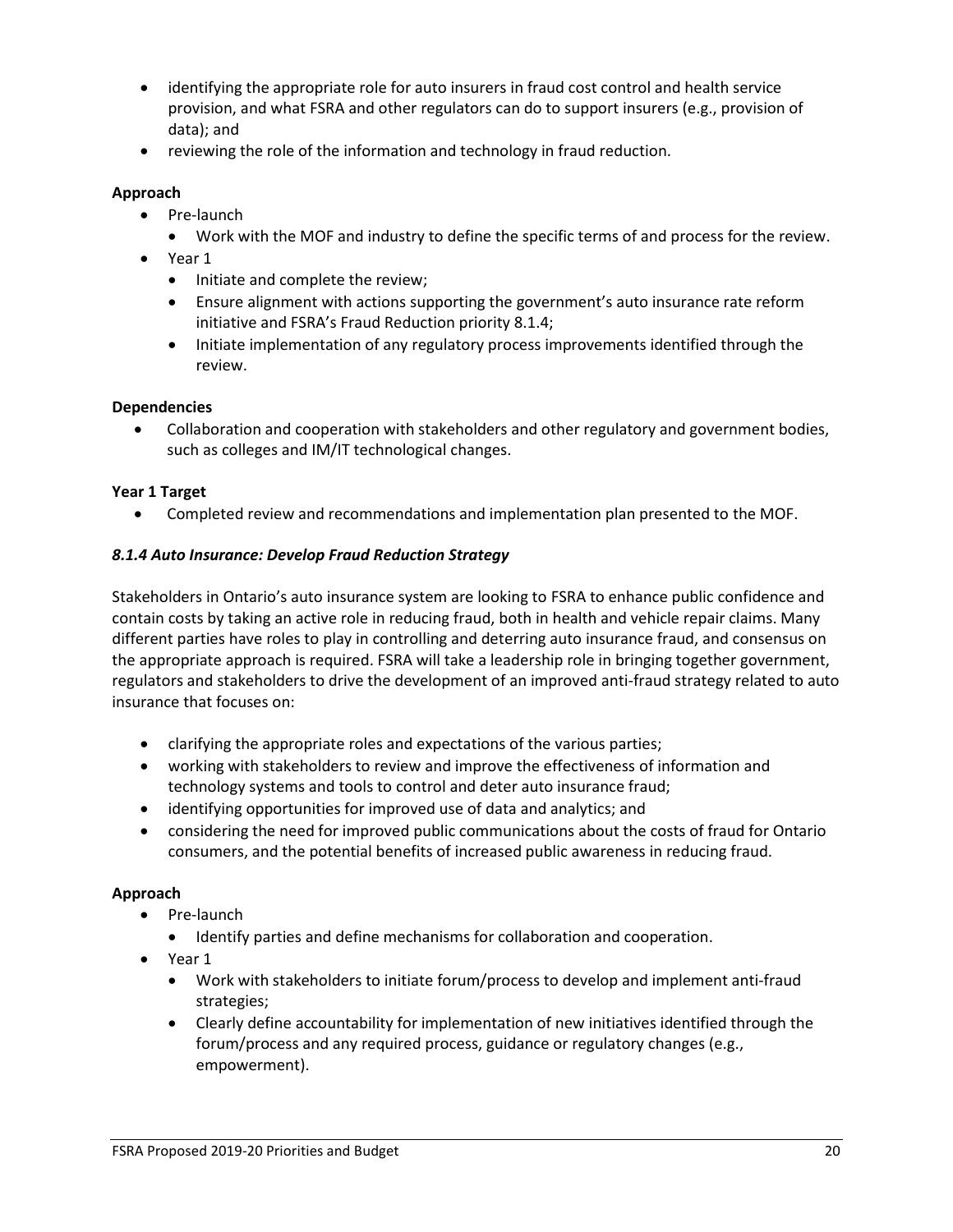- Year 2 and ongoing
	- Work with stakeholders to complete implementation of agreed strategy.

#### **Dependencies**

• Collaboration and cooperation with many different parties that are accountable for controlling fraud; may require legislative change or technology improvements.

#### **Year 1 Target**

- Establishment of forum/process for government, regulators and stakeholders to evaluate and improve fraud control;
- Report to the MOF on recommendations to reduce fraud;
- Implementation of changes to processes and activities within FSRA's control which were identified to help deter fraud.

### <span id="page-22-0"></span>**8.2 Credit Union Sector**

Ontario's 79 credit unions play an important role with 1.6 million members, over 7,300 staff and total assets of over \$63.5 billion. These credit unions are diverse in size; the five largest credit unions account for more than half of these assets. The sector has been in a period of rapid consolidation, with the number of credit unions declining from 343 in 2000. The sector is currently overseen by two regulators – DICO for capital and lending/investment requirements (prudential oversight) and deposit insurance; and FSCO for market conduct. The government has passed legislation that will, upon FSRA's launch, merge FSRA and DICO, combining these two functions. Following consultations with stakeholders, FSRA has identified the following priorities for our oversight of the sector:

- 1. Integrate Credit Union Prudential and Conduct Supervision
- 2. Support Modernization of Credit Union Regulatory Framework
- 3. Adopt Industry Code of Conduct
- 4. Ensure Appropriate Resolution and Deposit Insurance Reserve Fund (DIRF) Framework

#### *8.2.1 Credit Union: Integrate Credit Union Prudential and Conduct Supervision*

The current separation between the prudential and market conduct regulators results in duplication of efforts and inefficiency for credit unions in dealing with two regulators. The amalgamation of DICO and FSRA will create efficiencies and better align oversight of credit unions while ensuring the continuity of the regulator's expertise.

- Pre-launch
	- Build integrated credit union team with relationship management focus to cover prudential, transactional and conduct matters and to leverage specialist regulators (e.g., conduct);
	- Put amalgamation plan and organizational design in place at launch to improve efficiency and effectiveness.
- Year 1
	- Modernize methodology, tools and credit union regulatory approach so relationship managers cover prudential, conduct and transactional matters on an integrated basis;
	- Develop enhanced supervision approach reflecting integration and any required improvements.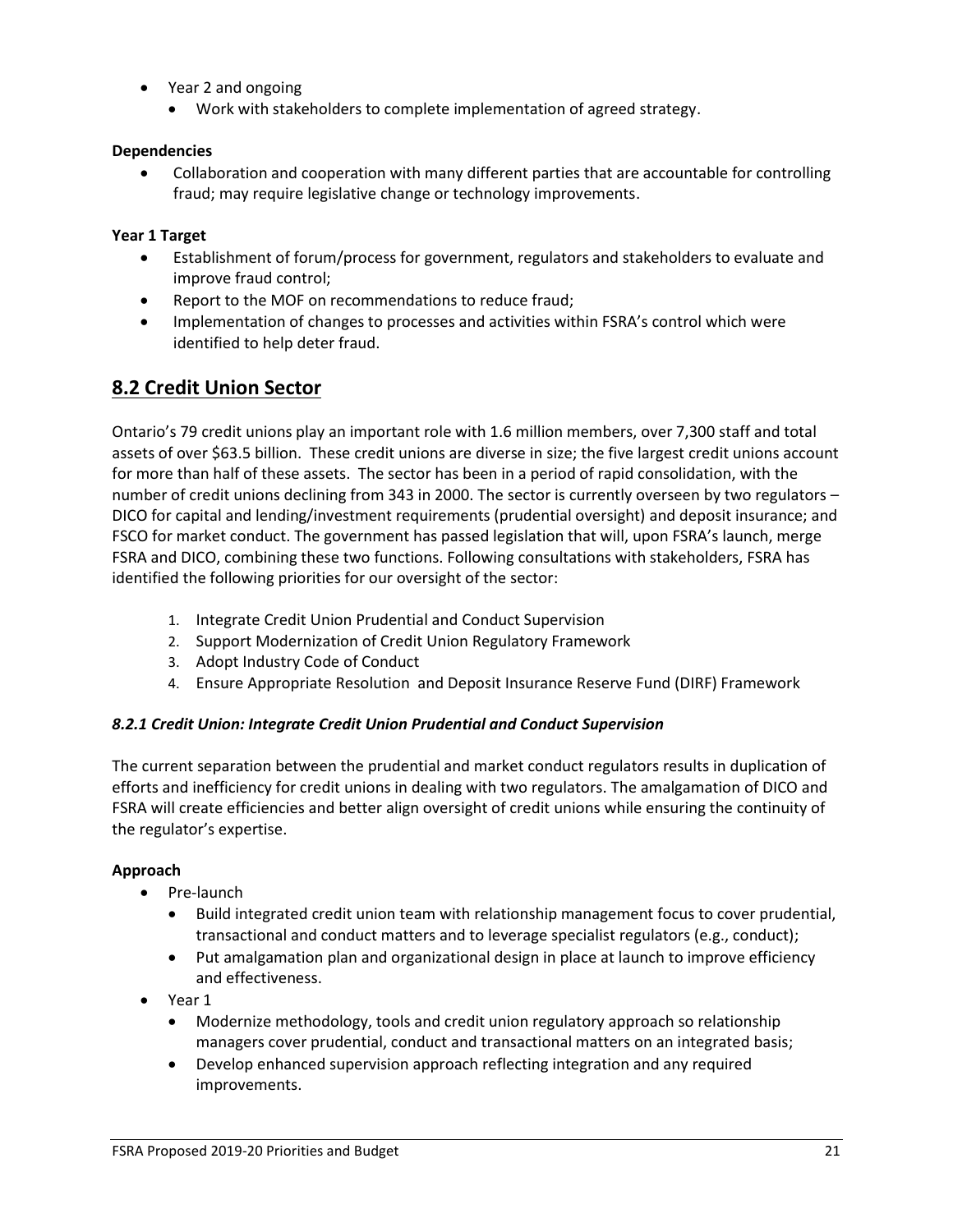#### **Dependencies**

• Proclamation of amendments to the CUCPA and the FSRA Act is necessary for amalgamation and integration.

#### **Year 1 Target**

- Integration plan in place and implemented.
- Development of enhanced, integrated supervision approach.

#### *8.2.2 Credit Union: Support Modernization of Credit Union Regulatory Framework*

Credit unions expect regulatory flexibility to support transforming business models, enhance competitiveness and respond to new product offerings and innovations in the sector. A revised/updated regulatory framework consisting of legislation, regulations, rules and guidelines would set the foundation for future regulatory effectiveness in the credit union sector.

FSRA will actively work with the MOF and the credit union sector to support any government initiatives aimed at modernization of the legislation and regulations, including the capital rules. FSRA intends to develop an enhanced supervision approach supported by guidance and, where applicable, rules tailored to the nature, size, complexity and risk profile of individual credit unions.

#### **Approach**

- Pre-launch
	- Provide dedicated policy resources as well as sophisticated transactional and prudential expertise to support any MOF initiatives aimed at modernizing the credit union legislative and regulatory framework, such as any potential changes to the capital adequacy framework.
- Year 1
	- Continue to support any MOF initiatives aimed at modernizing the credit union legislative and regulatory framework;
	- Develop and consult on any rules within purview of FSRA, as needed;
	- Review existing DICO guidance for modernization; and
	- Collaborate with the MOF and other regulators to define best practices for the sector that would inform guidance development.

#### **Dependencies**

• Modernizing the credit union framework likely requires new legislation and regulations by MOF.

#### **Year 1 Target**

- Effective support provided to the MOF for any initiatives aimed at modernizing the credit union legislative and regulatory framework; and
- Review of DICO guidance; identification of and progress on revision of priority rules and guidance.

#### *8.2.3 Credit Union: Adopt Industry Code of Conduct*

International best practices and consumer expectations related to conduct and regulation continue to evolve across the financial services sector. Sector participants have, through their industry association, the Canadian Credit Union Association (CCUA), agreed to develop and have the credit union industry adopt a national code of conduct against which credit unions would self-assess and FSRA could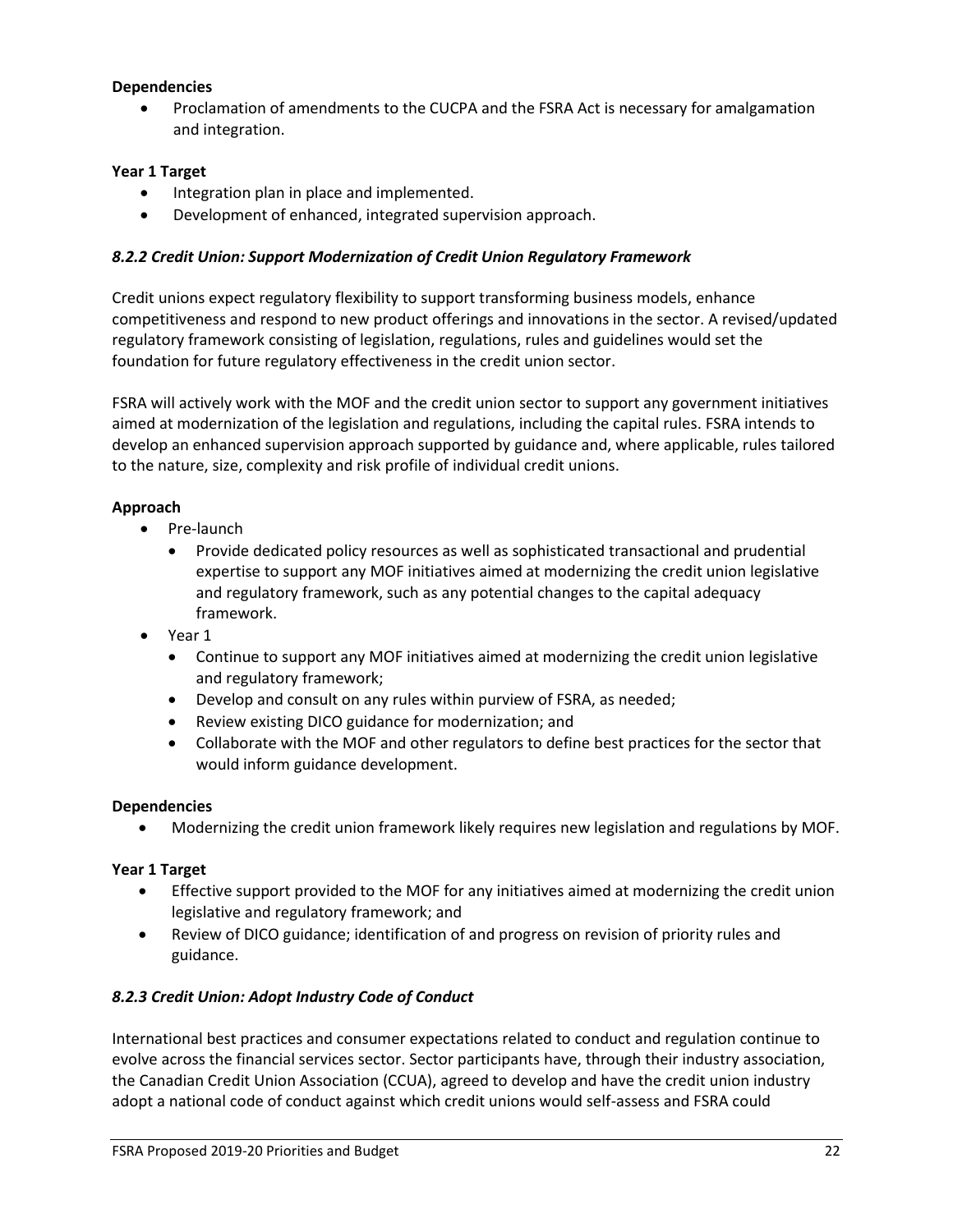supervise. Collaboration with the MOF will be required to review options for adopting the industry code of conduct to ensure alignment with consumer protection measures in credit union legislation.

#### **Approach**

- Pre-launch
	- Support industry associations by commenting on the proposed national industry code of conduct for credit unions; a draft is expected for regulatory review in spring 2019.
- Year 1
	- Review the national industry code and, after discussions with stakeholders, consider whether and how to use it as part of the FSRA supervisory framework;
	- Discuss harmonization with other credit union regulators; and
	- To the extent it forms part of the FSRA supervisory framework, develop a plan for including code of conduct in examinations/supervision.
- Year 2 and ongoing
	- Further implement a plan for conduct examinations on any code used by the supervisory framework.

#### **Dependencies**

- Coordination of views on the proposed code with other stakeholders reviewing the code of conduct to determine if the code is ultimately acceptable to FSRA for use in its supervisory framework; and
- National harmonization would require the agreement of other credit union regulators.

#### **Year 1 Target**

• Established code in place acceptable to FSRA (or articulated reasons why the code can't be used by FSRA), with associated supervisory plan commencing and organizational readiness to implement ongoing supervision against the code.

#### *8.2.4 Credit Union: Ensure Appropriate Resolution and DIRF Framework*

FSRA will continue to enhance and refine the Readiness Strategy inherited from DICO, which will include an enhanced resolution strategy and a requirement for large institutions to have a recovery plan, and to ensure effective and appropriate resolution strategies and capabilities to thereby mitigate the risk of loss to the DIRF.

FSRA will administer the DIRF, which is intended to pay deposit insurance claims and costs associated with the continuance or orderly winding up of credit unions/caisses populaires in financial difficulty. DIRF preservation and governance is important as a dedicated protection for depositors in credit unions, confidence in the sector, and mitigation of conflict of interest. With the amalgamation of DICO and FSRA and the implementation of FSRA's proposed fee rule, FSRA's operating costs (e.g., the costs associated with regulatory activities) will be funded by an assessment which will be separate from future DIRF premium assessments. A proposal will be developed to amend the deposit insurance premium calculation, so that premiums are calculated to be at the level necessary only to fund the DIRF.

- Pre-launch
	- Develop governance processes to oversee the DIRF by a Board committee (e.g., when and how the DIRF can be accessed by FSRA and used to pay deposit insurance claims and costs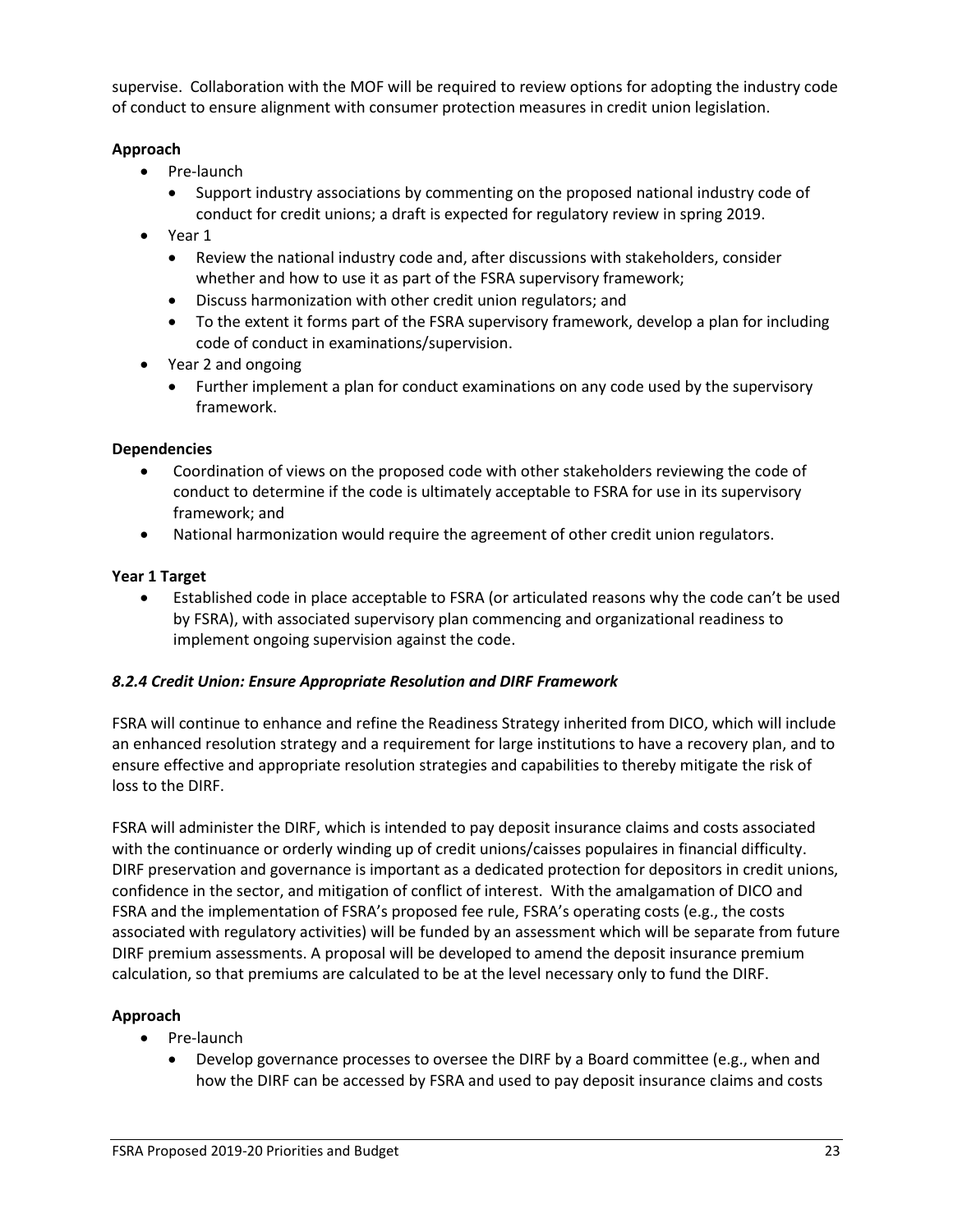associated with the continuance or orderly winding up of credit unions/caisses populaires in financial difficulty) and ensure that it remains separate from other FSRA assets; and

- Support the MOF in the development of proposed amendments to the deposit insurance premium calculation set out in O.Reg 237/09.
- Year 1
	- Consult on and communicate proposed recovery plan requirements;
	- Review existing resolution strategies and discuss with stakeholders, with a view to determining an enhanced resolution strategy;
	- Monitor the governance of DIRF to ensure processes are effective; and
	- Update the framework for assessing DIRF adequacy after consultation with stakeholders.
- Year 2
	- Put recovery plan requirements into effect; and
	- Assess and report to Minister on DIRF adequacy.

#### **Dependencies**

- Legislative proclamation of DICO and FSRA amalgamation and related legislation; and
- Potential IT requirements.

#### **Year 1 Target**

- Enhanced resolution strategy developed and recovery plan requirements communicated;
- Updated DIRF governance framework in place;
- Framework in place for assessing DIRF adequacy; and
- Commence, in 2019-20, an actuarial report on DIRF adequacy to be provided to the Minister of Finance in 2020-21

## <span id="page-25-0"></span>**8.3 Insurance Conduct**

The insurance sector provides property and casualty insurance (P&C), and life, accident and health insurance and related investment products (LAH), to help individuals protect the current and future values of key aspects of their lives against risk of loss. With over \$48B of premium (combined life and health, and property and casualty), the sector drives a significant component of the economy. The sector includes over 250 insurers, over 50,000 agents and approximately 12,000 brokers. Insurance is a well-established and regulated sector; however, concerns regarding effective conduct standards, a need for improvement in licensing effectiveness, a desire for uniform and increased oversight of intermediaries, and overall national harmonization are present. Within this context, and through extensive consultation with industry and government stakeholders, FSRA has proposed the following priorities for conduct regulation in the P&C and LAH sectors:

- 1. Adopt Effective Conduct Standards
- 2. Improve Licensing Effectiveness and Efficiency
- 3. Harmonize Treating Financial Services Consumers Fairly Guidance

#### *8.3.1 Insurance Conduct: Adopt Effective Conduct Standards*

Concerns have been expressed by the International Monetary Fund (IMF) and by leading insurers and industry associations that FSCO does not have adequate resources to monitor conduct across so many individual agents. The Canadian Council of Insurance Regulators (CCIR) and Canadian Insurance Services Regulatory Organizations (CISRO) have jointly issued conduct guidance that is relevant across both the P&C and LAH sectors, including those relating to treatment of claims, complaints, product suitability,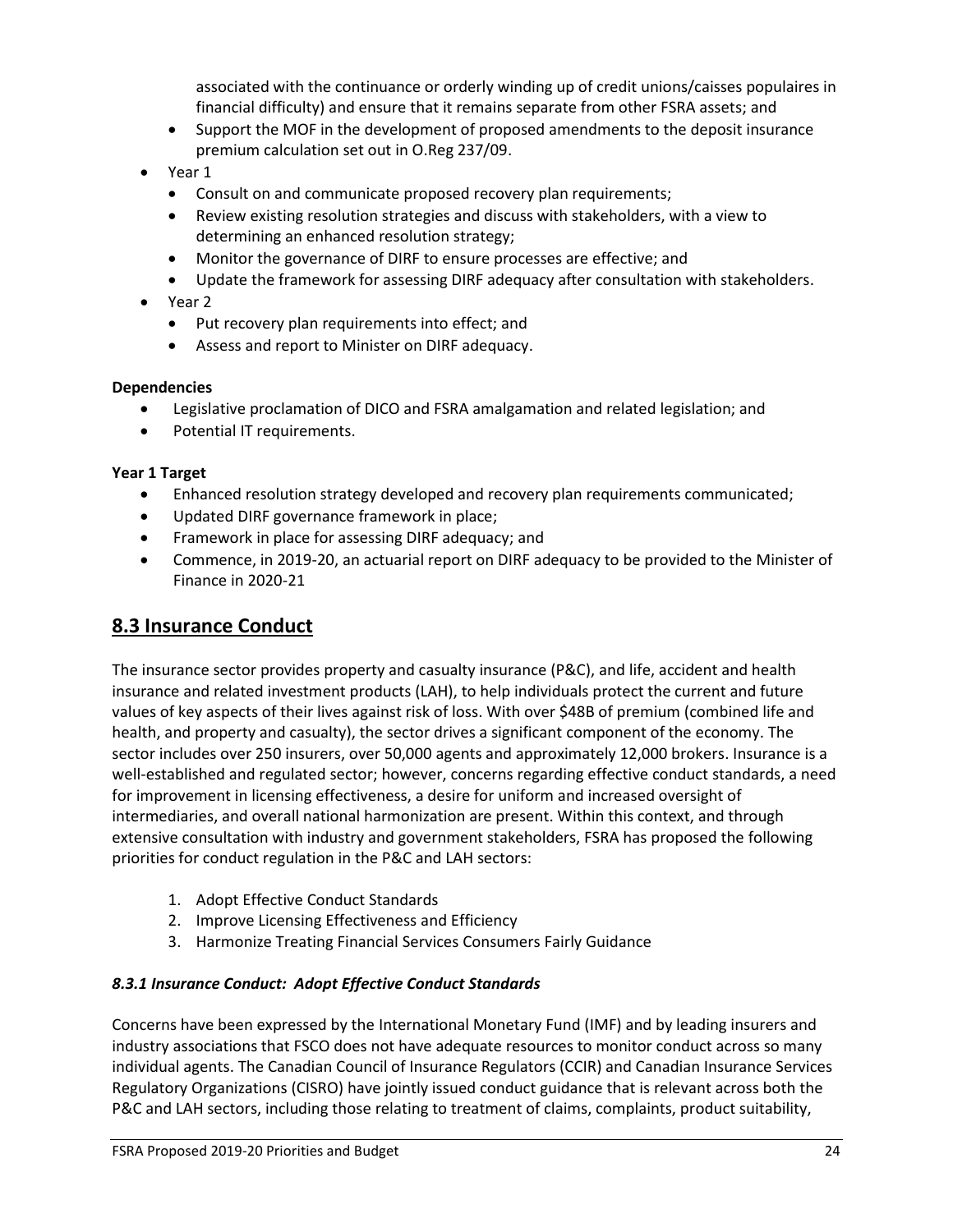disclosure requirements, conflict of interest, advertising, etc. In the LAH sector, stakeholders have raised the lack of regulation of intermediaries between insurers and agents (licensed corporate agents or managing general agents) who perform oversight/management functions and should have corresponding conduct requirements. In the P&C sector, stakeholders have raised concerns over compliance with Ontario's "take all comers" auto insurance requirement. Strengthened conduct standards will eliminate oversight gaps in the industry, ensure a level playing field for all industry participants and help increase fairness to consumers.

#### **Approach**

- Pre-launch
	- Engage with stakeholders and other regulators to better understand positions and opportunities for consensus.
- Year 1
	- Separate consultation processes to evaluate and, if necessary, improve conduct requirements in each of the LAH and P&C segments;
	- Develop resourcing and implementation plan to support appropriate oversight and enforcement of new conduct guidelines in LAH and P&C; and
	- If stakeholders in a particular subsector (P&C or LAH) adopt a code of conduct, FSRA will review it (comment if a proposed code) and consider adopting it for use in its supervision of such sector.

#### **Dependencies**

• Significant coordination and collaboration with stakeholder groups across the insurance spectrum and the MOF in the event that any barriers to effective oversight are identified.

#### **Year 1 Target**

- Completed consultation process and presentation of observations and recommended improvements for both LAH and P&C sectors to stakeholders; and
- Reviewed any relevant codes of conduct and either adopted for use in supervisory framework or articulated why it was not adopted.

#### *8.3.2 Insurance Conduct: Improve Licensing Effectiveness and Efficiency*

Stakeholders in P&C and LAH have raised concerns regarding perceived lack of coordination and information sharing to identify and remove "bad actor" (non-compliant) registrants, and weak standards for continuing education and professional insurance to support good practices. There is interest in ensuring that non-compliant registrants or those individuals who have been excluded from participating in one industry (e.g., the securities industry), or in another jurisdiction, are also excluded from activities in the insurance sector. FSCO operates numerous licensing systems, some of which are paper-based, which are not integrated and do not have the capacity to analyze data to ensure a strong entry gate. As well, licensing systems have also been criticised for a lack of ease of use and lack of alignment across jurisdictions which creates unnecessary burden. For example, many direct agents in the P&C sector hold licences in each province in which the company operates, and are subject to different requirements and systems which aren't integrated across jurisdictions.

- Pre-launch
	- Consult with stakeholders (MOF, regulated sectors) in each of P&C and LAH sectors to identify required improvements in licensing systems and requirements to ensure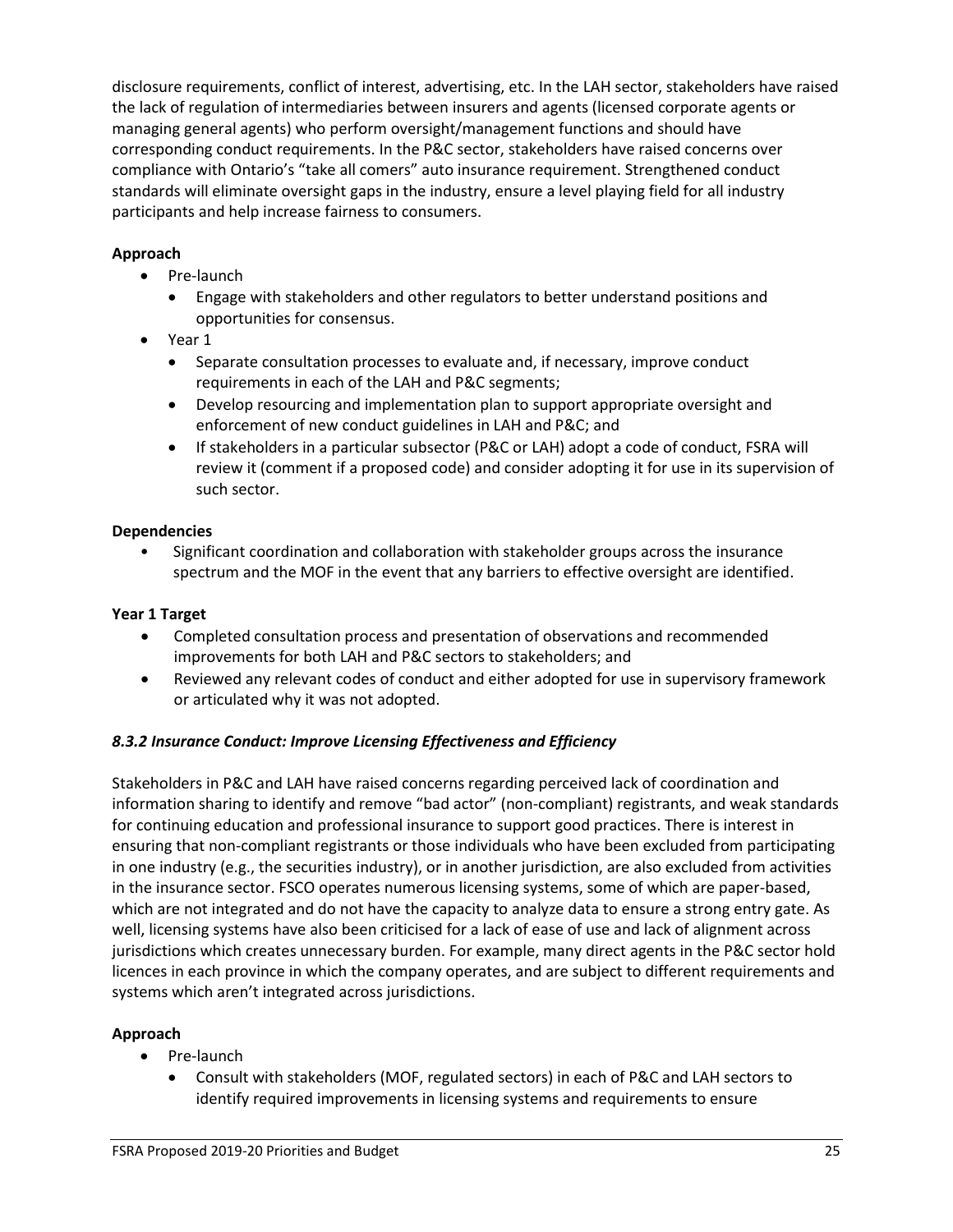appropriate continuing education, insurance requirements and to restrict entry/require exit of "bad actors";

- Year 1
	- Develop an implementation plan to integrate licensing and tracking systems to ensure appropriate alignment of systems and reduce burden while providing industry and FSRA with appropriate functionality;
	- In consultation with industry and stakeholders in each of the P&C and LAH sectors, develop new licensing requirements to ensure appropriate continuing education, insurance requirements and to restrict entry/require exit of non-compliant registrants
- Year 2 and future
	- Put system build and requirements in place;
	- Improve and integrate licensing and/or conduct rules to achieve regulatory objectives.

#### **Dependencies**

- Significant coordination with industry associations and other regulators and government in the event that any barriers to improved licensing effectiveness are identified;
- Consideration of privacy legislation (e.g., to share and/or consider other financial services licensing information) and the need for consumers and other regulators to be aware of noncompliant registrants; and
- IM/IT system limitations and needs; timelines for IT renewal.

#### **Year 1 Target**

- In consultation with industry, new licensing requirements developed to ensure appropriate continuing education, insurance requirements and to restrict entry/require exit of noncompliant registrants;
- Identified the extent licensing can control bad actors and commence implementation of such change; and
- Made recommendations to the MOF on additional measures required to control/exit noncompliant registrants.

#### *8.3.3 Insurance Conduct: Harmonize Treating Financial Services Consumers Fairly Guidance*

Insurance industry stakeholders in both P&C and LAH are concerned that there are overlapping and potentially inconsistent Fair Treatment of Consumers (FTC) guidance documents issued by different regulatory bodies; FTC guidance jointly issued by CCIR and CISRO applies to insurance, whereas the Treating Financial Services Consumers Fairly guidance issued by FSCO applies to all regulated financial services sectors. These different guidance documents create uncertainty and potential inconsistency between jurisdictions in Canada. FSRA will work with stakeholders and other regulators to seek harmonized conduct expectations and provide clarity about how this guidance is to be interpreted and applied in day-to-day business through the product life cycle.

- Pre-launch
	- Consult with stakeholders and other regulators to determine harmonized conduct expectations so FSRA can provide clarity about how this guidance is to be interpreted and applied in day-to-day business throughout the P&C and LAH product life cycle in Ontario.
- Year 1
	- Based on pre-launch review and stakeholder engagement, develop any proposed changes/clarifications necessary; and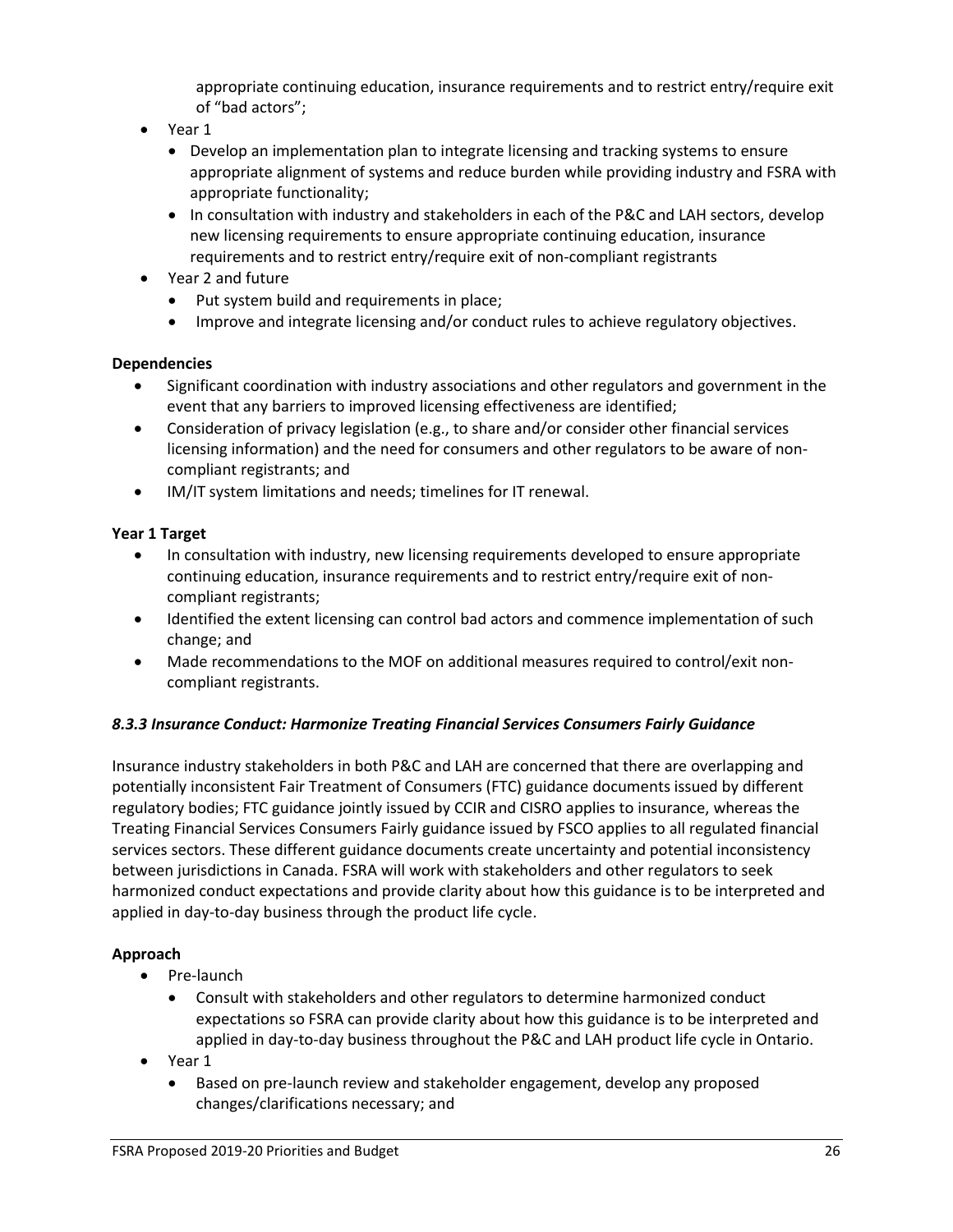- Communicate to and consult on approach with stakeholders.
- Year 2
	- Work with other regulators to seek consistent application of FTC guidance across Canada including with respect to examples of fair or unfair treatment.

#### **Dependencies**

• Coordination with CCIR/CISRO and other regulators to develop national consensus on applying FTC guidance.

#### **Year 1 Target**

• Clarity provided on FTC guidance in Ontario, how it is consistent with CCIR/CISRO guidance, and what are examples of acceptable and unacceptable consumer treatment.

#### <span id="page-28-0"></span>**8.4 Mortgage Brokering Sector**

The Ontario Mortgage Brokering sector enables the financing of a home purchase for many Ontarians, with over 318,000 mortgages valued at approximately \$126B arranged by mortgage brokerages annually. The sector represents approximately 12,500 agents, and 2,700 brokers employed by 1,200 brokerages. Since its introduction in 2008, the sector has grown in size. At the same time, the distribution of Syndicated Mortgage Investments (SMIs) has, in some cases, failed to comply with the regulatory framework and failed to meet expectations of its stakeholders. Within this context, and through extensive consultation with industry and government stakeholders, FSRA has proposed the following priorities for the sector:

- 1. Provide Effective SMI Oversight
- 2. Improve Licensing Effectiveness and Efficiency
- 3. Adopt Industry Code of Conduct

#### *8.4.1 Mortgage Brokering: Provide Effective SMI Oversight*

The legacy SMI regulatory framework and the new SMI disclosure requirements may not be fully successful in ensuring that risks are disclosed in an effective way to allow investors to make fully informed decisions. To strengthen investor protection, mortgage brokers and administrators must provide adequate disclosure of SMI risks that investors can easily comprehend.

A transfer of responsibility for the regulation of non-qualified SMI offerings and related disclosures from FSCO/FSRA is contemplated for early 2020, but FSRA will continue to be the regulator for mortgage brokers and administrators that participate in SMIs, and will have responsibility for regulation of legacy SMI transactions.

- Pre-launch
	- Develop plan to evaluate the effectiveness of SMI disclosures and the mortgage broker/ administrator supervision FSRA inherits from FSCO.
- Year 1
	- Implement plan to evaluate, and if necessary, improve the effectiveness of SMI disclosures and FSRA supervision of mortgage brokers/administrators and SMI transactions;
	- Work with stakeholders (MOF, regulated sectors, other regulators) to ensure smooth transfer of oversight of the regulation of non-qualified SMI offerings to the Ontario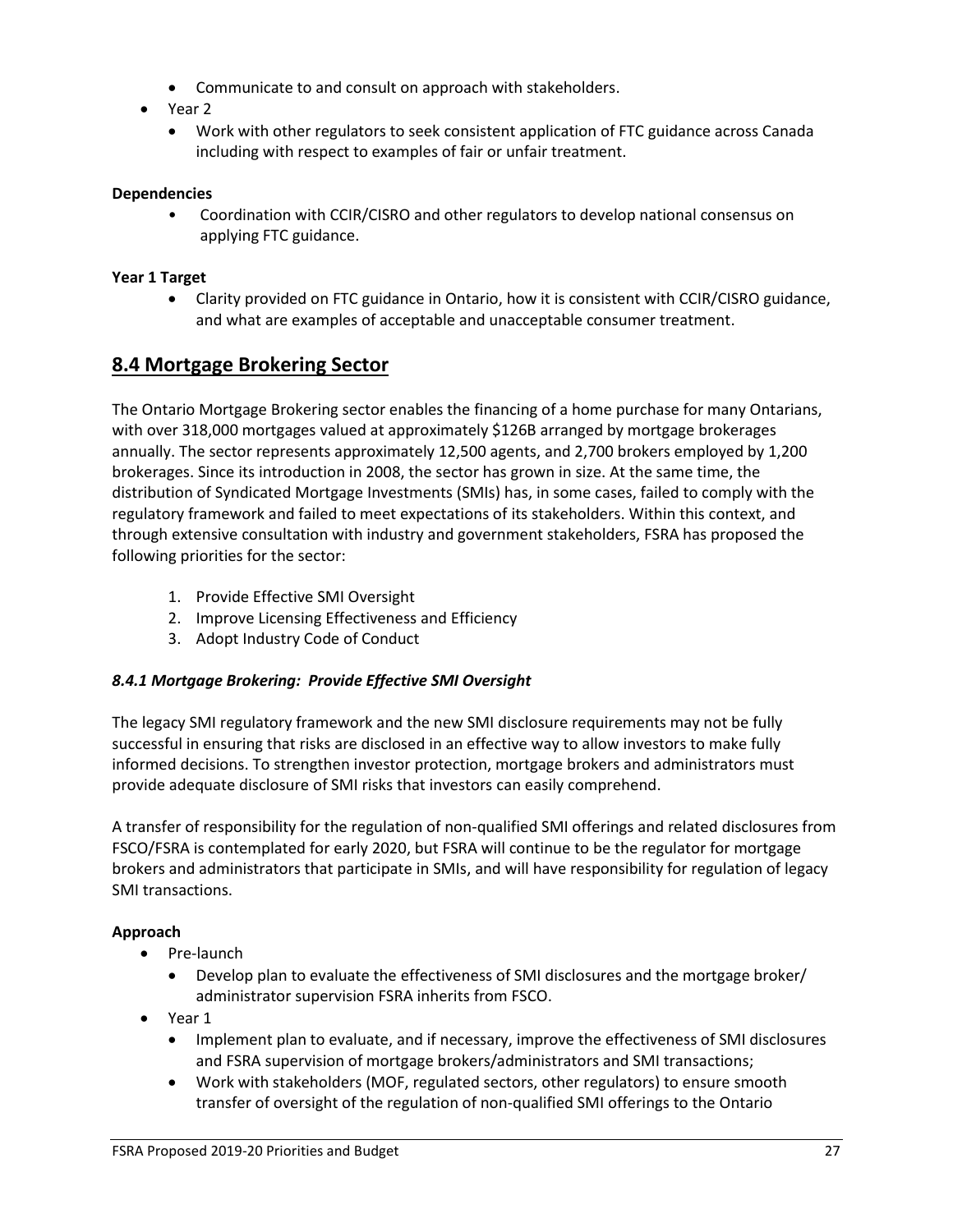Securities Commission (OSC), including effective delivery of any oversight by FSRA of mortgage broker registrants and legacy transactions;

- Work with the MOF to implement any required revisions to the SMI disclosure requirements; and
- Work with the MOF to consider merits of creating separate category of registrant permitted to complete SMIs.

#### **Dependencies**

- Collaboration with the MOF in the event that any legal barriers exist to effective SMI disclosure and oversight (e.g., to create a new category of SMI registrant); and
- IM/IT system limitations and needs; timelines for IT renewal.

#### **Year 1 Target**

- SMI supervisory processes assessed and improved, as required;
- Complete industry consultation on SMI disclosures, supervision and transfer to OSC ;
- SMI oversight and disclosure framework reviewed and enhanced, or (if outside FSRA powers) proposals made to enhance, as required; and
- Supported OSC preparation for transfer of the regulation of non-qualified SMI offerings.

#### *8.4.2 Mortgage Brokering: Improve Licensing Effectiveness and Efficiency*

Industry and consumer feedback indicate that the licensing framework may not sufficiently cover the requirements of more complex products (SMIs) or set a high enough bar to restrict non-compliant registrants from entry into the sector or to allow them to be effectively removed from the sector. The current licensing platform is not in line with available technological capabilities, nor with the national scope of many in the industry, and is increasing the burden on industry participants. FSCO operates numerous licensing systems, some of which are paper-based, not integrated and do not have the capacity to analyze data to ensure a strong entry gate or analytics to support identification of those who should exit or be more closely supervised.

Licensing is a key control that should act as a strong barrier to entry for those unprepared or unable (e.g., due to other financial services licensing issues) to meet acceptable standards or for those who are currently licensed but no longer meet required standards.

- Pre-launch
	- Consult with stakeholders (government, regulated sectors and consumer advocates) to identify required improvements in licensing systems and requirements
- Year 1
	- Develop plan to integrate licensing and tracking system and increase FSRA's capacity to manage/analyze data to support regulatory objectives;
	- In consultation with industry, the MOF and consumer advocates, develop new licensing requirements, implement where practicable and otherwise develop a plan to implement; and
	- Identify how licensing can help control entry into sectors and help remove non-compliant registrants from the sector, and where other tools will be required to restrict entry or continued registrations.
- Year 2 and future
	- System build and requirements in place; and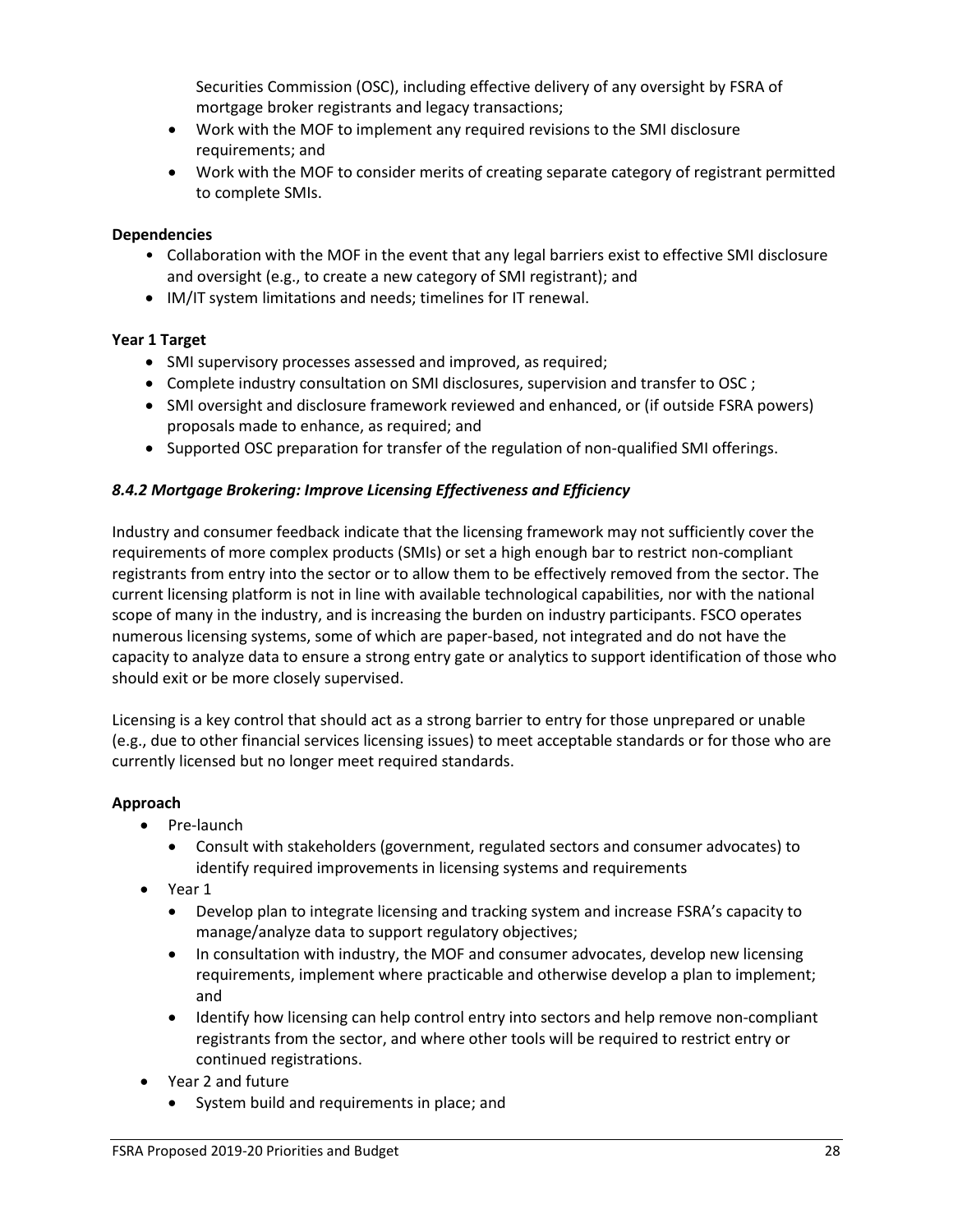• Licensing and/or conduct rules improved and integrated to achieve regulatory objectives.

#### **Dependencies**

- Significant coordination with industry associations, other regulators and the MOF in the event that any barriers are identified;
- Consideration of privacy legislation (e.g., to share and/or consider other financial services licensing information) and the need for consumers and other regulators to be aware of noncompliant registrants; and
- IM/IT system limitations and need; timelines for IT renewal.

#### **Year 1 Target**

- Plan in place for enhanced licensing system and new requirements, and implemented where practicable;
- Identified the extent licensing can control non-compliant registrants and commenced implementation of such change; and
- Made recommendations to MOF on any additional measures required to control/exit noncompliant registrants.

#### *8.4.3 Mortgage Brokering: Adopt Industry Code of Conduct*

Mortgage products and brokerage services have grown in sophistication and complexity but conduct requirements have not kept pace. The sector is developing appropriate standards of conduct and behaviour through the work of its industry and professional associations, and through the practices of its established and leading members. The reputational and professional objectives of the sector, and the interests of consumers and investors dealing with registrants, will be furthered by industry registrants' adoption of a FSRA-supported Industry Code of Conduct that will enhance industry professionalism.

#### **Approach**

- Pre-launch
	- Support industry associations in initiating the development of a national industry code of conduct for mortgage brokering participants.
- Year 1
	- Work with Mortgage Brokers Regulators' Council of Canada, other regulators, the MOF and industry stakeholders to review any proposed industry code of conduct for appropriateness.
	- Communicate FSRA's expectations related to the code of conduct and how FSRA proposed to incorporate such a code in its supervisory practices.

#### **Dependencies**

- Industry development of an appropriate code of conduct; and
- Significant coordination and collaboration with stakeholder groups across the mortgage spectrum and MOF if any barriers to regulatory effectiveness are identified.

#### **Year 1 Target**

- Conduct standards agreed upon with the mortgage broker national association (or if not agreed upon by FSRA, has articulated reasons for disagreement); and
- If agreed, FSRA supervisory practices established to implement ongoing supervision against the code.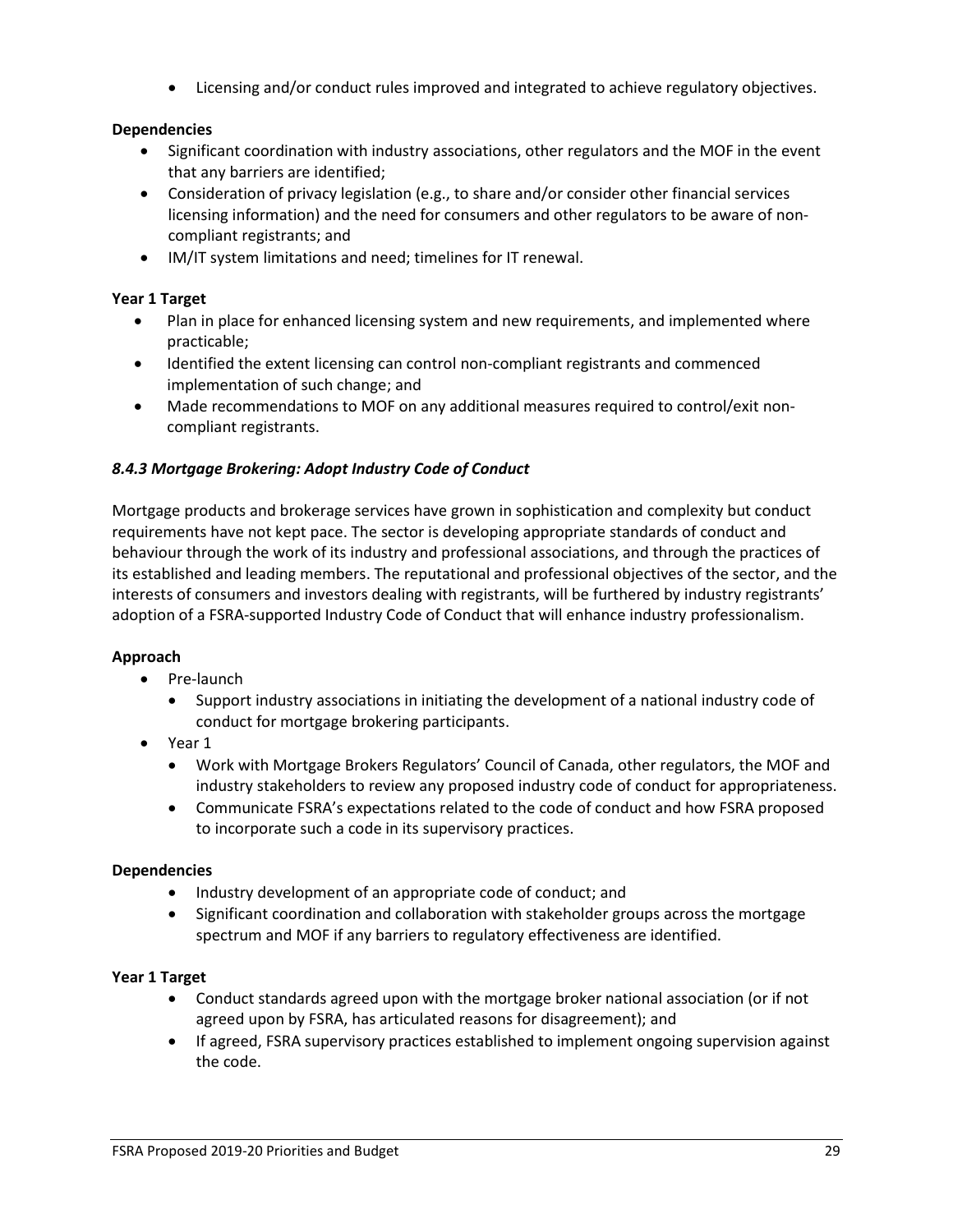## <span id="page-31-0"></span>**8.5 Pension Sector**

Pension plan coverage in Ontario has remained steady at about a third of the labour force. Given the changing labour force and economy, some plan sponsors are looking at new and innovative ways to provide pensions. FSRA will work to ensure appropriate implementation of the regulatory framework to facilitate asset transfers, consolidation and other sector evolutions which will support the pension sector and retirement options for current and future plan members.

Pensions represent a significant financial asset for many Ontarians. There are 2.2 million active and 1.8 million retired members in plans that vary by size and type. While defined contribution plans have increased in popularity, the majority of members and assets remain in defined benefit plans (with assets of approximately \$618B in Defined Benefit (DB) plans and \$22B in Defined Contribution (DC) plans). FSRA will work with the MOF to ensure appropriate oversight of the pension sector as it grows/evolves, and has identified the following priorities:

- 1. Support Plan Evolution
- 2. Review Prudential Supervision Framework
- 3. Refocus Pension Regulation on Burden Reduction

#### *8.5.1 Pension: Support Plan Evolution*

#### **Approach**

- Pre-launch
	- Support MOF in its policy-making and ongoing legislative change related to the evolution of the pension sector.
- Year 1
	- Develop and implement changes to organizational structure to attract appropriate resources and deploy them optimally, including instituting a relationship model for larger plans/Jointly Sponsored Pension Plans (JSPPs);
	- Create and implement a framework for improved relationships with larger and evolving plans to thereby further the interests of their members and beneficiaries;
	- Use available discretion and powers (e.g., through articulation of principles, and guidance/ rulings) and dedicated resources, to better support complex transactions including plan mergers, and evolution of more robust plans;
	- Initiate consultation on key (inherited) FSRA pension policies and guidance.

#### **Dependencies**

• Collaboration with MOF in the event that barriers to appropriate regulation are identified.

#### **Year 1 Target**

- Consultation complete and concrete changes made to processes and structures and to the way large and evolving plans are supervised and supported;
- Review/revision of policies/guidance completed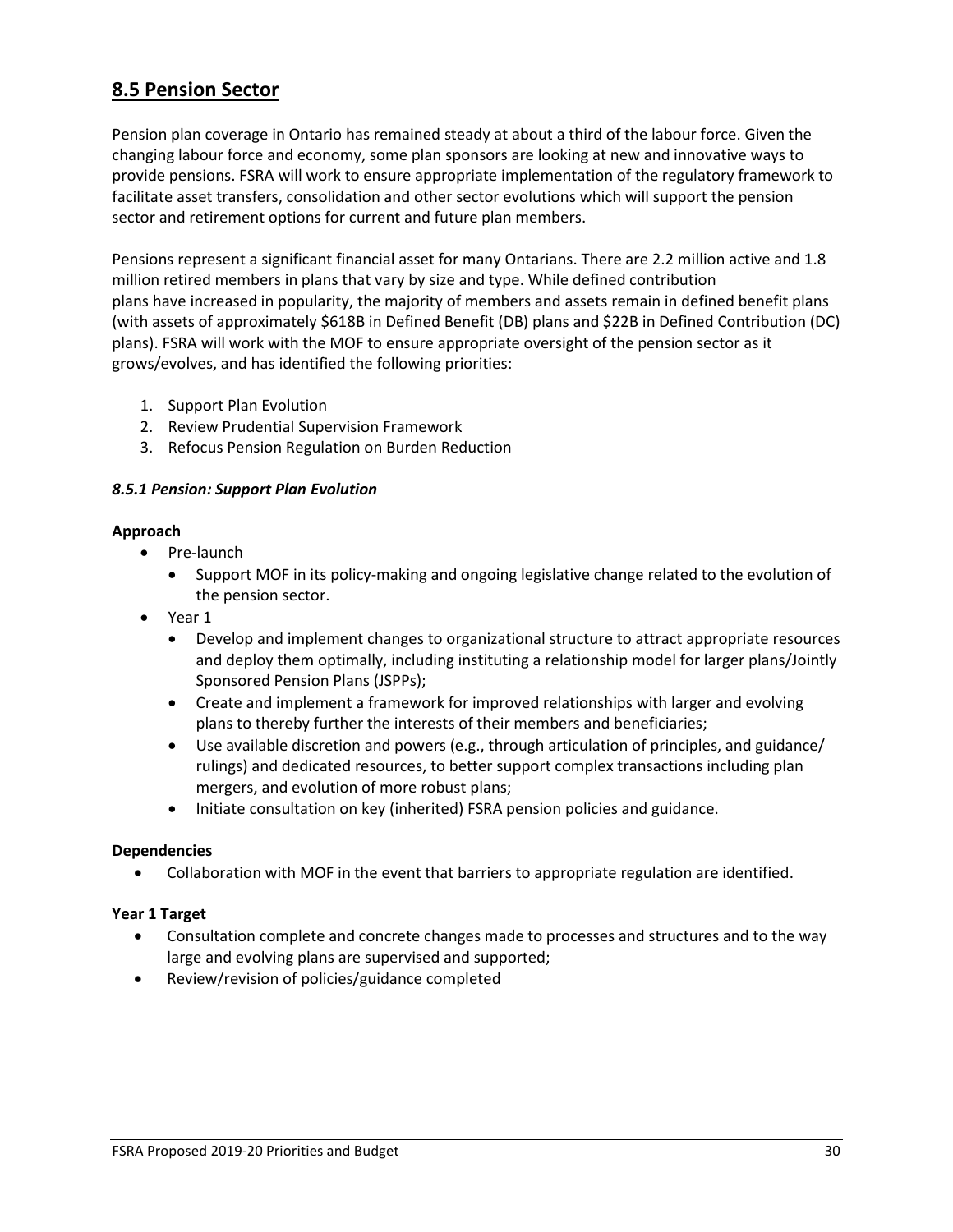#### *8.5.2 Pension: Review Prudential Supervision Framework*

FSRA will review our oversight of prudential pension matters to ensure appropriate assessment of risks and targeting of supervision. This will include consideration of appropriate governance of plans; how regulatory oversight manages and identifies potential risks to the Pension Benefit Guarantee Fund (PBGF); approaches to distressed plans; evaluating risks to the benefits/entitlements of plan members, and sector reputation.

#### **Approach**

- Pre-launch
	- Assess FSRA's expertise and risk-orientation of legacy prudential risk management (e.g., understanding of governance over asset and liability issues) in PBGF-eligible and other pension plans; and review of FSCO practices and other regulator best prudential/supervisory practices; and
	- Consider resource, program and IT/data requirements to provide more effective oversight of plans and more effective management of distressed pension plans.
- Year 1
	- Initiate data/systems requirements improvements;
	- Develop and consult on prudential framework for evaluating and supervising plan governance, risk management, controls and effective challenge processes; and
	- Evaluate how FSRA can identify and communicate best practices regarding various topics related to prudential risk including: large and complex plan strategies, investments, assets and transactions governance, control, and risk management; start such evaluation and communication.
- Year 2
	- Continue to implement and execute on prudential risk evaluation and communication;
	- Work with the MOF to consider developing appropriate additional tools over time, including support for distressed pension plans.

#### **Dependencies**

- Significant coordination and collaboration with stakeholders
- IM/IT system limitations and needs; timelines for IT renewal.

#### **Year 1 Target**

• Prudential supervision framework developed and consultation in process on policies and practices required to develop and implement the framework.

#### *8.5.3 Pension: Refocus Pension Regulation on Burden Reduction*

We propose to focus FSRA's resources on high-value regulatory activity and to reduce unnecessary regulatory burdens and low-return regulatory activities. The allocation of resources to areas of low regulatory value limits attention available for higher risk or more significant benefit regulatory activity. FSRA will continue to assess the effectiveness and efficiency of our regulatory framework and other practices for all plan types, to ensure they are principles-based and risk-based and to identify opportunities to reduce burden and improve regulatory effectiveness.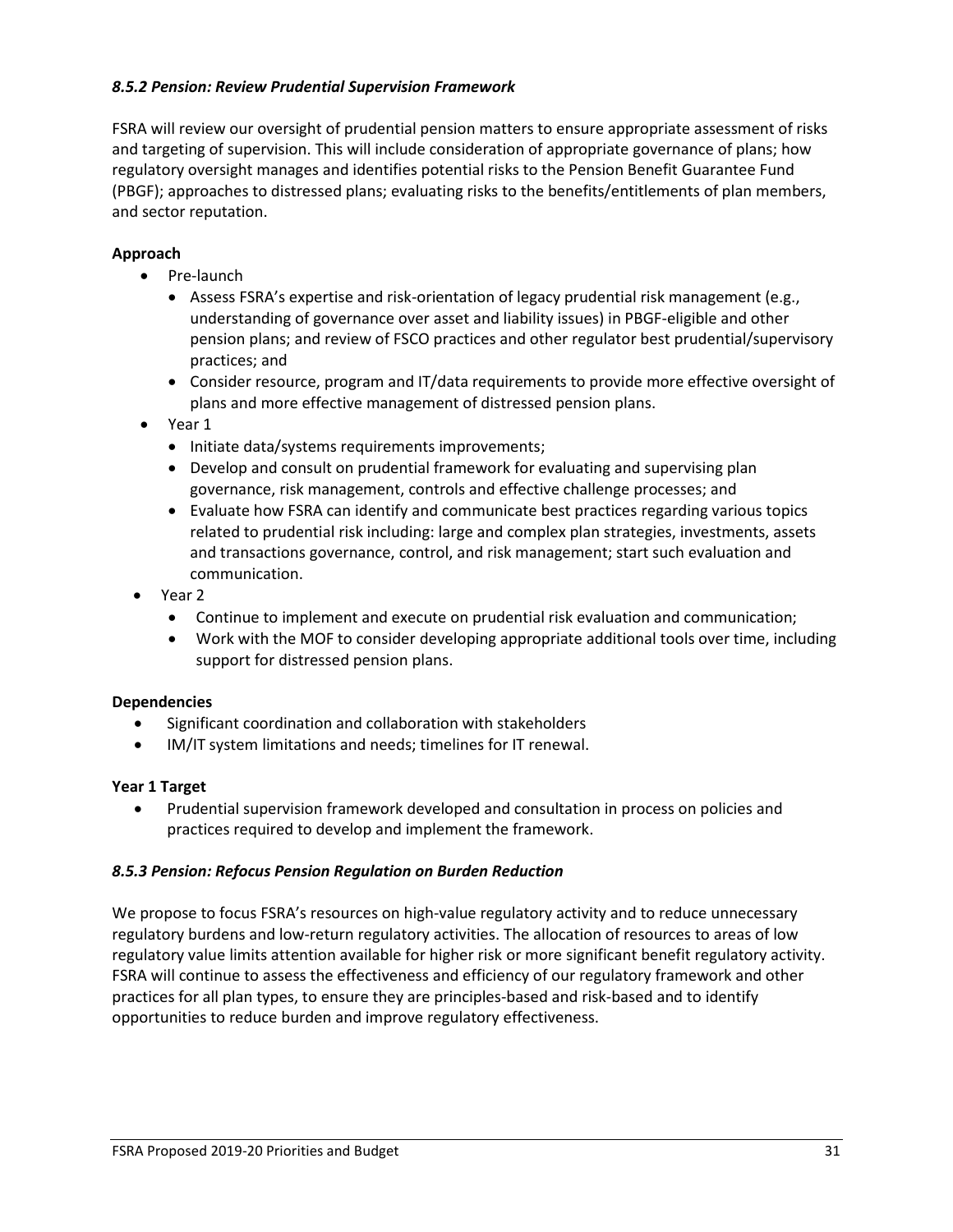#### **Approach**

- Pre-launch
	- Plan for continued shift of FSRA's focus with emphasis on risk-based regulatory priorities; develop general principles-based approach to pension regulation.
- Year 1
	- Implement changes to organizational structure to redeploy resources; document practices and processes; identify areas where principles-based discretion can be used or guidance can be provided, or where process efforts can be streamlined or redirected to improve outcomes;
	- Support the MOF in consideration of efficacy of existing pension regulation and identification of opportunities for improvement.

#### **Dependencies**

• Collaboration with the MOF if barriers to appropriate regulation are identified.

#### **Year 1 Target**

- Regulatory processes tailored to ensure appropriate focus of limited pension regulation resources on higher-value regulatory and supervisory objectives;
- Implemented improved principles-based processes to use discretion and issue guidance to provide clarity/simplicity and reduce burden.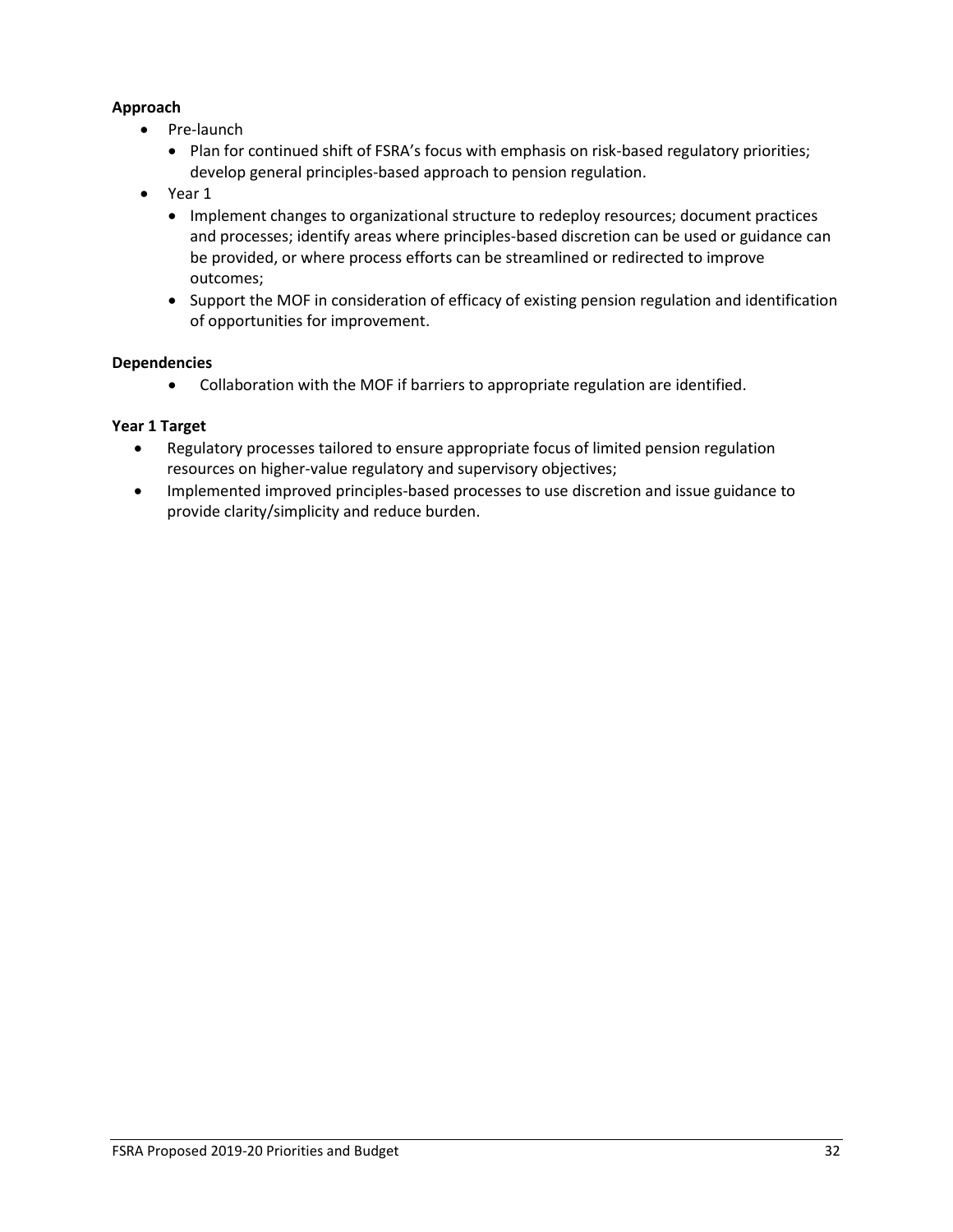<span id="page-34-0"></span>FSRA's priorities are driven by its statutory objects and FSRA activities must support these objects and all priorities must link directly to the achievement of these objects. FSRA's objects, as defined in the FSRA Act, are:

#### **General**

- 1. to regulate & generally supervise the regulated sectors
- 2. to contribute to public confidence in the regulated sectors
- 3. to monitor & evaluate developments & trends in the regulated sectors
- 4. to cooperate & collaborate with other regulators where appropriate
- 5. to promote public education & knowledge about the regulated sectors
- 6. to promote transparency & disclosure of information by the regulated sectors
- 7. to deter deceptive or fraudulent conduct, practices & activities by the regulated sectors
- 8. to carry out such other objects as may be prescribed

#### **Financial Services**

- 9. to promote high standards of business conduct
- 10. to protect the rights & interests of consumers
- 11. to foster strong, sustainable, competitive & innovative financial services sectors

#### **Pension Plans**

- 12. to promote good administration of pension plans
- 13. to protect & safeguard the pension benefits & rights of pension plan beneficiaries

#### **Credit Unions**

- 14. to provide insurance against the loss of part or all of deposits with credit unions
- 15. to promote & otherwise contribute to the stability of the credit union sector in Ontario with due regard to the need to allow credit unions to compete effectively while taking reasonable risks
- 16. to pursue the above objects for the benefit of persons having deposits with credit unions & in such manner as will minimize the exposure of the Deposit Insurance Reserve Fund to loss

| Priority                                                               | <b>Legislative Objects</b>  |
|------------------------------------------------------------------------|-----------------------------|
| 7.1.1 Burden Reduction: Review Inherited Guidance                      | 1, 2,4, 9, 10, 11, 12, 13   |
| 7.1.2 Burden Reduction: Review Data Collection and Filing Requirements | 1, 2, 3, 6                  |
| 7.1.3 Burden Reduction: Establish Meaningful Service Standards         | 1, 2                        |
| 7.2.1 Regulatory Effectiveness: Protect the Public Interest            | 2, 4, 5, 9, 10, 12, 13      |
| 7.2.2 Regulatory Effectiveness: Sectoral Expertise                     | 1, 2, 3, 4, 6, 7, 8, 9, 10, |
|                                                                        | 11, 12, 15, 16              |
| 7.2.3 Regulatory Effectiveness: Enable Innovation                      | 10, 11, 12, 13, 15          |
| 7.2.4 Regulatory Effectiveness: Enhance Stakeholder Collaboration      | 2, 3, 4, 6, 11, 12, 15      |
| 7.2.5 Regulatory Effectiveness: Modernize Systems and Processes        | 1, 2, 3, 4, 5, 6, 7, 8, 9,  |
|                                                                        | 10, 11, 12, 13, 14, 15      |
| 8.1.1 Auto Insurance: Streamline Rate Regulation Process               | 10, 11                      |
| 8.1.2 Auto Insurance: Support Auto Reform Strategy                     | 2, 3, 4, 5, 9, 10, 11       |
| 8.1.3 Auto Insurance: Review Health Service Provider Regulation        | 1, 4, 7                     |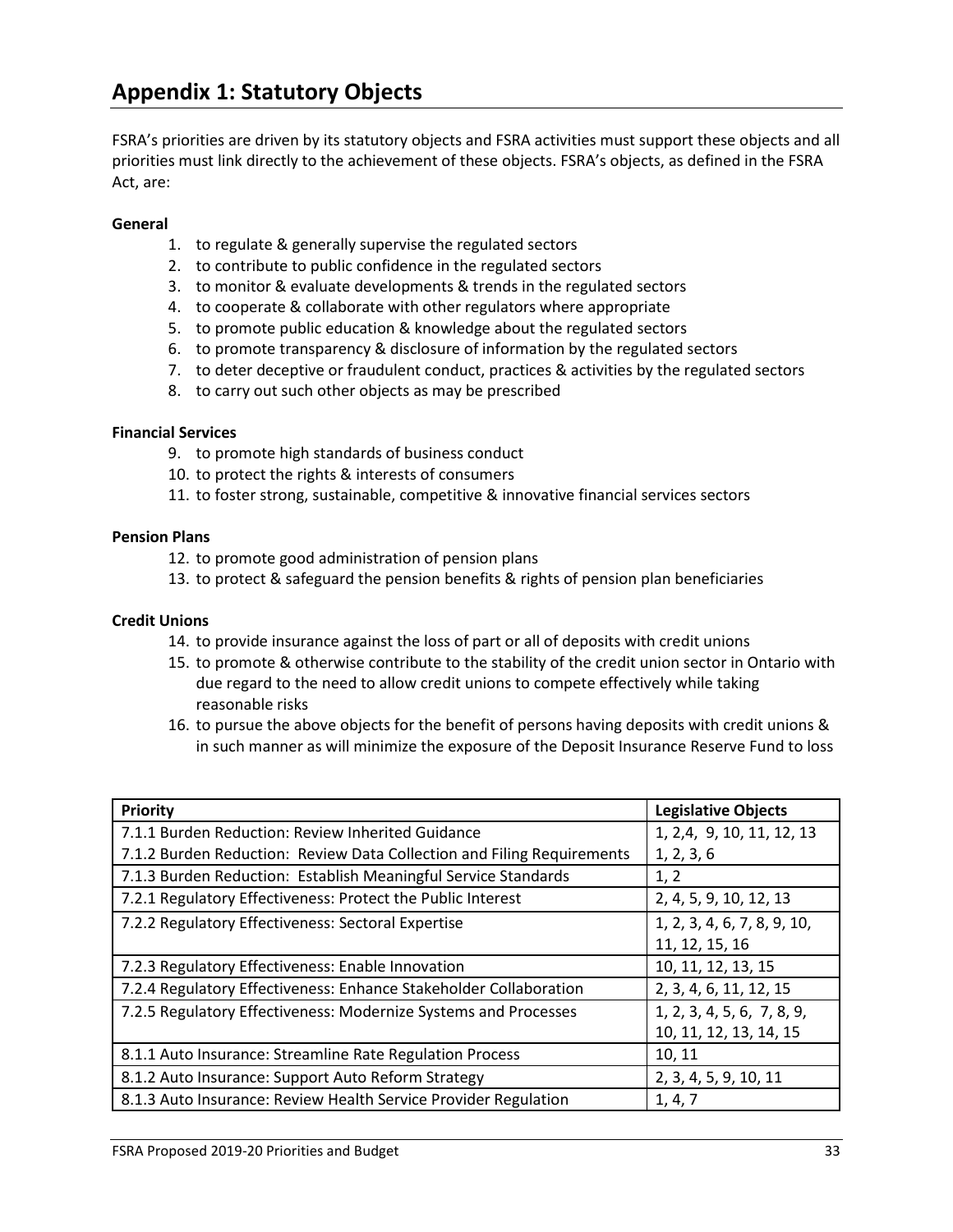| Priority                                                                 | <b>Legislative Objects</b> |
|--------------------------------------------------------------------------|----------------------------|
| 8.1.4 Auto Insurance: Develop Fraud Reduction Strategy                   | 2, 4, 7                    |
| 8.2.2 Credit Union: Modernization of Credit Union Regulatory Framework   | 1, 2, 3, 4, 11, 15, 16     |
| 8.2.1 Credit Union: Integrate Credit Union Prudential and Conduct        | 1, 10, 15, 16              |
| Supervision                                                              |                            |
| 8.2.3 Credit Union: Adopt Industry Code of Conduct                       | 1, 2, 4, 7, 9, 10, 15, 16  |
| 8.2.4 Credit Union: Ensure Appropriate Resolution and DIRF Framework     | 2, 6, 10, 14, 16           |
| 8.3.1 Insurance Conduct: Adopt Effective Conduct Standards               | 1, 2, 4, 6, 9, 11          |
| 8.3.2 Insurance Conduct: Improve Licensing Effectiveness and Efficiency  | 1, 2, 4, 6, 9, 11          |
| 8.3.3 Insurance Conduct: Harmonize Treating Financial Services           | 1, 2, 4, 6, 9              |
| <b>Consumers Fairly Guidance</b>                                         |                            |
| 8.4.1 Mortgage Brokering: Provide Effective SMI Oversight                | 1, 2, 4, 6, 10             |
| 8.4.2 Mortgage Brokering: Improve Licensing Effectiveness and Efficiency | 1, 2, 3, 4, 6, 7           |
| 8.4.3 Mortgage Brokering: Adopt Industry Code of Conduct                 | 1, 2, 3, 4, 6, 7, 9        |
| 8.5.1 Pension: Support Plan Evolution                                    | 1, 2, 3, 12, 13            |
| 8.5.2 Pension: Review Prudential Supervision Framework                   | 1, 2, 3, 12, 13            |
| 8.5.3 Pension: Refocus Pension Regulation on Burden Reduction            | 1, 2, 3, 12, 13            |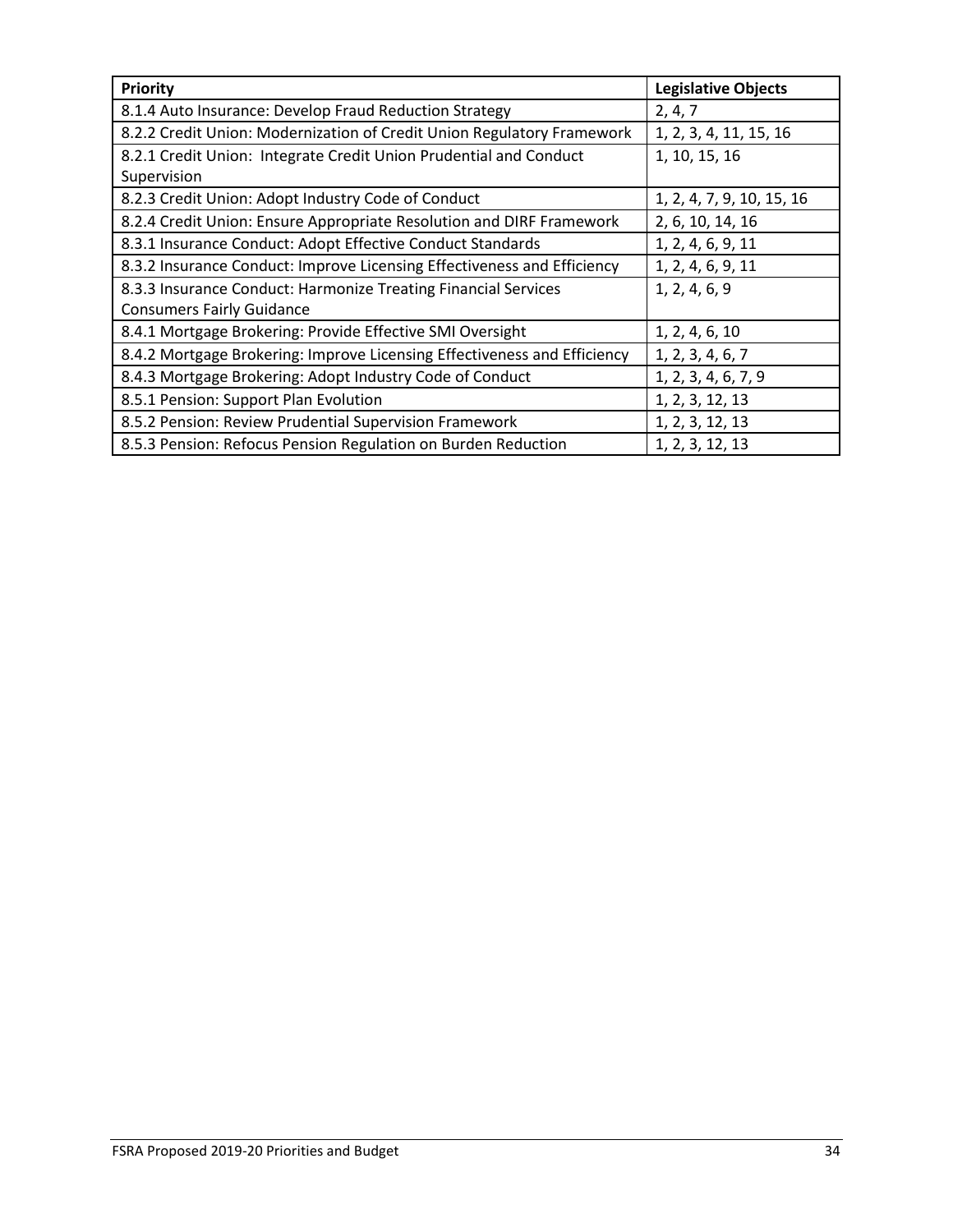## <span id="page-36-0"></span>**Appendix 2: High-level Timeline**

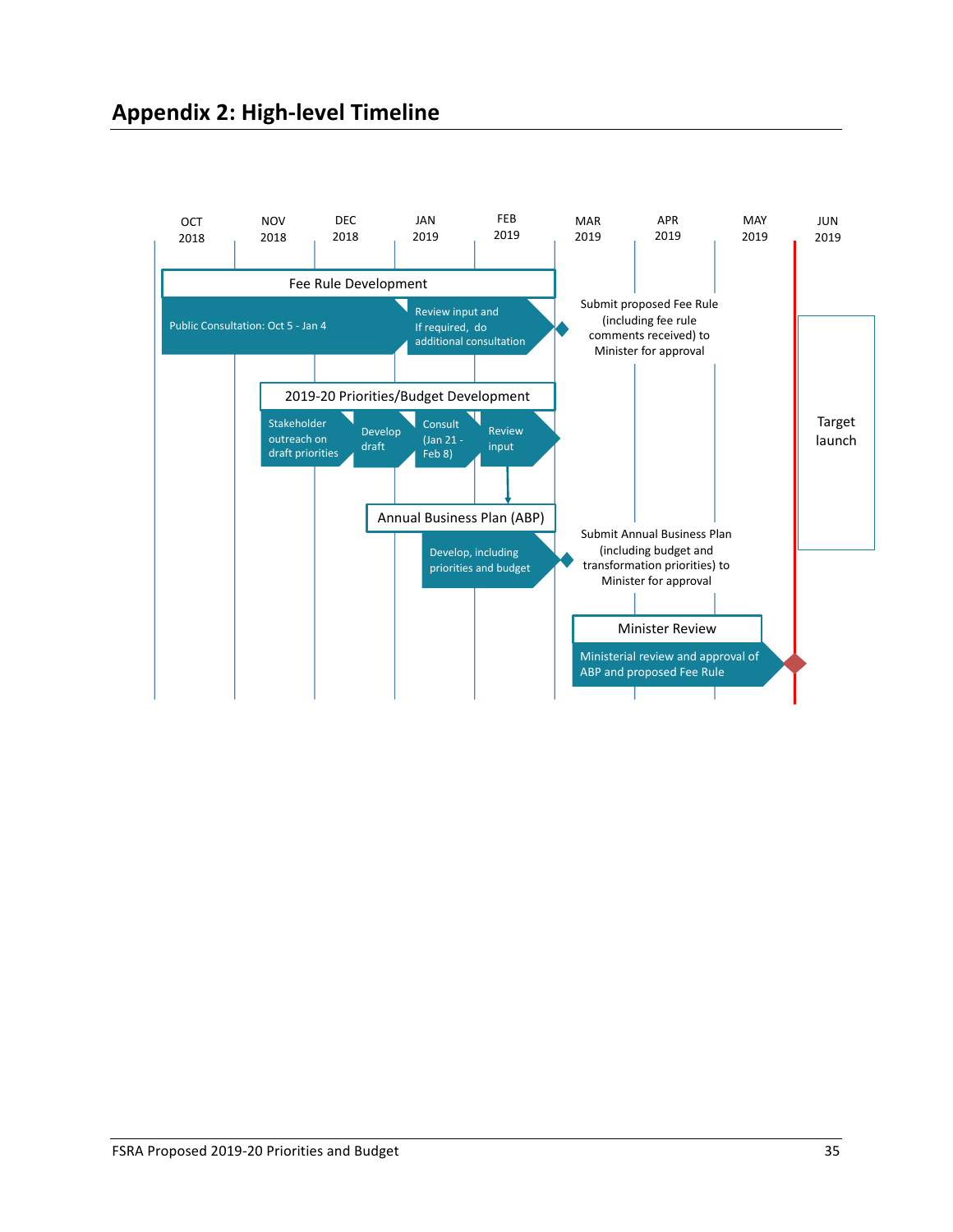## <span id="page-37-0"></span>**Appendix 3: Financial Assumptions**

- All FSRA financial information assumes an April 1, 2019 start date and reflects 12 months of activity.
- Comparable figures are based on the April 1, 2018 March 31 2019 FSCO Budget (revenue allocation) and the December 31, 2019 DICO budget
- FSRA surplus represent the reduction of the accumulated deficit resulting from start-up and is used to fund principal repayments of the start-up loan provided by the Ontario Financing Authority prior to launch.
- Reliance has been placed on FSCO and DICO historical information and allocations to estimate the level and allocation of costs between direct and common costs and among the sectors.
- Estimate of costs associated with new FSRA activities are based upon current planned priorities, transformation activities and human resources plans.
	- No contingency is included in the budget as FSRA has assumed it will have access to debt funding to pay for unexpected events.
	- HSP fixed fee shortfall is a cost to be recovered from the auto rates sector as FSCO will already have been collected and be in receipt of fiscal 2019-20 HSP fees when FSRA is launched and HSP regulation and priorities are related to auto insurance.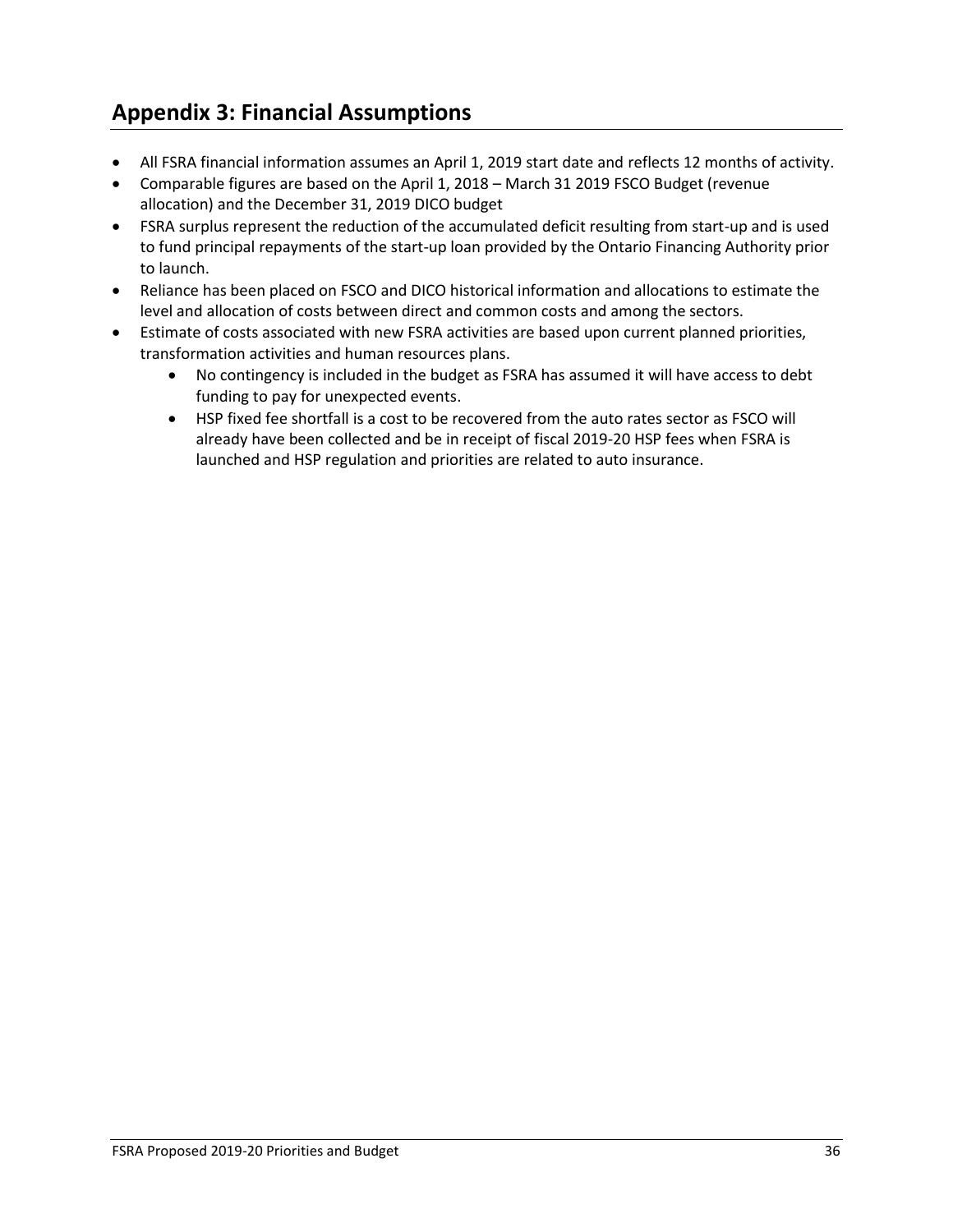#### <span id="page-38-0"></span>**Financial Services Regulatory Authority of Ontario Statement of Financial Position**

|                                                  | <b>Forecast</b><br>2018-19 | <b>Budget</b><br>2019-20 |
|--------------------------------------------------|----------------------------|--------------------------|
| <b>Assets</b>                                    |                            |                          |
| Cash/(Overdraft draw)                            | \$<br>0                    | \$<br>(2,445,358)        |
| Prepaid expenses                                 | 780,752                    | 648,712                  |
| Capital assets                                   | 6,425,012                  | 17,901,012               |
| Accumulated Amortization                         | (642, 501)                 | (3,365,103)              |
| Net Capital assets                               | 5,782,511                  | 14,535,909               |
| <b>Total Assets</b>                              | \$<br>6,563,263            | \$<br>12,739,263         |
| <b>Liabilities &amp; Retained Earnings</b>       |                            |                          |
| Long-term start-up debt                          | \$<br>27,235,243           | \$<br>31,994,935         |
| <b>Accumulated Deficit</b>                       | (20,671,980)               | (19, 255, 672)           |
| <b>Total Liabilities &amp; Retained Earnings</b> | \$<br>6,563,263            | \$<br>12,739,263         |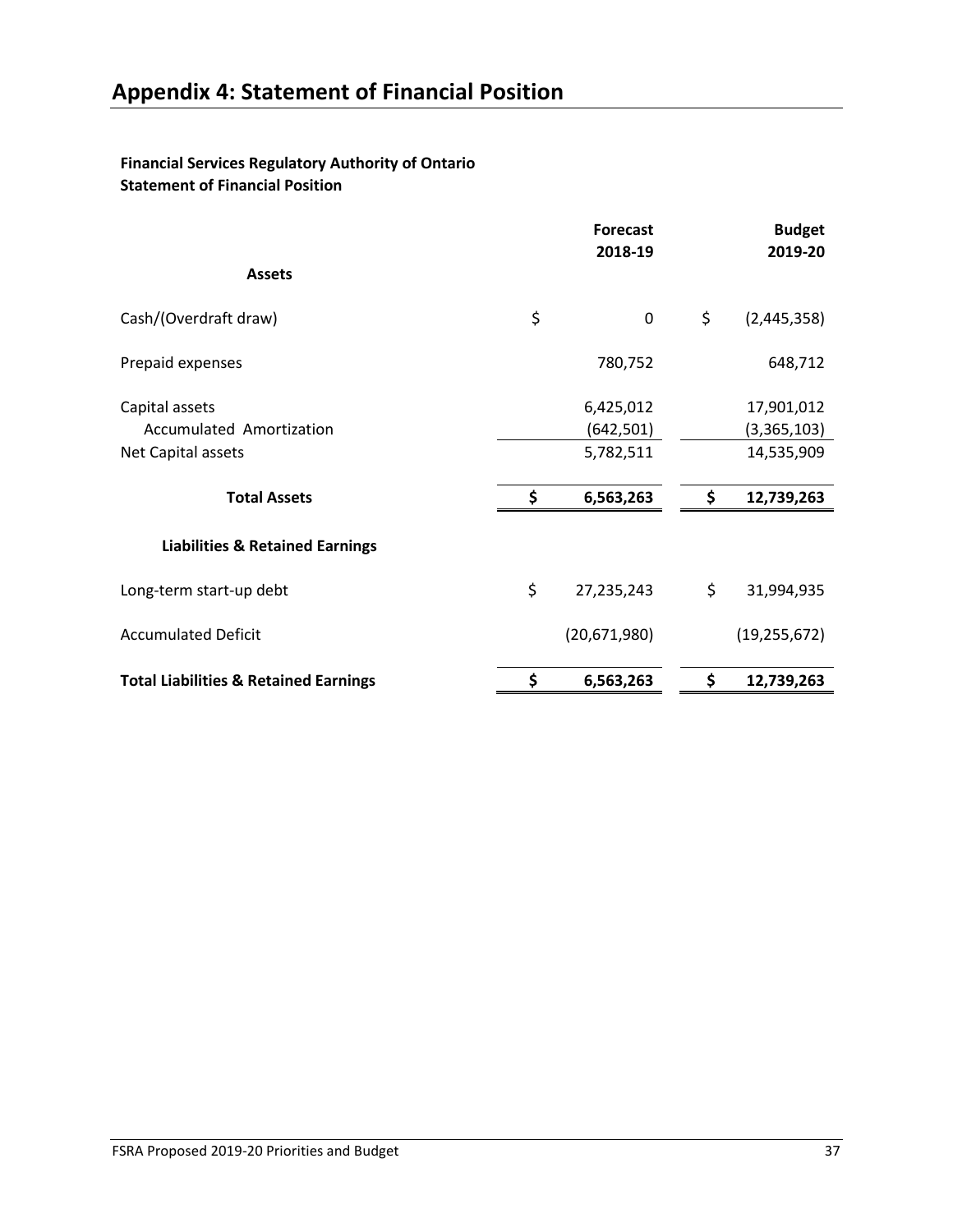#### <span id="page-39-0"></span>**Financial Services Regulatory Authority of Ontario Statement of Cash Flow**

|                                          | <b>FCST</b><br>2018-19 | <b>Budget</b><br>2019-20 |
|------------------------------------------|------------------------|--------------------------|
| <b>Operating activities</b>              |                        |                          |
| Increase/(decrease) in Retained Earnings | \$<br>(17,885,963)     | \$<br>1,416,308          |
| Change in current assets                 | (558,000)              | 132,040                  |
| Change in current liabilities            | (661,769)              |                          |
| Capital asset amortization               | 642,501                | 2,722,602                |
|                                          | (18, 463, 231)         | 4,270,950                |
| Investment in Capital assets             | (6,425,012)            | (11, 476, 000)           |
| Loan Draw                                | 9,847,243              | 6,176,000                |
| Loan Repayment                           |                        | (1,416,308)              |
| Change in cash                           | (15,041,000)           | (2,445,358)              |
| Cash on hand, beginning of year          | 15,041,000             | $\mathbf 0$              |
| Cash/(Overdraft Draw)                    | \$<br>0                | \$<br>(2, 445, 358)      |